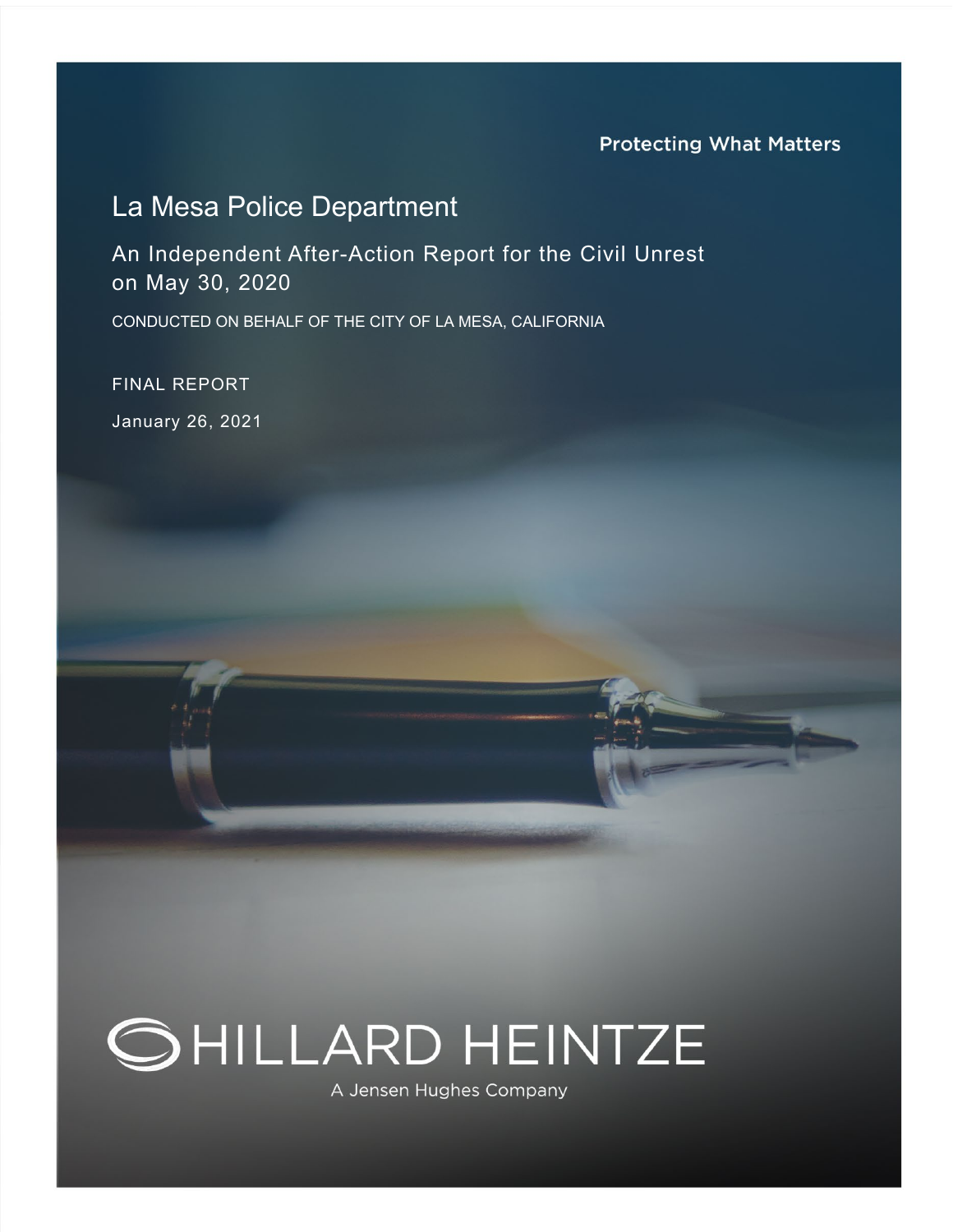

A Jensen Hughes Company

January 26, 2021

City Council City of La Mesa 8130 Alison Avenue La Mesa, California 91942

Dear Mayor Mark Arapostathis and Members of the La Mesa City Council:

We have completed our final after-action report and recommendations on law enforcement practices based on the civil unrest that occurred May 30, 2020.

We want to thank those who assisted our team during this assessment process, in particular you and your office, as well as everyone at the La Mesa Police Department and Heartland Fire and Rescue, during our site visits and videoconference activities. We appreciate the fact that agencies like yours are willing to take steps to ensure that the very critical and sensitive work provided by law enforcement agencies meets the expectations that our nation's communities both expect and deserve.

If the City and La Mesa Police Department embrace and implement the recommendations contained in this report, we believe the Chief and Department staff will have a renewed sense of how they can plan for and respond more effectively to future protest events. These recommendations will also enhance communications regarding La Mesa Police Department operations within the City and the community, which will assist in improving community relationships. We have no doubt La Mesa Police Department leadership and personnel will implement positive changes to strengthen the professional policing services they provide to everyone in La Mesa.

We are happy to discuss our findings and recommendations in further detail. Thank you for entrusting us with this critical engagement.

Sincerely, Hillard Heintze, A Jensen Hughes Company

 $R_{\text{sh}}$  L. Dani

Robert L. Davis Practice Lead and Senior Vice President Law Enforcement Consulting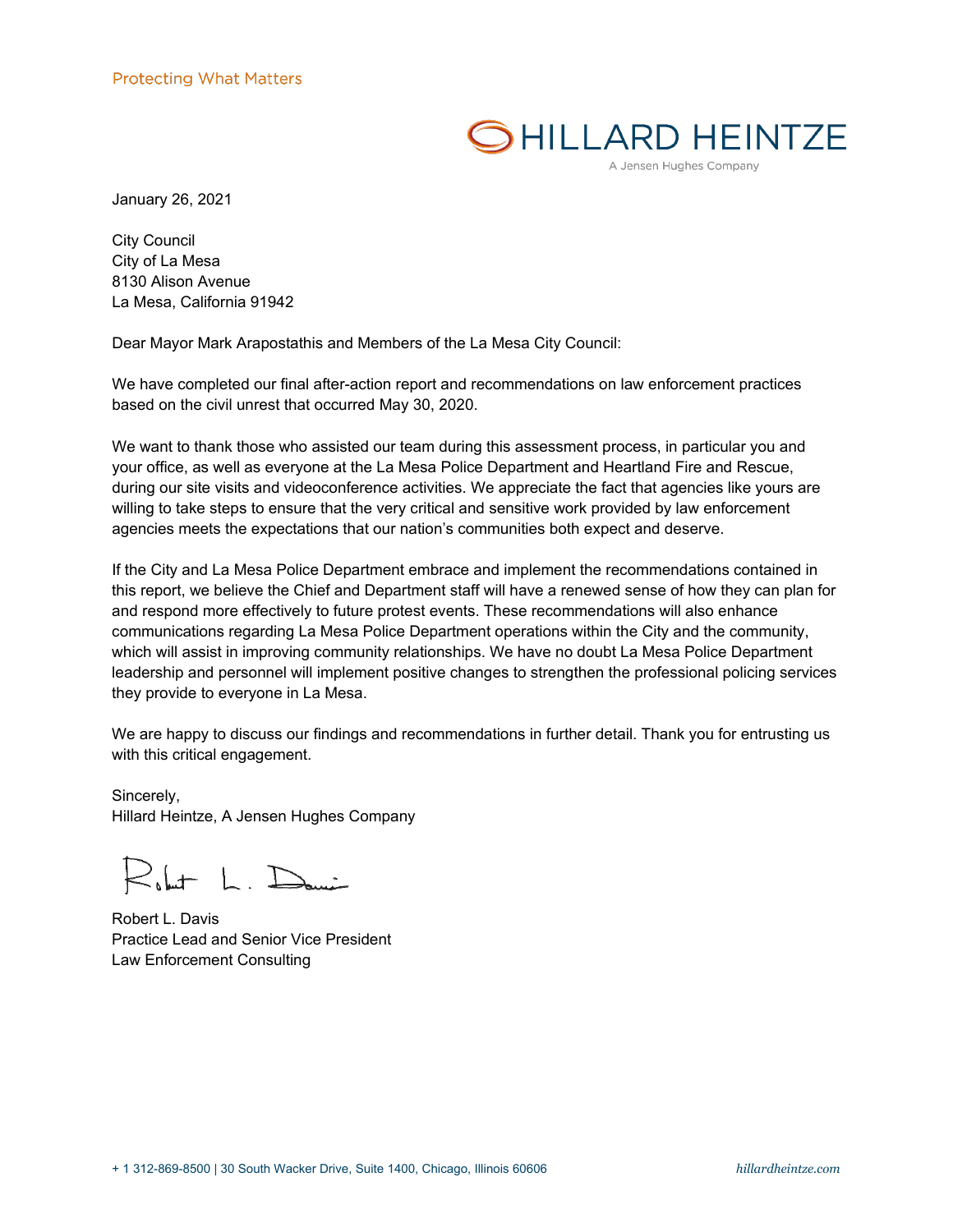

# Table of Contents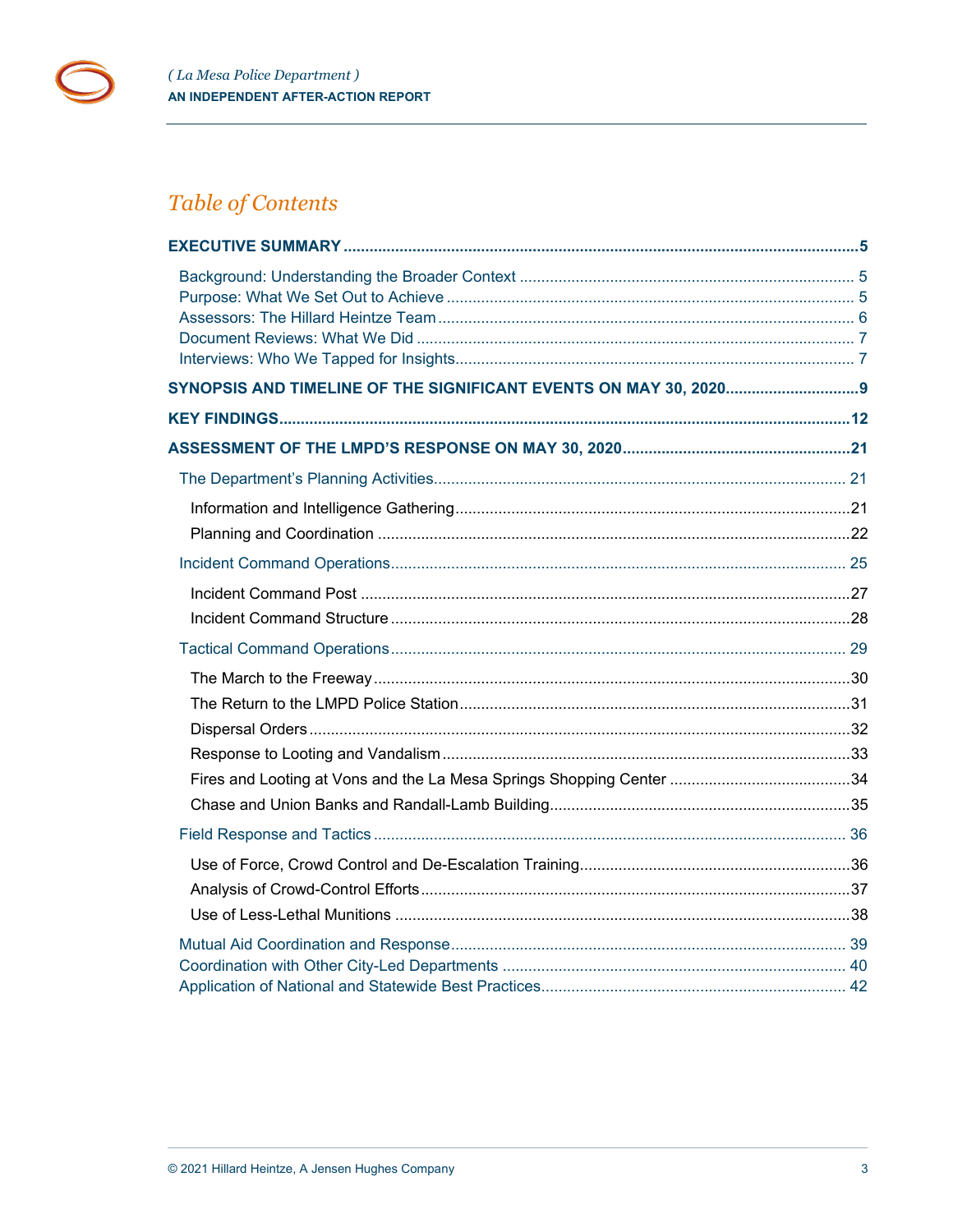| ASSESSMENT OF THE LMPD'S POLICIES, PROCEDURES AND TRAINING47 |  |
|--------------------------------------------------------------|--|
|                                                              |  |
|                                                              |  |
|                                                              |  |
|                                                              |  |
|                                                              |  |
|                                                              |  |
|                                                              |  |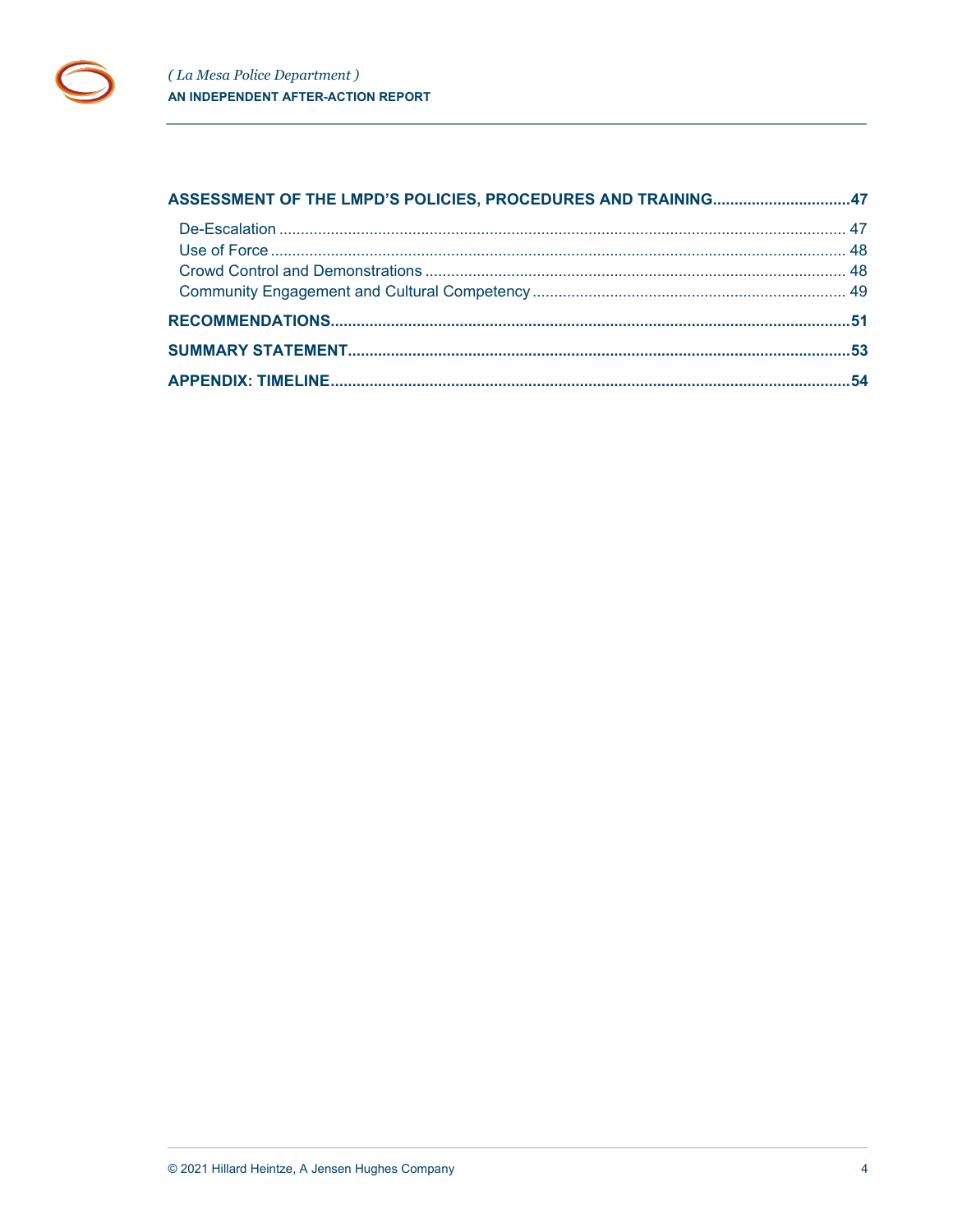

## <span id="page-4-0"></span>*Executive Summary*

## <span id="page-4-1"></span>**Background: Understanding the Broader Context**

Following the death of George Floyd while in the custody of the Minneapolis Police Department on May 25, 2020, protests began in the Minneapolis area and spread throughout the country over the next several days and months. The majority of these protests were peaceful, but some resulted in clashes with the police, rioting and looting.

On May 27, the La Mesa Police Department (LMPD) arrested Amaurie Johnson at the La Mesa Grossmont Trolley Station. Video footage of the arrest was shared widely on social media, and people criticized the arrest as an example of racial profiling. Our discussions with public officials, first responders and community members revealed that a previous racially charged incident involving the LMPD and a student of color at Helix High School re-surfaced following the video of the May 27 incident being shared on social media. The public reaction to the Trolley Station incident involved marches and a peaceful protest at the police station. Some community members shared their thoughts that this incident and the perceived racial injustice is an unresolved issue within the community, and the Trolley Station incident brought their concerns to the forefront.

During the weekend of May 29, protests occurred at City Hall and the LMPD. The May 29 protest ended peacefully, and the protest on May 30 began as a peaceful protest, but some individuals subsequently engaged in violence, looting and vandalism. In the aftermath of these events, residents and City officials called for a review of the LMPD's planning and response to such incidents.

## <span id="page-4-2"></span>**Purpose: What We Set Out to Achieve**

Our assessment team conducted an after-action review of the City of La Mesa's response to the protests and riot that occurred on May 30, 2020. This After-Action Report focuses on pre-incident planning, incident response and post-incident follow up. It is designed to assist the City of La Mesa with preparing for future incidents. This report emphasizes learning and improvement, rather than assigning blame. It provides an opportunity to understand what happened and why it happened, as well as identify strengths and opportunities for improvement.

Our analysis focused on comparing the City of La Mesa's planning and response to best practices in the field, including the principles contained in the National Incident Management System (NIMS) and the Incident Command System (ICS). NIMS provides a framework for "all levels of government, nongovernmental organizations and the private sector to work together to prevent, protect against, mitigate, respond to and recover from incidents." A part of NIMS, "the ICS is a standardized approach to the command, control, and coordination of on-scene incident management and provides a common hierarchy within which personnel from multiple organizations can be effective."<sup>[1](#page-4-3)</sup>

<span id="page-4-3"></span><sup>1</sup> National Incident Management System, U.S. Department of Homeland Security, October 2017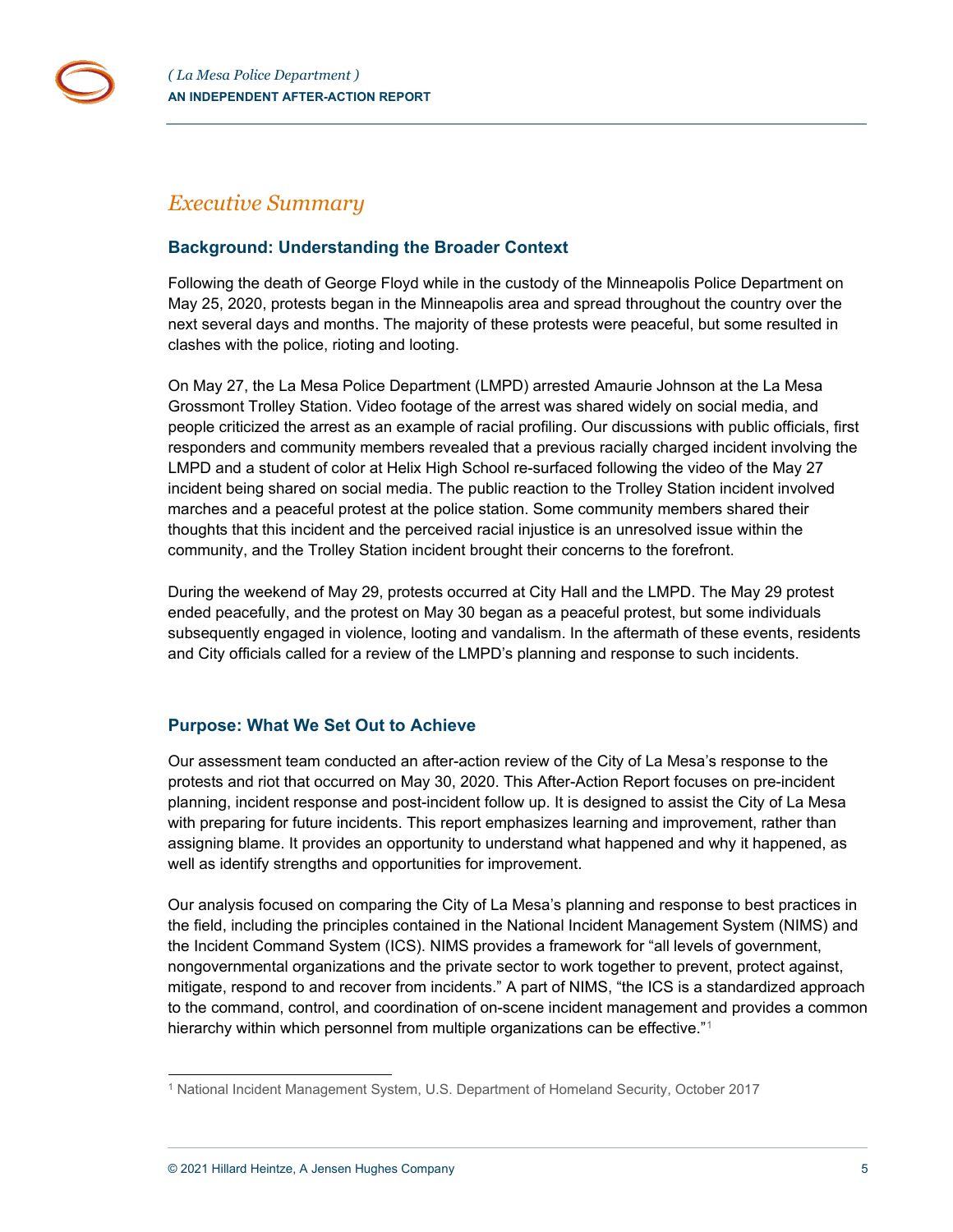As a corollary to this After-Action Review, the City of La Mesa requested that we reach out to business owners and community residents to understand their perspectives on how the LMPD responded to the protests and learn the public's impressions of the LMPD. We also sought to gain insights during our community interviews about what attributes the community would like to see in the new LMPD Chief.

## <span id="page-5-0"></span>**Assessors: The Hillard Heintze Team**

**Rob Davis, Senior Vice President, Law Enforcement Consulting**



Robert Davis is a highly regarded and innovative national leader in policing and public safety with extensive experience assessing federal, state and local law enforcement agencies across the U.S. Rob served in a variety of capacities during his 30-year-career with the San Jose Police Department (SJPD), including as the Chief of Police for seven years. As chief, Rob also served as the President of the Major Cities Chiefs Association. He provided consulting services for the U.S. State

Department. Since retiring from SJPD, Rob has been involved in numerous assessments of police departments, including serving as the Project Director for Hillard Heintze's Department of Justice Collaborative Reform Initiative for Technical Assistance contract.

#### **Robert Boehmer, Esq., Vice President, Law Enforcement Consulting**



Robert Boehmer is an experienced facilitator, trainer and public speaker with expertise in collaborative problem solving, community policing, partnership development and information sharing. For the past several years, he has facilitated sessions for the Department of Homeland Security's Building Communities of Trust Initiative, focusing on developing trust among law enforcement, fusion centers and the communities they serve. As a Vice President in the Law Enforcement

Consulting practice at Hillard Heintze, Robert manages complex law enforcement assessments and helps police agencies transform their organizations and adopt national best practices and industry standards central to improving accountability, transparency and community trust.

**Chad M. McGinty, Senior Director, Security Risk Management**



Chad McGinty brings nearly three decades of law enforcement, public safety, emergency preparedness and security leadership experience to his role as Senior Director at Hillard Heintze. Chad served in the Ohio State Highway Patrol for nearly 28 years, starting as a Trooper in 1989 and later serving as Sergeant, Lieutenant and Captain before joining the Senior Staff as Major, Commander of Field Operations in 2014. He concluded his tenure by coordinating and leading the

crowd control/field force response for the 2016 Republican National Convention in Cleveland, Ohio. Chad implemented a sophisticated staging and response for 1,400 field force officers from 18 different agencies and 15 states.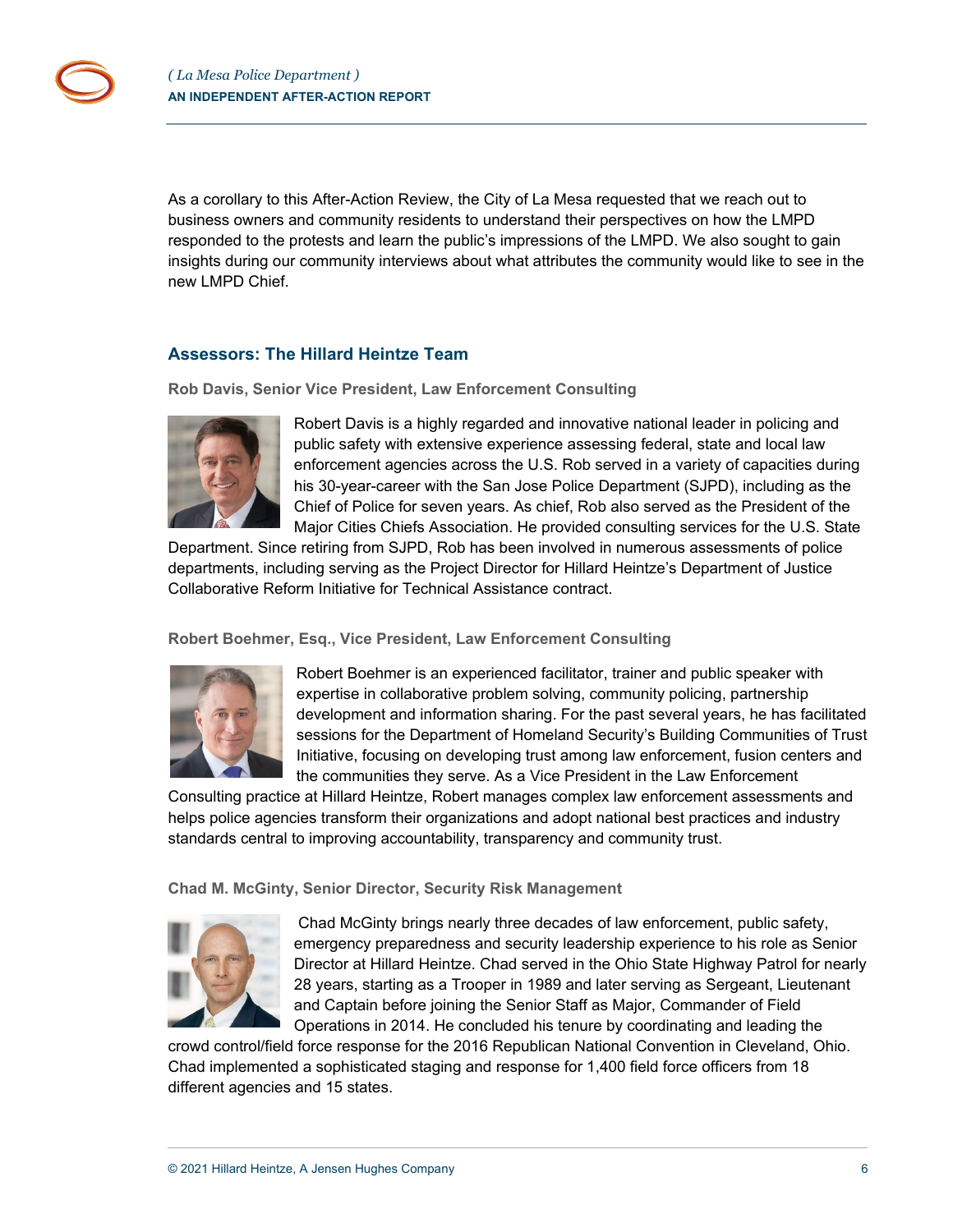**Michael Dirden, Esq, Senior Advisor, Law Enforcement Consulting**



Michael Dirden joined Hillard Heintze following a long and successful career with the Houston Police Department. As the Executive Assistant Chief of Police, Michael provided leadership and oversight for the department's Investigative, Strategic and Field Operations, including accountability for Patrol Operations, Traffic Enforcement, the Mental Health Division, Apartment Enforcement and Differential Police.

## <span id="page-6-0"></span>**Document Reviews: What We Did**

A key component of the After-Action Review is our review of key documents and other information related to the planning, response and post-incident activities of the May 30 protest and riot. Our document review included:

- + Strategic plans
- + Policies and procedures
- + Mutual aid agreements with external agencies
- + Incident reports, operational plans and other written documentation of activities related to the peaceful protests and the riot
- + Dispatch logs
- + Training records
- + Video and audio files related to the protests and the riot

## <span id="page-6-1"></span>**Interviews: Who We Tapped for Insights**

Another important element in conducting an after-action review is to speak with those who were part of the incident planning, as well as those who responded to and were impacted by the incident. To that end, we interviewed dozens of people including the following:

- + LMPD senior leadership, supervisors and line staff
- + Heartland Fire and Rescue officials
- + The Mayor and City Council members
- + Business owners
- + Member of the Citizen's Public Safety Oversight Task Force.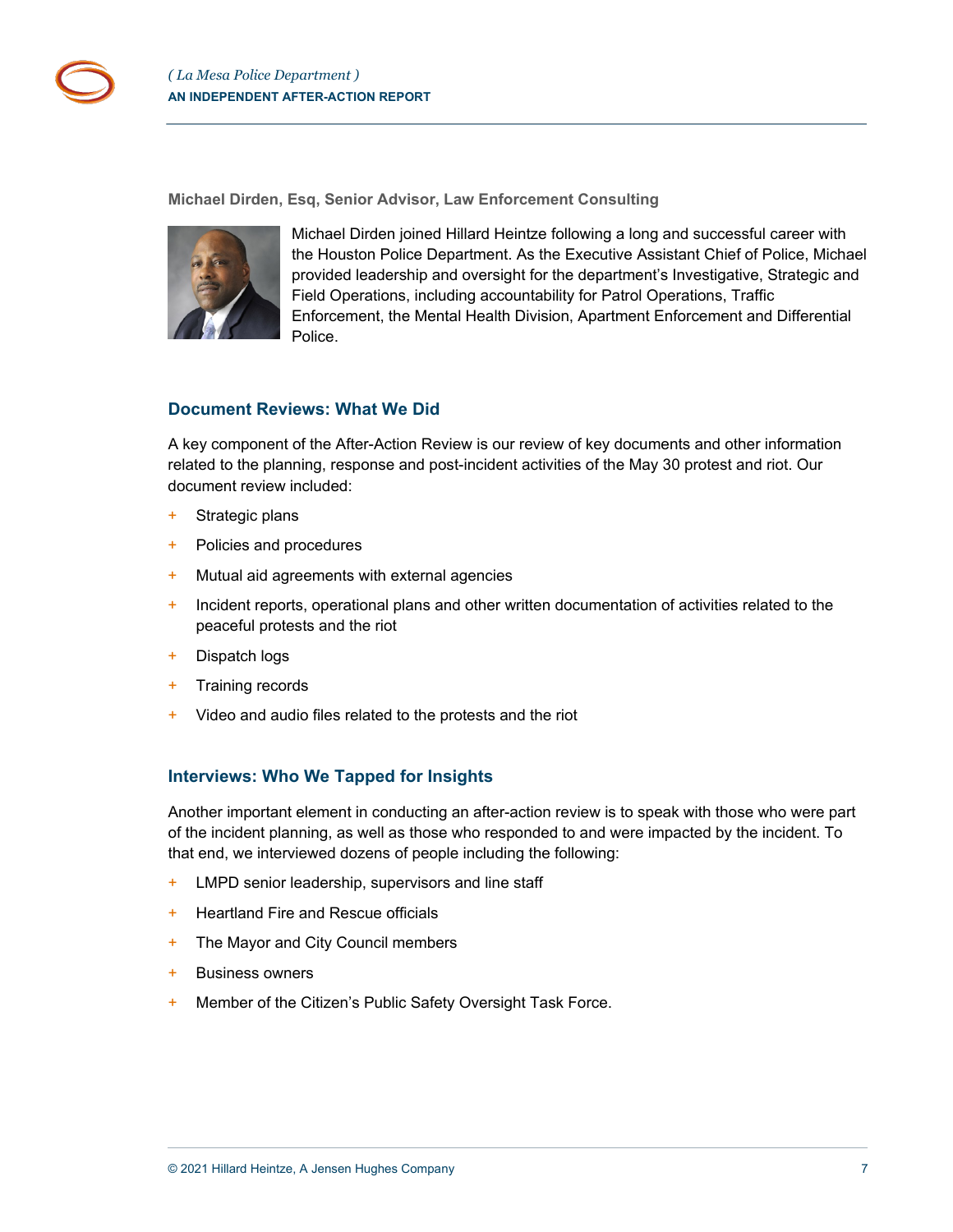

We also conducted a community listening session and received many emails to obtain additional input from community members regarding the May 30 protest and riot, as well as their impressions of the LMPD before, during and after the May 30 protest.

We also worked through the City of La Mesa to request interviews and input from the state and local law enforcement agencies that assisted the LMPD. Those requests for information from the various agencies that assisted the LMPD were met with limited response.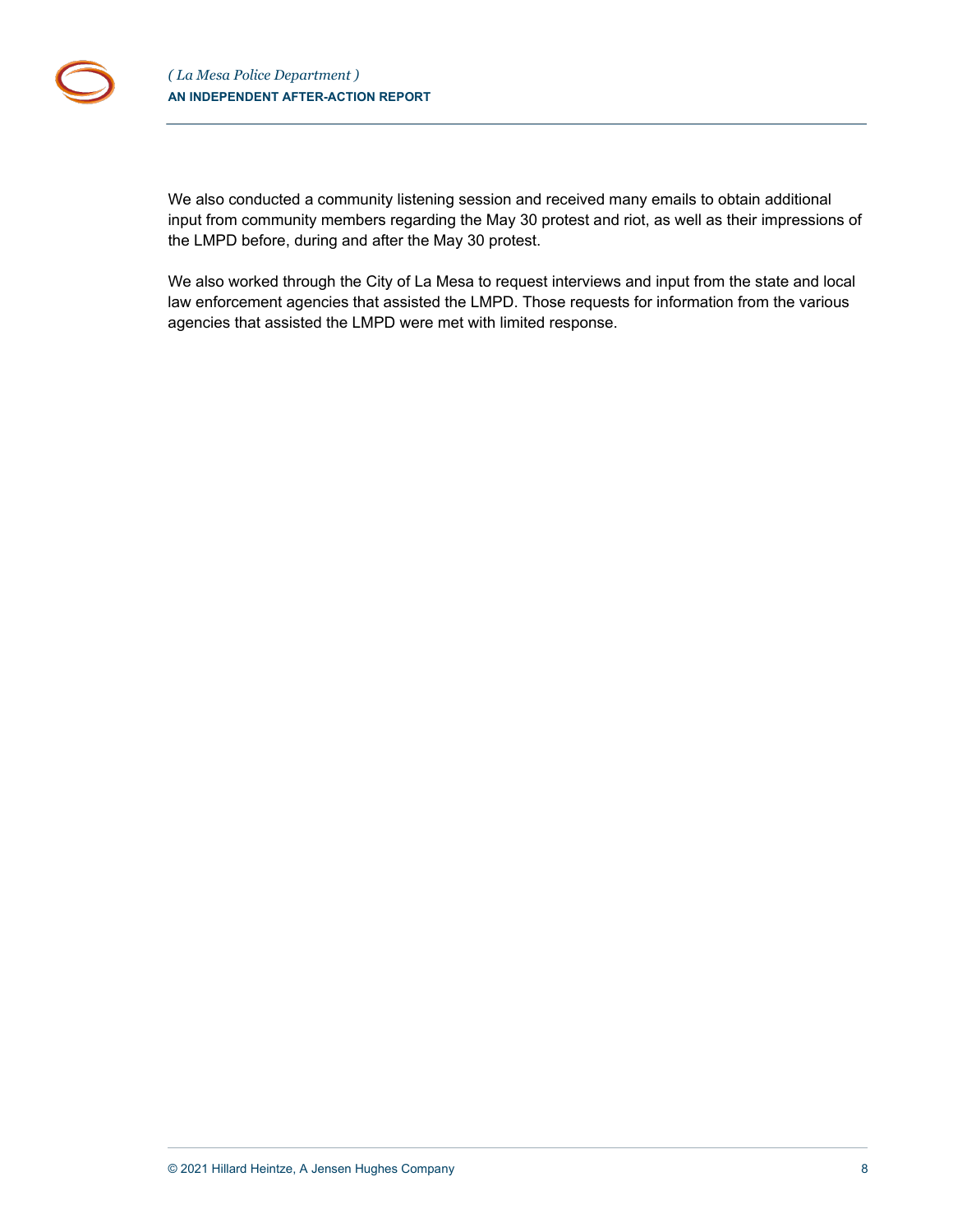

## <span id="page-8-0"></span>*Synopsis and Timeline of the Significant Events on May 30, 2020*

#### 1. Peaceful Protests Begin

Police leadership situated on the second floor of the LMPD station monitored the crowd, which included a large number of participants. The large group initially formed in front of the station at approximately 2 p.m., where a protest lasted for over an hour before a large portion of the protest disengaged, marched throughout the city complex onto University Avenue where individuals blocked traffic and began engaging in acts of vandalism. The group then moved toward the I-8 freeway.

#### 2. Shutdown of I-8 Freeway

The California Highway Patrol (CHP) officers assigned to the area of the freeway moved to the entrance ramp at approximately 3:30 p.m. as the crowd approached, covering the roadway from berm to berm. Protestors largely ignored the officers and several individuals physically pushed past them, continuing onto the freeway.

A reserve contingency of CHP officers assembled on the freeway, stretching berm to berm, to hold the line and prevent the crowd from walking further into traffic. The large crowd quickly overran the CHP officers as it worked through their line and spread across both lanes of the freeway. This halted traffic in both directions before the crowd voluntarily walked off the freeway at ramps and embankments. At this point, some individuals embarked on the Grossmont Center adjacent to the freeway, while some remained on the freeway and others at the police station. These significantly sized groups were now occupying space and protesting in multiple areas of the city.

## 3. Return to La Mesa Police Station

During our interviews, officers stationed at the police station said they observed a marked change in the crowd members' attitudes when a portion of the crowd returned from Grossmont Center to the police station. Officers observed individuals with multiple layers of clothing, hoods, gloves, goggles and, in some cases, air purifying masks as they converged on the plaza while chanting angrily. LMPD senior leadership maintained their stance of keeping officers out of sight as individuals looked in windows and checked door handles for access into the station.

A member of the crowd cut down the American flag in front of the station and draped it over the fallen officers' memorial on the plaza next to the flagpole. When he removed what appeared to be a lighter from his pocket, police leadership in the conference room instructed officers to stop the individual. Three members of the Special Response Team (SRT) aimed less-lethal weapons in the direction of the individual with the lighter from the LMPD balcony, and they issued verbal commands including, "Do not light that flag!" The crowd quickly moved back toward the parking lot, as did the individual who was attempting to light the flag. This was the first LMPD officer presence on site and the first display of tactical equipment, including the less-lethal weapons.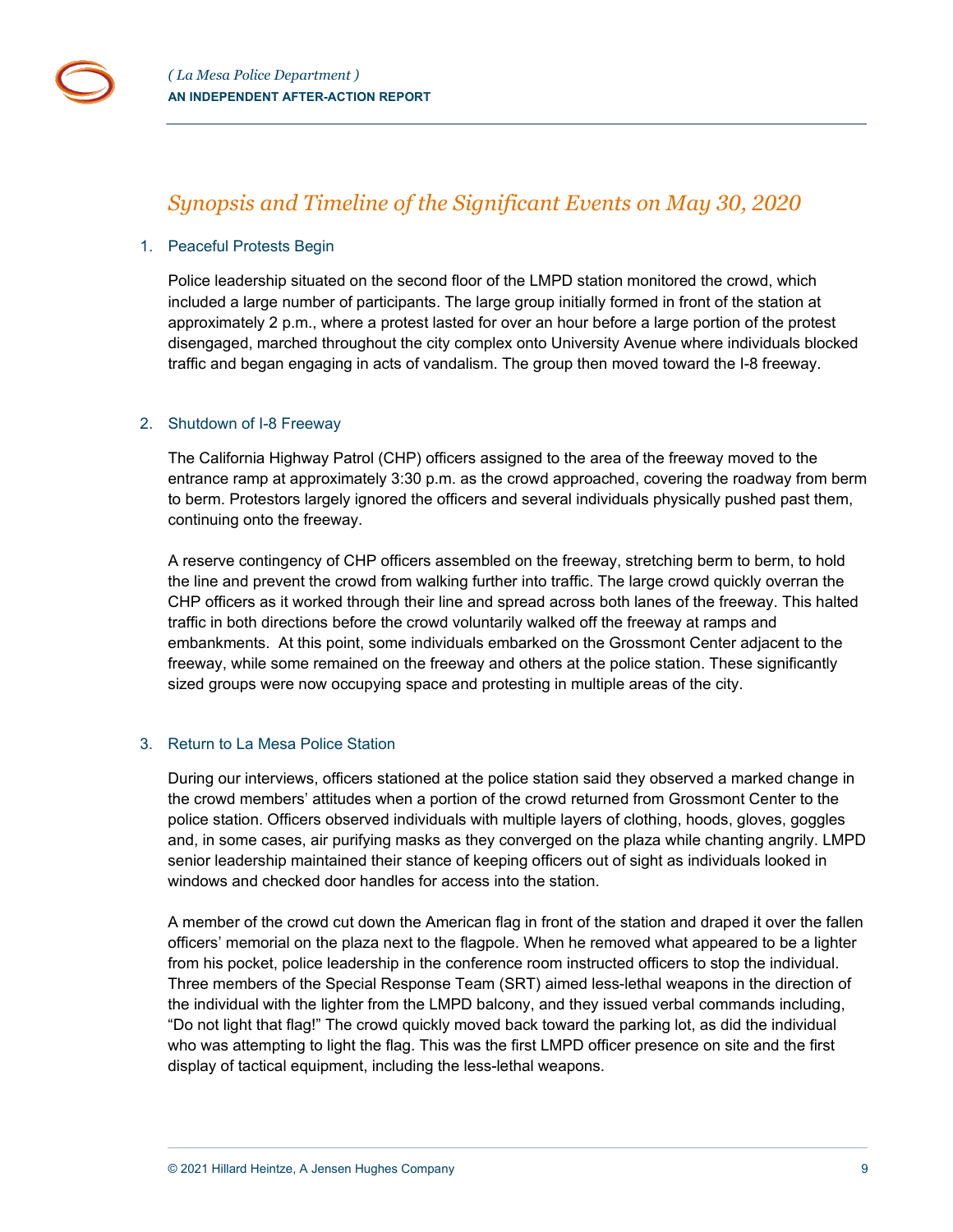#### 4. Show of Force

While acts of vandalism were already occurring, this display of less-lethal weapons seemed, by some accounts, to cause individuals in the crowd to become more violent and destructive, many of whom advanced on the station and began to surround it on all sides. LMPD officers reported and observed individuals throwing bottles, rocks and other projectiles at the officers and the police station. Individuals began attempting to climb over walls and enter doors to access the police station.

At that point, about 15 officers from the San Diego County Sheriff's Department (SDCSD) Mobile Field Force (MFF) platoon as well as eight LMPD officers exited the building near the community room, walked along the building and assembled across the plaza. They faced reportedly hundreds of individuals. Individuals in the crowd shouted at the officers in a hostile manner and then began throwing projectiles at the officers. The projectiles struck deputies, two of whom stumbled to the ground and had to be removed from the line. Officers reported that the level of intensity and aggression continued to escalate from this point.

#### 5. Dispersal Orders

Police leadership observed the criminal activity of some members in the crowd, who were vandalizing property and attempting to break into the station. Due to this activity, police leadership determined that the event was an unlawful assembly per State of California law.[2](#page-9-0) They subsequently authorized dispersal messages. Over the next hour, police officers repeatedly relayed messages from handheld public announcement devices (i.e., bullhorns) and law enforcement helicopters. The LMPD's armored vehicle, the bearcat, was also deployed from the staging location and used to provide dispersal orders near the rear of the large crowd due to the scene's noise and size. Police officers issued multiple dispersal orders several more times throughout the evening and into the early morning.

## 6. Release of Chemical Agents

The LMPD tactical commander approved chemical agent use just after 6 p.m. to attempt to move the crowd away from the police station due to the continuing violence. The release of the chemical agent at the plaza did not yield the desired or expected reaction. The crowd surged back as the chemical agent cloud emanated from behind the officers, and the cloud began to move across the plaza. Officers dropped the second wave of the agent from the balcony, increasing the level of intensity and size of the cloud.

<span id="page-9-0"></span>

<sup>2</sup> California Penal Code Sections 407 and 408.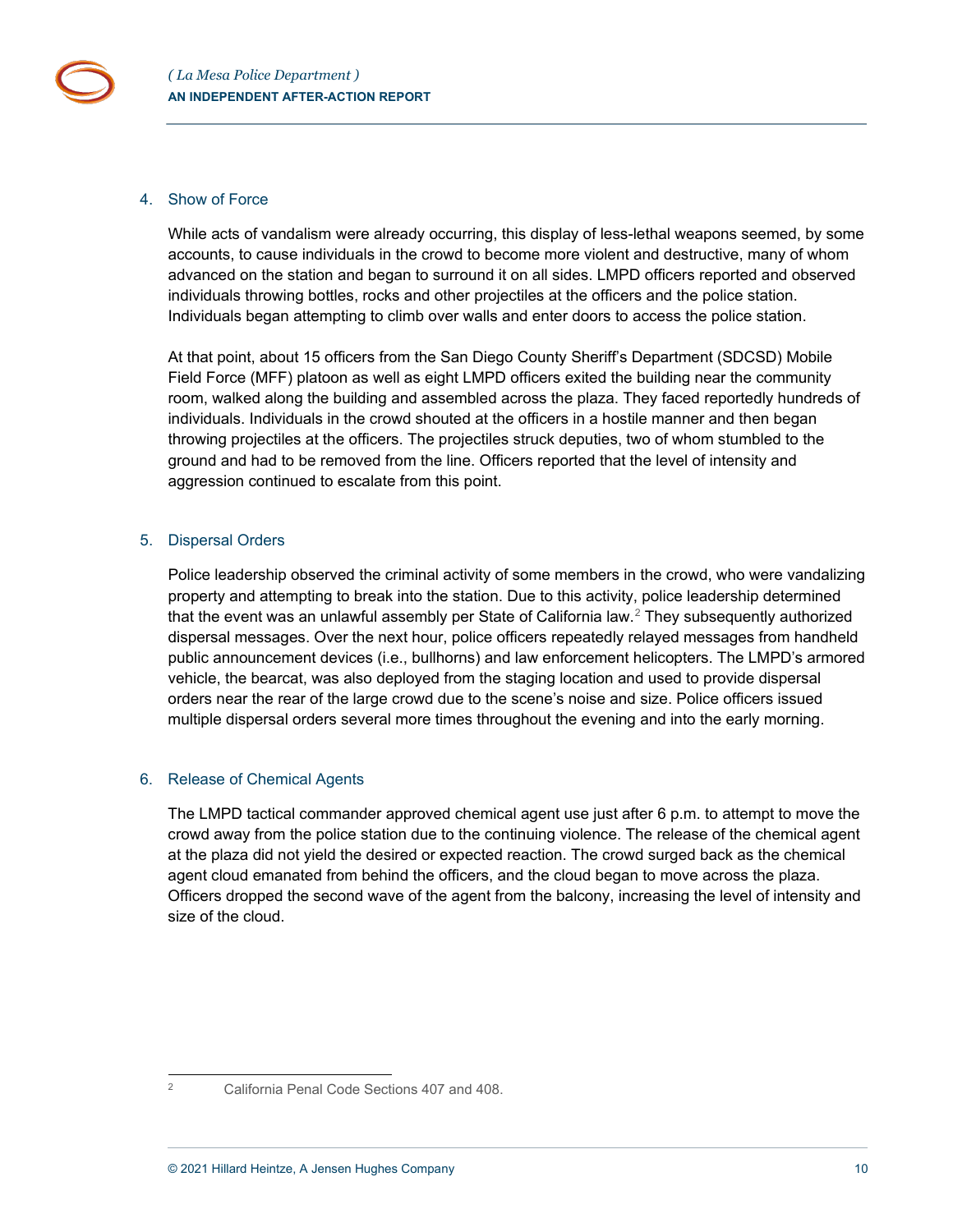Most of the crowd retreated into the parking lot, and several individuals treated themselves and others by pouring water over their faces. However, a group of individuals, which officers previously observed as wearing protective clothing, rushed the officers. Some members of this group engaged in physical altercations with officers, kicking them and throwing chemical agent canisters back in their direction. At this time, officers began using less-lethal munitions to address these individuals throwing chemical agent cannisters, rocks, bottles and other projectiles at the officers.

## 7. Looting and Vandalism

Looting and vandalism continued throughout the night. One of the first incidents occurred when individuals entered City Hall at approximately 7:45 p.m. During this incident, individuals forced entry, opened water sources and attempted to set the building on fire. Individuals also broke windows at the nearby American Legion building, lit a paint can on fire and threw it into the building.

The Heartland Fire and Rescue Chief responded to City Hall and parked in front of the building. Once the Chief entered the building to assess the fire and potential damage, individuals set his parked fire department-issued vehicle on fire. This behavior continued to spread throughout the area, and individuals then lit a grocery delivery truck on fire across the street from City Hall. Individuals continued to engage in vandalism and looting, beginning at the La Mesa Springs Shopping Center, including Vons Grocery, Sally's Beauty Supply and Play it Again Sports, before reaching the business district and returning to the Grossmont Center later in the evening.

#### 8. Bank and Randall Lamb Building Fires

Around 11 p.m., individuals set structures on fire at the nearby Chase and Union banks and the Randall Lamb building, all of which were destroyed. Fire crews responded to these fires but were unable to continue to fight the fires because of the threat of violence from the angry and hostile crowds. Based on our review, the LMPD could not provide protection to the firefighters attempting to extinguish these fires because of their focus on the size and intensity of the crowd at the police station, which continued threatening forced entry while throwing projectiles into the dispatch center. Moreover, the number of available LMPD officers to respond to the vandalism and arson calls was limited.

## 9. Curfew Imposed and Arrests Made

Around 1 a.m. on May 31, the La Mesa City Manager issued a citywide curfew from 1:30 a.m. to 7 a.m. In the early morning of May 31, the LMPD tactical commander assigned two four-officer groups of SRT members to patrol the city and arrest individuals for criminal violations they observed. This was the first proactive law enforcement action of the incident. Officers made seven arrests throughout the evening.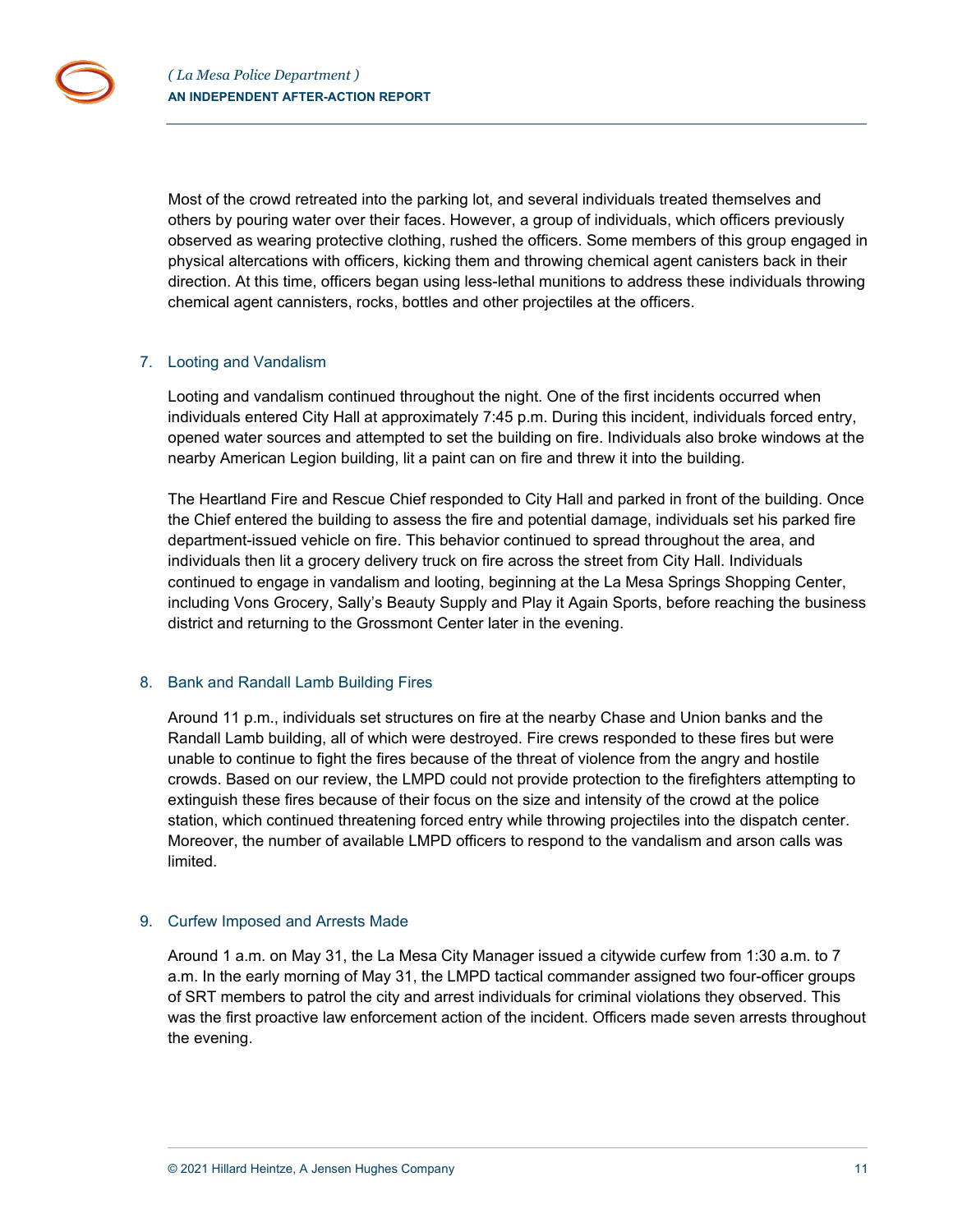## <span id="page-11-0"></span>*Key Findings*

**1. La Mesa residents demonstrated a strong sense of community spirit and resilience when many residents responded to the damage caused during the protests near the downtown area by participating in cleanup activities.**

Many businesses in La Mesa were vandalized during the May 30 protest and riot, and many community members felt traumatized by those events. However, La Mesa residents displayed their resilience the next morning by going to the downtown area to clear debris, board up windows and clean up graffiti on businesses. Residents, government officials and LMPD employees expressed pride in the resiliency of the hundreds of community members who responded so quickly.

## **2. The La Mesa community continues to be supportive of the LMPD, although community members were disappointed by the LMPD's response to the protests.**

These community members said they believe the LMPD should focus on more transparency and work to improve its relationship with the community. Based on our interviews with business owners and community members, even among those who were disappointed by the LMPD's response to the protest and riot, most still support the LMPD and its current efforts to improve its operations. Interviewees said although they thought that the Department did its best under the circumstances, the focus on LMPD's response to the protests and riot revealed concerns regarding the Department's overall operation and its relationship with the community, especially people of color.

## **3. Our review revealed incredible restraint by LMPD officers, business owners and the community at large in response to the violent and destructive behavior of some individuals.**

The events of May 30 and May 31, 2020 were unprecedented in the history of La Mesa and San Diego County, as was the level of unrest and destruction according to the individuals we interviewed. This event was traumatic, lengthy and widespread throughout the downtown and surrounding areas. Because of the level of rioting activity, including arson events that destroyed two banks and an office building, we cannot overstate that the potential existed for an officer, protestor, rioter, business owner or community member to suffer serious injury or death during the event, through intentional or accidental means. Although we recognize that some physical injuries occurred, including some sustained during clashes between police and protestors, the exhibited restraint by the police helped prevent more significant injuries or deaths.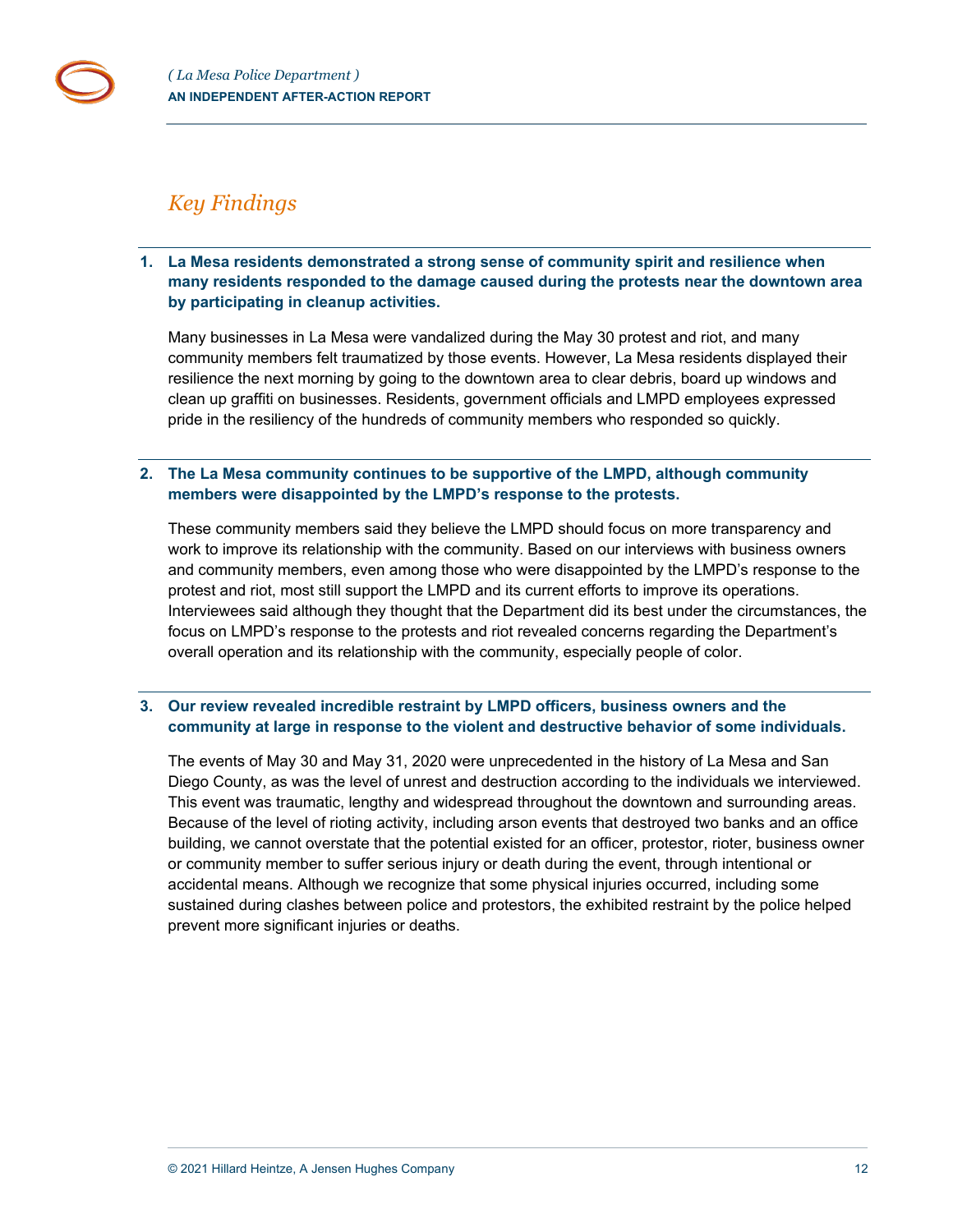## **4. In addition to the physical damage to the community, the May 30 riot and the response had a significant emotional impact on peaceful protestors, witnesses to the protest, community members and LMPD employees.**

The events of May 30, specifically the level of civil unrest and destruction, were unexpected. Even those who indicated that they could foresee the problems did not expect the situation to escalate as it did. Our interviewees described an overwhelming feeling of vulnerability. We repeatedly heard community members saying "sleepy little La Mesa" to describe the city. For those individuals, including first responders, business owners and residents, some of whom participated in the protests and were present during the riots, this perception has changed. Although the incident led to some positive changes and attitudes, it has also exposed community issues and social concerns that have yet to be fully addressed, such as the Helix High School incident. The incident left an undeniable mark and caused an emotional impact that have lingered for months.

## **5. The LMPD dispatchers did an exemplary job of remaining calm and performing their responsibilities under extremely stressful and dangerous situations.**

The call volume on May 30 was near triple that of a regular evening on a similar day of the week. The dispatchers inside the LMPD station told us about the fear and stress they felt watching the camera monitors, hearing the deafening roar of the crowd and having a rock break through the window to the dispatch area. In the midst of these challenges, the dispatchers remained composed and professional, answering every call they received within the 15-second timeframe mandated for Public Safety Answering Points (PSAP) in California.

The communications supervisor notified the afternoon shift dispatchers to respond to the El Cajon Police Department and assume dispatch responsibilities for routine calls from that remote location, due to the inability for them to safely reach the LMPD station, although the dayshift dispatchers remained at the police station. This process of dispatching from El Cajon was replicated during the protests that occurred after May 30 to ensure the dispatchers were not put in harm's way and to help ensure radio communications remained operational.

## **6. The LMPD struggled in establishing a proper centralized command to ensure unity in decisions and operations during the May 29 and May 30 protests in compliance with the Incident Command System (ICS) and LMPD Policy 122, Emergency Operations – Department.**

The LMPD designated a command post and command structure; however, neither adequately matured to support an effective response to such a challenging incident. The command post was located within the LMPD's police station, which was the focus of the protestors' attention, and the command post did not have the necessary resources to support the command of a large-scale operation. Department leadership separately discussed tactics and strategy absent the presence of the designated Incident Commander.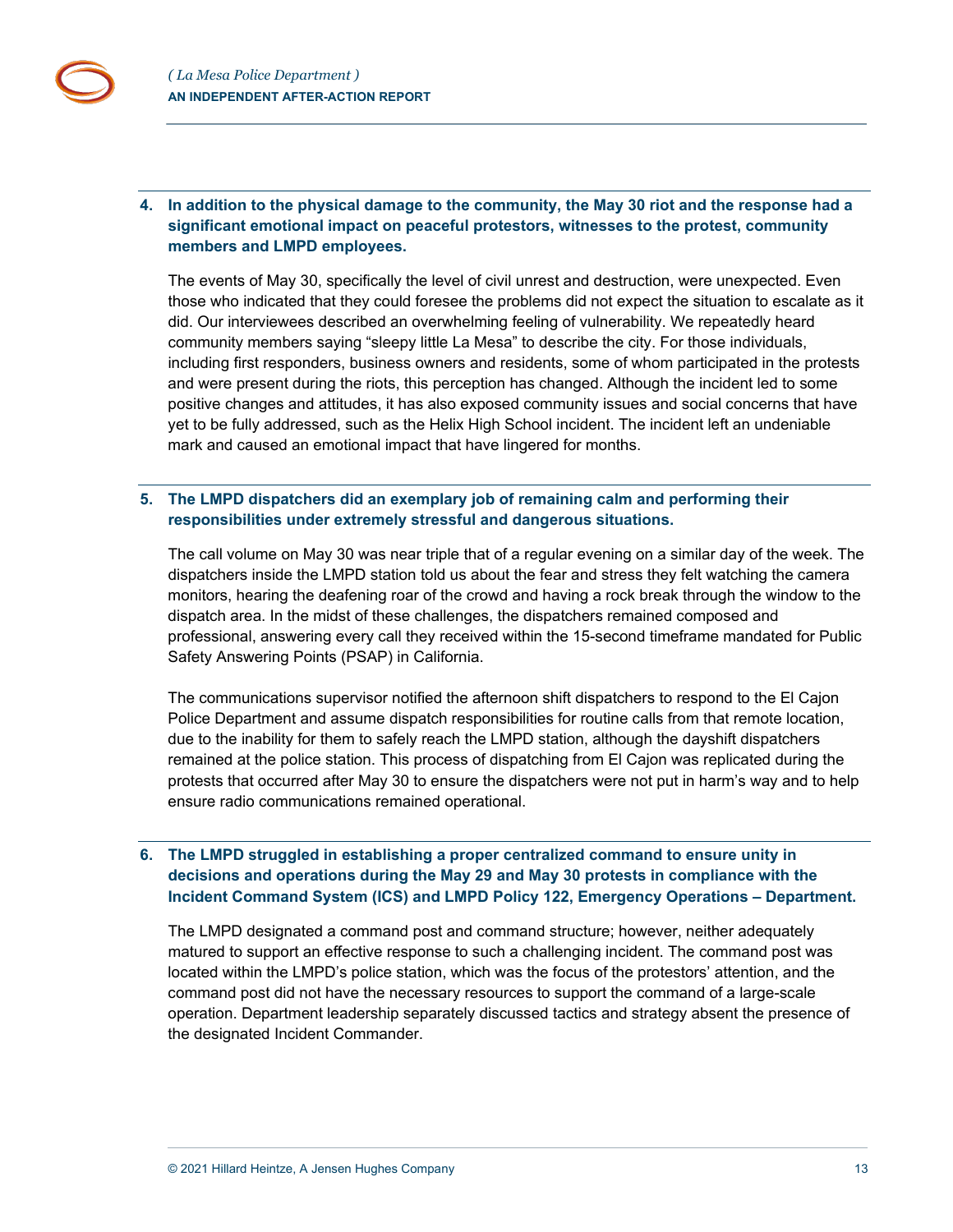Additionally, some first responders perceived an off-site staging location as the command post, as other commanders from the LMPD and Heartland Fire and Rescue gathered at that location. The command of a large-scale incident or emergency is best facilitated when the leaders gather in a single area designated as the official command post. The purpose of selecting a location and developing this ICS structure is to establish an environment from which the multiple decisionmakers can share information, hold discussions and collaborate in the development of operational strategies in real time.

## **7. The City of La Mesa's operational plans for the planned protests at the police station in the early evening of May 29 and the afternoon of May 30 were insufficiently detailed and documented to support an appropriate police response.**

One of the goals of the ICS is to provide operational plans that detail the framework for the response to large events. The LMPD had a limited written operations plan for the planned protests at the police station on May 29 and 30. The operations plans did not include much of the information that is standard within the law enforcement community for developing a comprehensive operations plan. This missing information is important for commanders, supervisors and officers in the field to understand and follow. The absence of some of this information was in part due to the lack of available information regarding the details of the protest, including the inability to identify and connect with an event organizer for the May 30 protest.

## **8. The LMPD did not have a formalized intelligence gathering and reporting process that was implemented effectively to assist in its planning for the May 29 and May 30 protests.**

Before the protests, the LMPD did not have a routine or formal intelligence gathering process. The detectives would monitor social media, but their focus was on cases they were investigating. The Department has two civilian positions to assist with monitoring: a crime analyst and an analyst who focuses on crime prevention and community relations. Neither position has responsibilities dedicated to intelligence gathering – rather, they perform cursory checks for items of interest as they related to their areas of responsibility. Although the San Diego County Law Enforcement Coordinating Center was monitoring and sharing intelligence, the absence of consistent and formalized social media monitoring and intelligence gathering by the LMPD hampered its preparation and planning.

Since the riot, the two LMPD analysts increased their social monitoring and reporting. Although the process is more formalized, their efforts are not yet memorialized in written policy or procedure, nor has the reporting format and structure been established.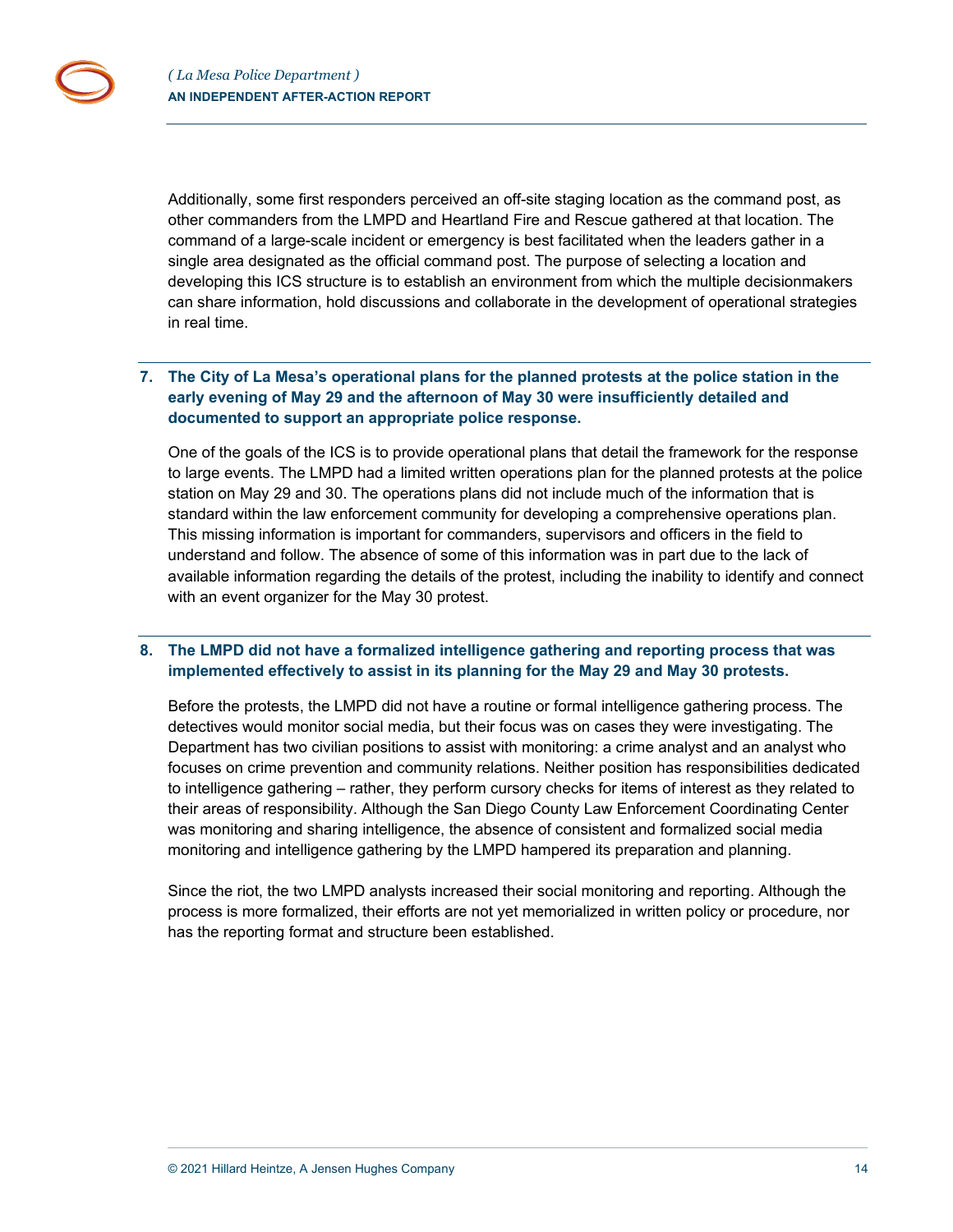**9. The absence of a defined communication plan and process between the LMPD, City officials and the community created a situation wherein the respective parties struggled to understand and react to the incidents on May 30.**

Successful event management requires defined roles. Police command and municipal leaders can provide support and, in some situations, guidance with emergency incidents, but their roles should be clearly defined within the operational plan and communicated beforehand. On the night of May 30, the City of La Mesa's Mayor, City Manager and City Council members became aware of the incident, but in discussion, we learned that the LMPD had not provided them with sufficient information before the protest, causing them to struggle to understand the situation and how the Department was responding. As the incident unfolded, City officials continued to struggle to learn information from the Department regarding the protest, protesters' motives, the public safety response, and guidance and directions for the community.

## **10. San Diego County has a well-structured and defined written agreement, facilitated by the San Diego County Sheriff's Department (SDCSD), for providing mutual aid to agencies within the county. However, during the riot of May 30, the threat of widespread incidents throughout the county initially limited the number of officers available to assist the LMPD.**

The LMPD relies on mutual aid from outside law enforcement resources and specialized response units. Like LMPD, most law enforcement agencies in San Diego County lack the resources to support large-scale emergencies and incidents without assistance from other agencies. Through the formal agreement signed in 2009, any agency within the county can request assistance.

On the weekend of the protests, multiple agencies requested assistance in response to actual or potential protest activity in their cities. The SDCSD provided La Mesa approximately 40 deputies to respond to the May 30 protest and approximately 40 more deputies staged at the SDCSD station. However, these reserved deputies were staged to respond throughout the county, not just La Mesa, due to the threat of widespread civil disturbance issues.

According to LMPD interviewees, as events unfolded in La Mesa, the LMPD's requests for additional officers were not initially granted by the SDCSD out of an abundance of caution for other perceived issues that could have occurred within the county. However, before the response ended, approximately 170 deputies arrived to assist. Similarly, the LMPD's informal requests for other agencies to assist did not materialize as quickly as anticipated or desired. LMPD commanders, desperate to obtain additional resources, made personal calls to agencies outside of the established mutual aid request protocol.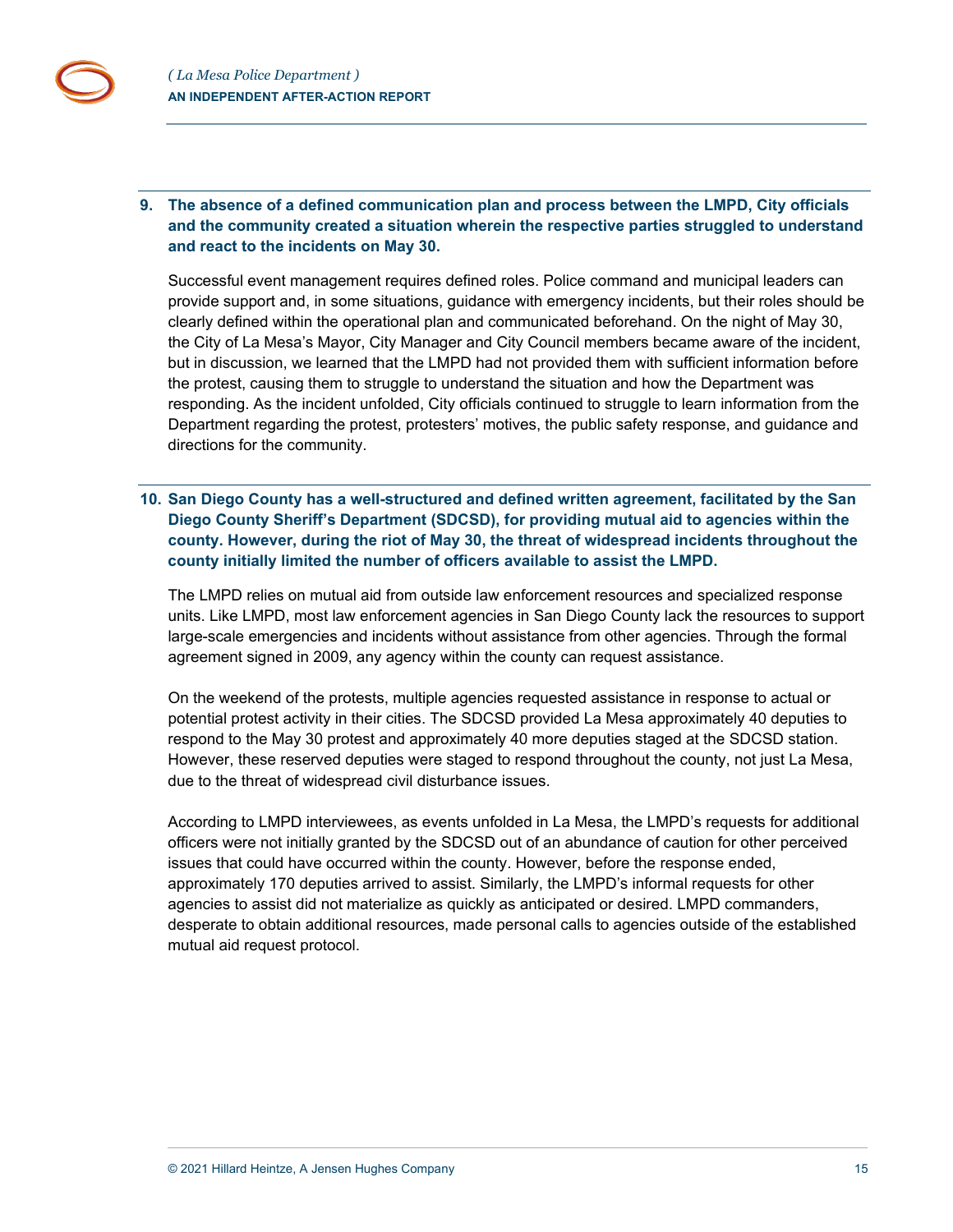## **11. The large geographic area of the riot and the number of officers from multiple agencies led to a less-than-optimal span of control for the supervision of officers engaged in less-lethal force options.**

As the night went on, in addition to the large protest at the LMPD station, as protestors moved around the city, some individuals engaged in destructive behavior. While some LMPD officers responded to calls for service and provided assistance, individuals threw rocks at the patrol cars, breaking windows. On-scene supervision of the officers was challenging due to the number of aggressors across multiple locations. With so many areas and incidents requiring officers' presence at fastmoving events, supervisory oversight could not be adequately achieved or maintained with the available resources.

## **12. Heartland Fire & Rescue faced a challenging environment on May 30 while providing services under unique circumstances.**

For example, Heartland Fire & Rescue's Stage/Stand Back Policy #15 and sound supervisory decision-making prohibits firefighters and paramedics from entering a scene reported to have an element of violence until law enforcement personnel on scene render it safe and advise that it is clear to enter. The City lost three significant structures to the fire set by individuals – Chase Bank, Union Bank and Randall Lamb Building. Individuals attempted to start fires in several other locations; however, most of these fires stopped burning or were extinguished before significant damage occurred. During the events of May 30, Heartland firefighters responded to numerous calls and were sometimes surrounded by individuals, who, at least in one instance, threw bottles at them.

Through our interviews and a review of video footage, we learned that fire commanders permitted crews to enter and engage in firefighting under circumstances that put firefighters in dangerous situations because of the increasingly violent crowd. In most cases, the fire commanders asked for a law enforcement escort, but officers were often unavailable, leaving the fire commanders to make difficult decisions to send in crews.

For example, in contrast to Heartland & Fire Rescue's Stand Back policy, crews initially responded to the bank fires while individuals threw rocks and bottles and launched fireworks at the crews. Before the crews could extinguish the fires, nearby officers advised the fire department that a much larger crowd was on its way, and they could not hold back the crowd.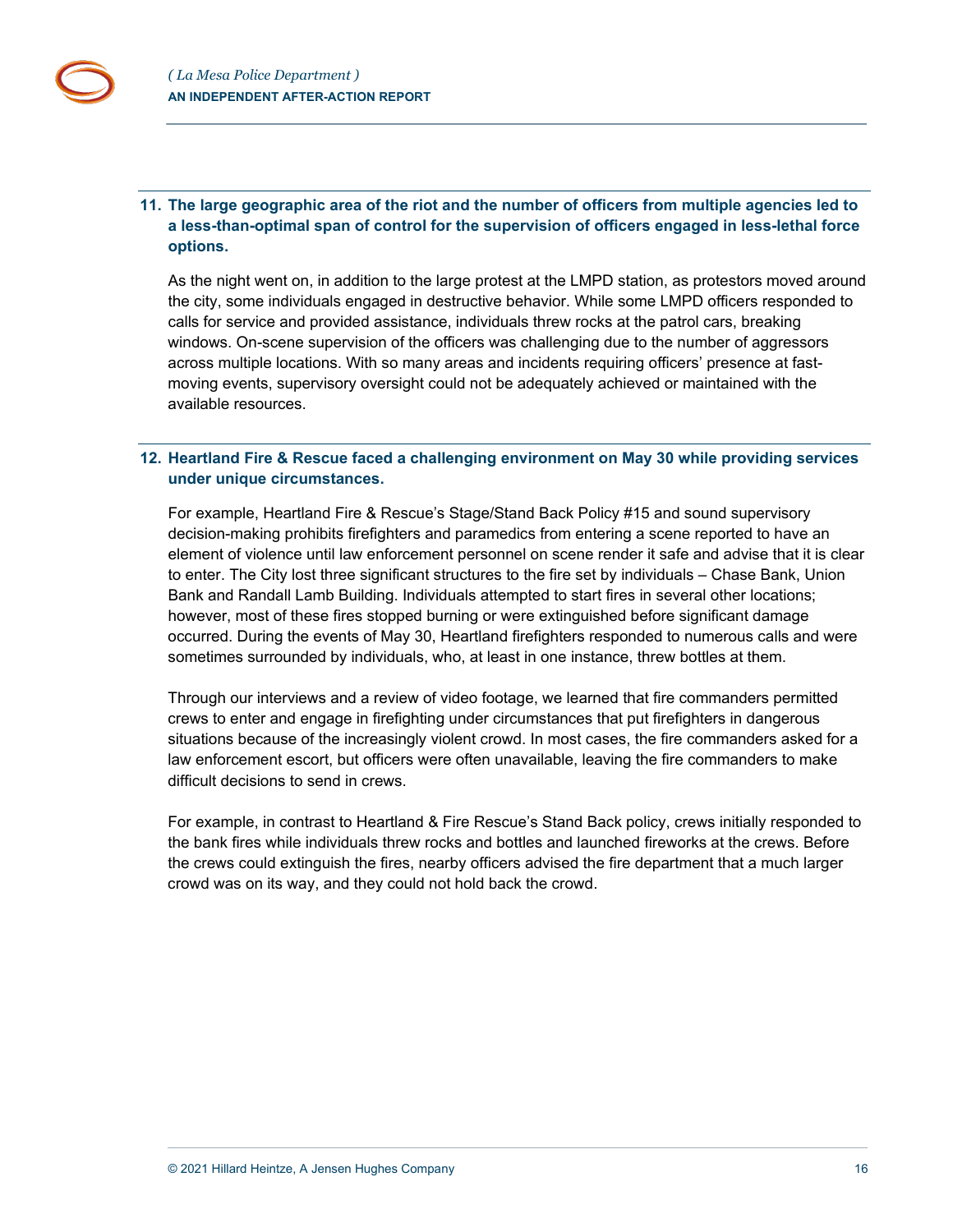## **13. The radio communications during the protest proved challenging in that officers from different agencies could not be bridged to a single radio channel from which they could hear concurrent radio traffic, causing some delays in communication and coordination.**

In addition to the responding agencies' inability to communicate seamlessly on a single radio channel, the San Diego County Sheriffs' Department (SDCSD) dispatchers and LMPD analysts monitoring social media determined that protestors had discovered the primary radio communication channel and were broadcasting their communications on a live stream. This information informed protestors of police strategies, including locations that responding officers were attempting to reach. As those officers followed the directions from the dispatchers, the officers were met by individuals throwing rocks at the patrol cars, breaking windows and forcing the officers to retreat.

When the Incident Commander made the decision to switch to an encrypted radio channel, officers heavily engaged in crowd control simply could not stop to remove their portable radios and locate the encrypted channel, while other officers could not access the channel at all. The SDCSD began dispatching on its primary channel to relay the information to officers who could not hear the radio transmissions from La Mesa. A cache of radios was requested from the SDCSD when the issue was discovered, and approximately two hours later, the radios arrived for distribution. It should be noted that the respective agencies' radios were re-programmed in the following days to facilitate interoperability, which proved far more reliable during the subsequent August 1 protest.

## **14. During the May 30 protest, the LMPD's establishment of an ICS did not mature to include the appropriate structure and communication, which contributed to operational deficits and safety concerns involving officers.**

The development of multiple areas of command created situations in which on-the-ground officers did not receive the appropriate level of information to best perform their assigned tasks. For example, the Incident Commander was working in a separate room, at times alone, while other commanders made decisions and issued instructions and orders without the knowledge or insight from the Incident Commander, which resulted in incomplete information being provided to officers.

In one instance, officers were sent from the staging area to respond to the police station without the knowledge that individuals were blocking the roadways to the destination. The officers were also unaware that they would be entering an area in which a chemical agent had been released, so the officers had to stop on the roadway, retrieve and don their gas masks before continuing. If the command post was sufficiently staffed and the command structure established so collaborative conversations could occur, the officers could have been provided complete, accurate and timely information.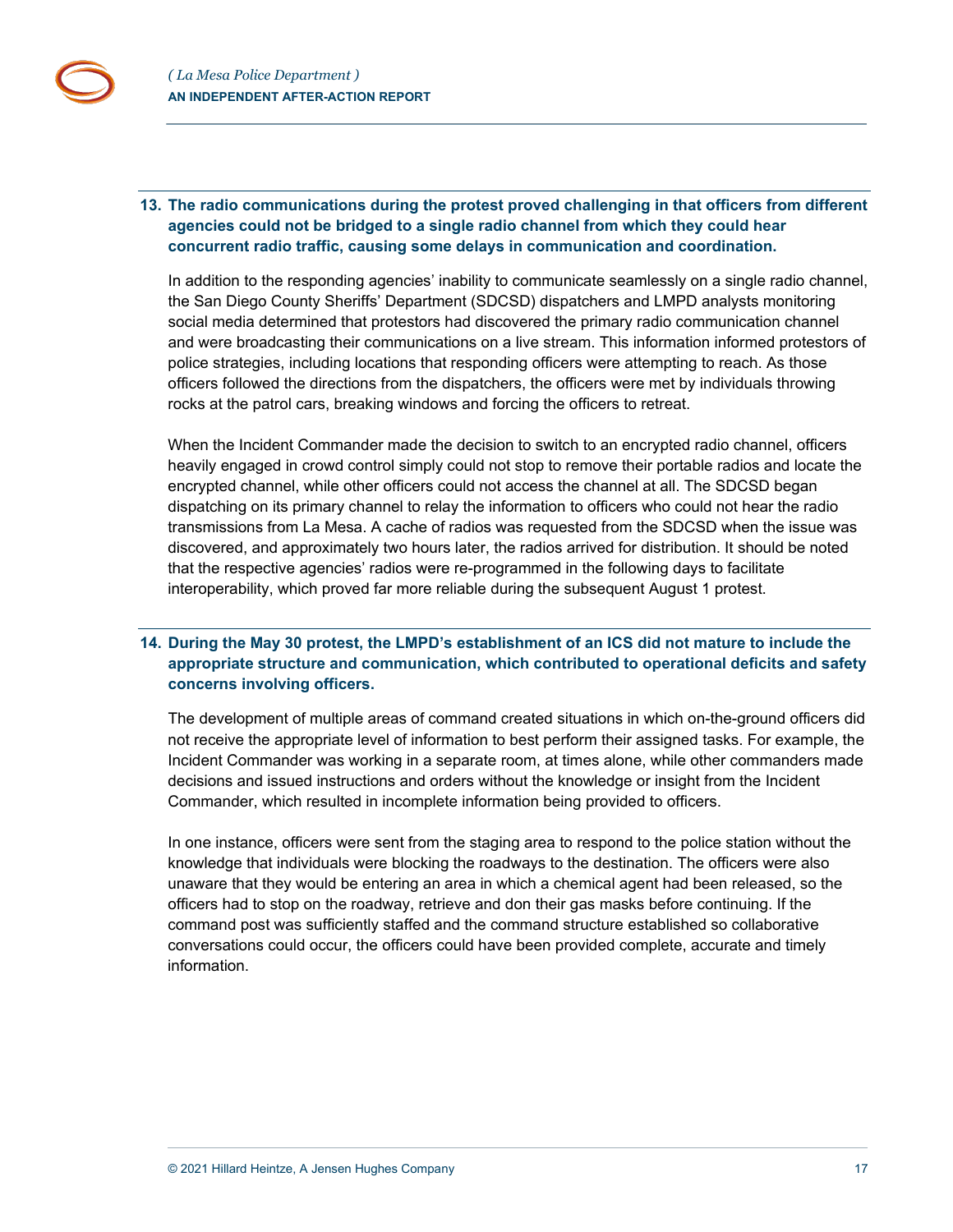## **15. The LMPD leaders' decision to keep officers out of sight from the public and protestors may have led to increased and widespread violence.**

Although we acknowledge the significant concerns facing law enforcement and note that the strategy of keeping officers in riot gear out of sight is appropriate, routine patrol officers should continue to function in some capacity to act as a deterrent and send a visual reminder that the department is performing its duties. The presence of officers engaged in patrol duties sends a message that the police department is still open, fully operational and committed to providing service.

We learned through interviews that on May 30, some of the peaceful protestors came with questions for the LMPD's leaders about the Amaurie Johnson incident and wanted to open a dialogue. However, the LMPD's decision to keep officers inside the station prevented the opportunity for such a dialogue, which may have contributed to increased frustration among those participating in the protest. Even in the midst of protests, many agencies have found it beneficial to proactively engage with individuals they believed may have been leaders within a protest group.

## **16. Most LMPD officers assigned to crowd-control duties on May 30 had not participated in recent, updated crowd-control training and had minimal experience in mitigating large crowds.**

The LMPD has a limited number of officers trained in crowd control tactics. The recognized best practice in law enforcement is the development and continual training in Mobile Field Force (MFF) tactics. The LMPD trained its Special Response Team (SRT) officers in MFF tactics. In 2017, the Department purchased crowd-control protective equipment for patrol officers and designated them for MFF duties. However, the LMPD has provided limited training for the patrol officers.

On May 30, the LMPD officers who were assigned to create a barrier on the plaza between the crowd and the front of the police station had limited formalized MFF or crowd control training. On the day of the May 30 protest, some LMPD officers asked SRT members to provide some training and guidance. Further, although these LMPD officers were located behind the SDCSD deputies, they were designated as the arrest team, which typically involves the more experienced officers who move into the crowd in a carefully choreographed manner to quickly effect an arrest and then withdraw from the crowd with the arrestee. It is not reasonable or prudent to assign such a responsibility to officers who possess limited training and experience to fulfill that task.

## **17. Based on lessons learned from its response to the May 30 protest, the LMPD improved its planning and response for the August 1 protests. However, the LMPD can further adhere to the principles of the ICS.**

LMPD senior leadership conducted an informal assessment of their overall approach to the May 30 protest in the days following the incident and began making significant changes to address the identified issues. For example, the LMPD created a more formal intelligence gathering process with objectives and resources dedicated to obtaining information to assist the Department in awareness and preparation. In contrast to the planning for the May 30 protest, the planning process for the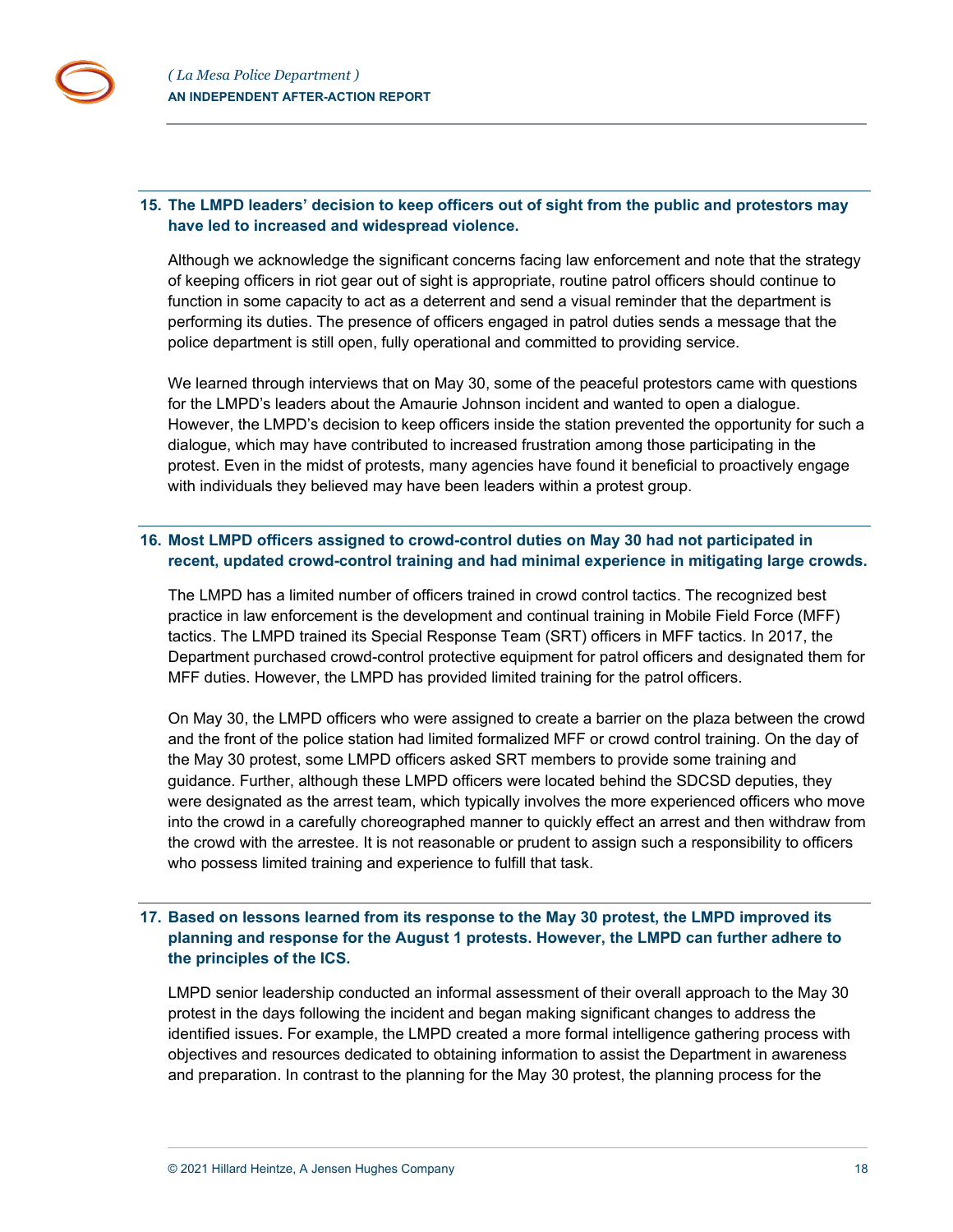August 1 protest included three pre-event meetings with leadership from assisting agencies that began weeks in advance. Additionally, the planning documents included a binder specifically dedicated to intelligence reporting and documentation from social media and open-source reporting.

The LMPD also examined the lack of communication with the organizers of the May 30 protest and took steps to engage in a robust dialogue, when possible, with organizers as occurred before the August 1 protest. In fact, the LMPD chief visited protestors outside of the police station during the event.

Additionally, the LMPD worked to enhance the operational effectiveness of the incident command center, including securing items such as computers, network connectivity, phones, televisions, monitors, maps and white boards. However, having withstood a substantial threat of loss to the LMPD station in the riot, the Department continued to set the command post in the police station during the August 1 protest.

Although the command post and structure were more robust, the communication process remained less than optimal in part because City officials were present in the command post rather than at a separate location where they could convene to monitor the situation and obtain information regarding the police response. As with the May 30 protest, the City officials should have convened at an off-site location from which personnel could discuss events with the LMPD chief without disrupting the law enforcement operations at the command post.

It should be noted that the San Diego County EOC had been activated at Level Three for COVID-19 monitoring, and personnel began monitoring "civil unrest" on May 30.

## **18. A number of the LMPD's policies and procedures appear to be out of date because the LMPD does not document on its policies when they have been updated or reviewed.**

Although not directly related to the response to the riots and civil unrest on May 30, the City asked us to review select other policies and procedures during our review. In some respects, the deficiencies in these policies may have contributed to the lack of adequate preparation for the protest and riot on May 30 and some of the resulting negative impressions of the LMPD. We did not review all the Department's policies; however, of those we reviewed, we observed that many policies in the LMPD manual appeared out of date or did not reflect current best practices. We learned that Department Instruction 101 directs a biennial review of each policy; however, we identified no indication or documentation to suggest that such review occurred. The LMPD informed us that although it regularly reviewed policies, the Department did not have a process in place to note on each policy the date it was last reviewed and updated. LMPD Command Staff informed us that the LMPD is currently updating all its policies using an outside policy vendor. The LMPD should follow the model set by progressive policing agencies of scheduling and completing a regular, proactive review and modification of policies and procedures to identify, establish and implement best practices.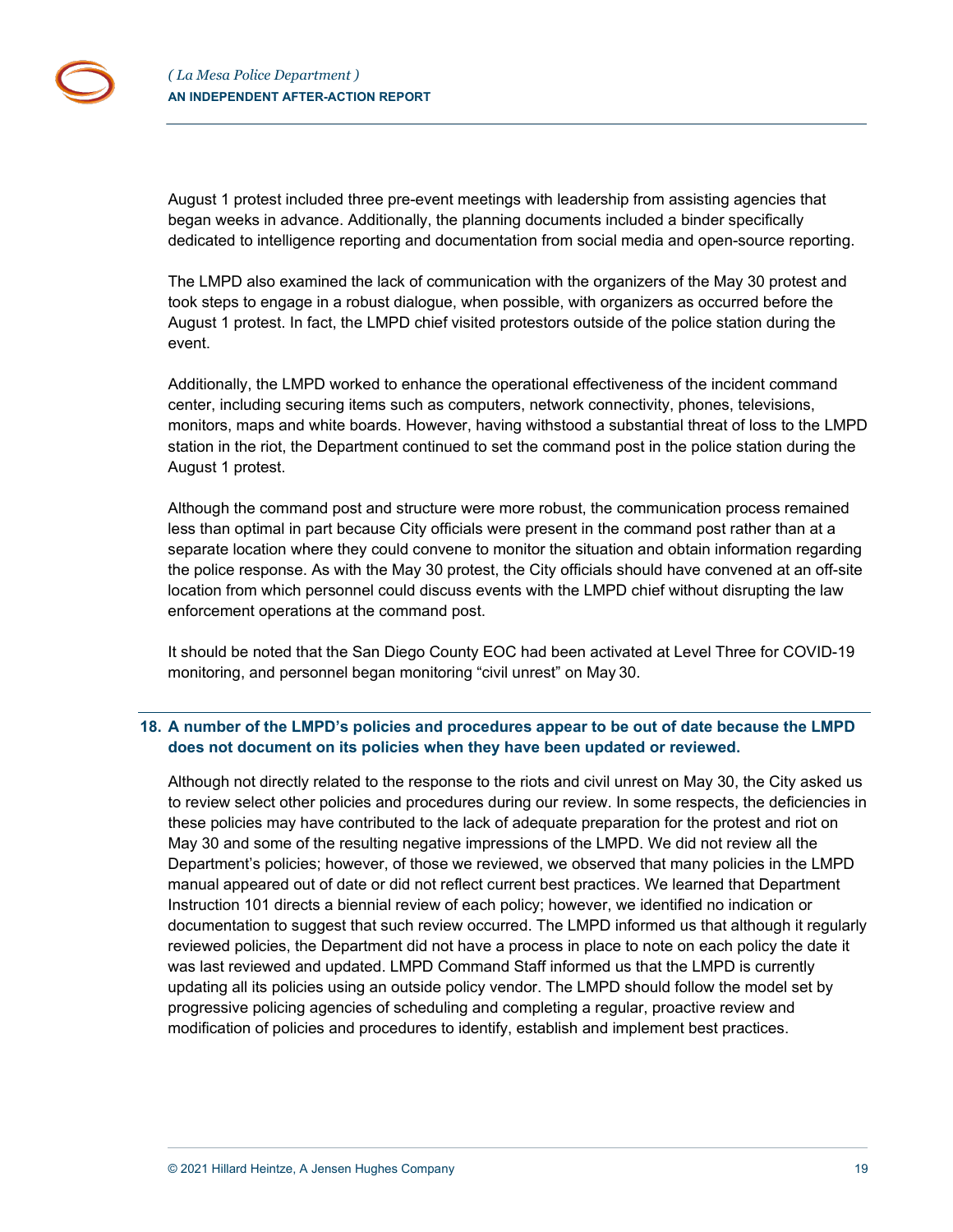## **19. The LMPD's use of force policy, although revised in 2019 and 2020, does not adhere to current best practices.**

During our review of the LMPD's use of force policy, we noted that the policy builds on the principles of Graham vs. Connor in that it states that officers shall only use "the amount of force which appears objectively reasonable and necessary, given the facts and circumstances known to or perceived by the officer at the time of the event." However, we found that the policy does not follow model use of force policies created by groups such as the International Association of Chiefs of Police (IACP) Consensus Policy on Use of Force.<sup>[3](#page-19-0)</sup> For example, the LMPD's policies do not adequately emphasize or provide guidance regarding de-escalation. Since our initial review of the Department's policy, the LMPD engaged in a careful review of its use of force and related policies to ensure compliance with best practices and California law.

## **20. The LMPD does not have written policies or strategies directly related to community policing, community engagement and biased policing.**

The LMPD appears to have a fairly good relationship with many community members. However, the scrutiny on the Department related to how it handled the protests revealed additional concerns from some members of the public regarding how engaged the LMPD is with the community, especially people of color.

Community members expressed concern about the LMPD's lack of community engagement before, during and after the protest and riot. We heard several anecdotal accounts about people of color historically being the subject of a disproportionate number of traffic or street stops in La Mesa. We also heard accounts about the LMPD responding overly aggressively to behaviors by people of color.

Although our review did not include an analysis of data to confirm whether people of color are stopped disproportionately, it was clear that at a minimum, the perception of many community members with whom we spoke is that LMPD treats people of color differently. By providing clearer guidance, including new policies, training and written comprehensive community policing strategies, the LMPD can improve its operations and relationships with all members of the community.

<span id="page-19-0"></span><sup>3</sup> https://www.theiacp.org/resources/document/national-consensus-discussion-paper-on-use-of-force-and-consensus-policy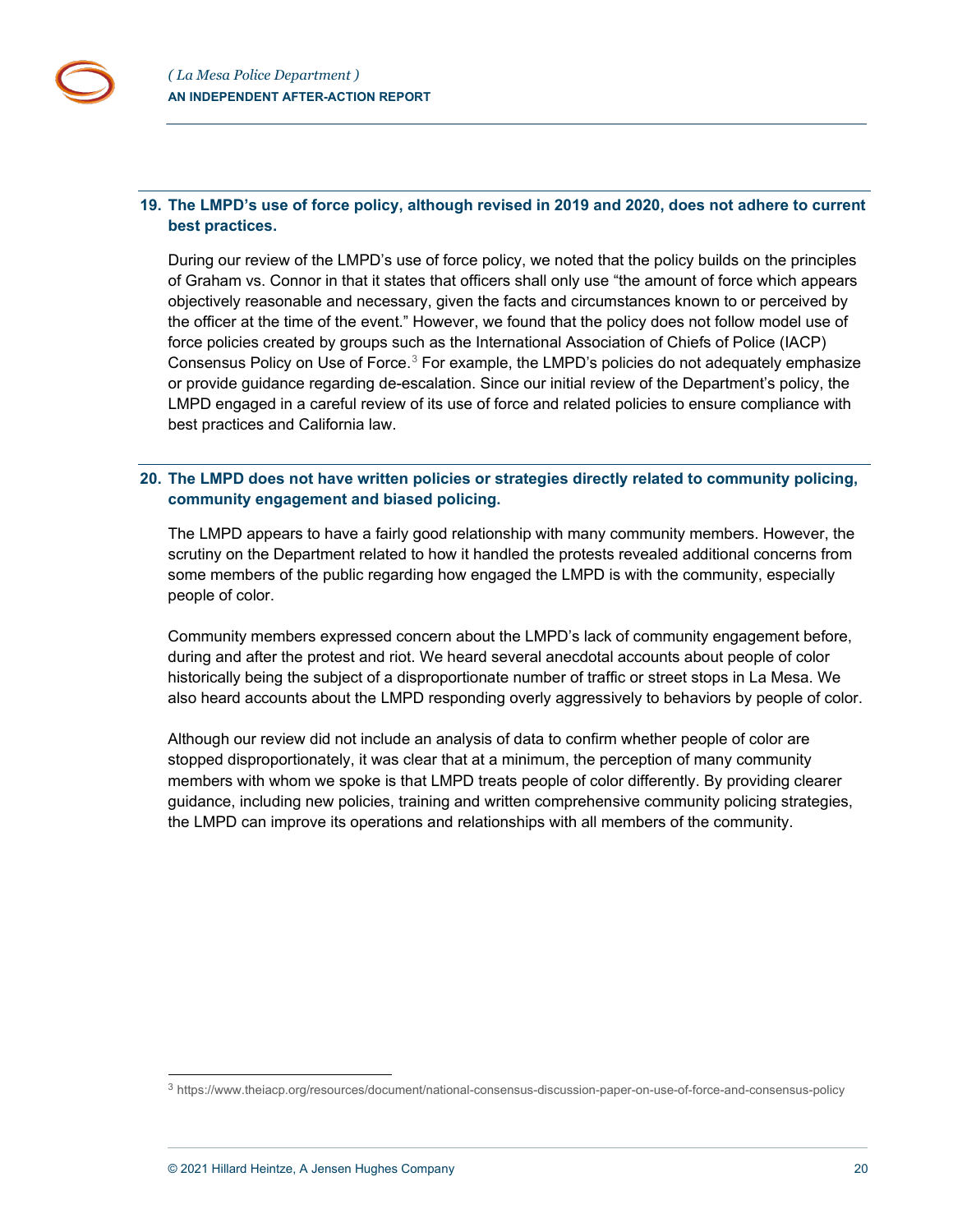## <span id="page-20-0"></span>*Assessment of the LMPD's Response on May 30, 2020*

## <span id="page-20-1"></span>**The Department's Planning Activities**

The City of La Mesa is a relatively quiet, peaceful community with few large-scale events that require significant crowd-control efforts, aside from the annual Oktoberfest, which reportedly draws crowds of thousands of attendees. The LMPD engages in a formalized planning process for this annual event including developing an operational plan. The City hosts several smaller community events, parades, rallies and festivals, which the event organizers facilitate through the City government's structured permitting process. Event organizers must provide specific information through the application, which organizers submit with the associated fee for approval. In many cases, City Hall personnel forward this permit to the LMPD for its review and approval to ensure the Department has the needed information and can provide an appropriate law enforcement support where necessary.

The LMPD's written policy LMPD Instruction 122 Emergency Operations provides the guidance for its operations for emergencies and major planned events. Section 3 of the policy outlines the roles and responsibilities for those assigned to the Department Operations Center (DOC) in an Incident Command System (ICS) structure. Once the DOC has been activated and the ICS implemented, the Department's Planning and Intelligence Section – generally led by a lieutenant or sergeant – gathers, analyzes, collects, displays and disseminates information and records. The Planning and Intelligence Section subsequently forwards key strategic information recommendations to the Incident Commander. The interviewees noted that the Department follows a planning process, and we observed the basic written operational plan for the May 30 protest. Although the LMPD command staff identified the objectives to allow for peaceful protests and protect the police station, we could not identify a formal directive or policy to govern the specifics of the event-planning process.

## <span id="page-20-2"></span>Information and Intelligence Gathering

Intelligence gathering is a necessary function when preparing for events. It can range from gathering information about the number of people expected to attend an event and possible protest locations to developing information about protest participants with a history of violence or other criminal behavior.

The LMPD's process for monitoring, reporting and disseminating intelligence information is not formalized or memorialized. This informal process led to delays in identifying information about the protest and the subsequent reporting and dissemination of such information to leadership.

Although the San Diego County Law Enforcement Coordination Center was monitoring the situation and providing intelligence information, as late as the day before the May 30 protest, the LMPD had not made any specific assignments for Department intelligence monitoring and reporting. The two individuals who assist with monitoring were on scheduled time off on May 29. Despite that, these employees monitored intelligence sources and provided updated information regarding the size and scope of the protest to supervisors late in the day on Friday. However, this information was not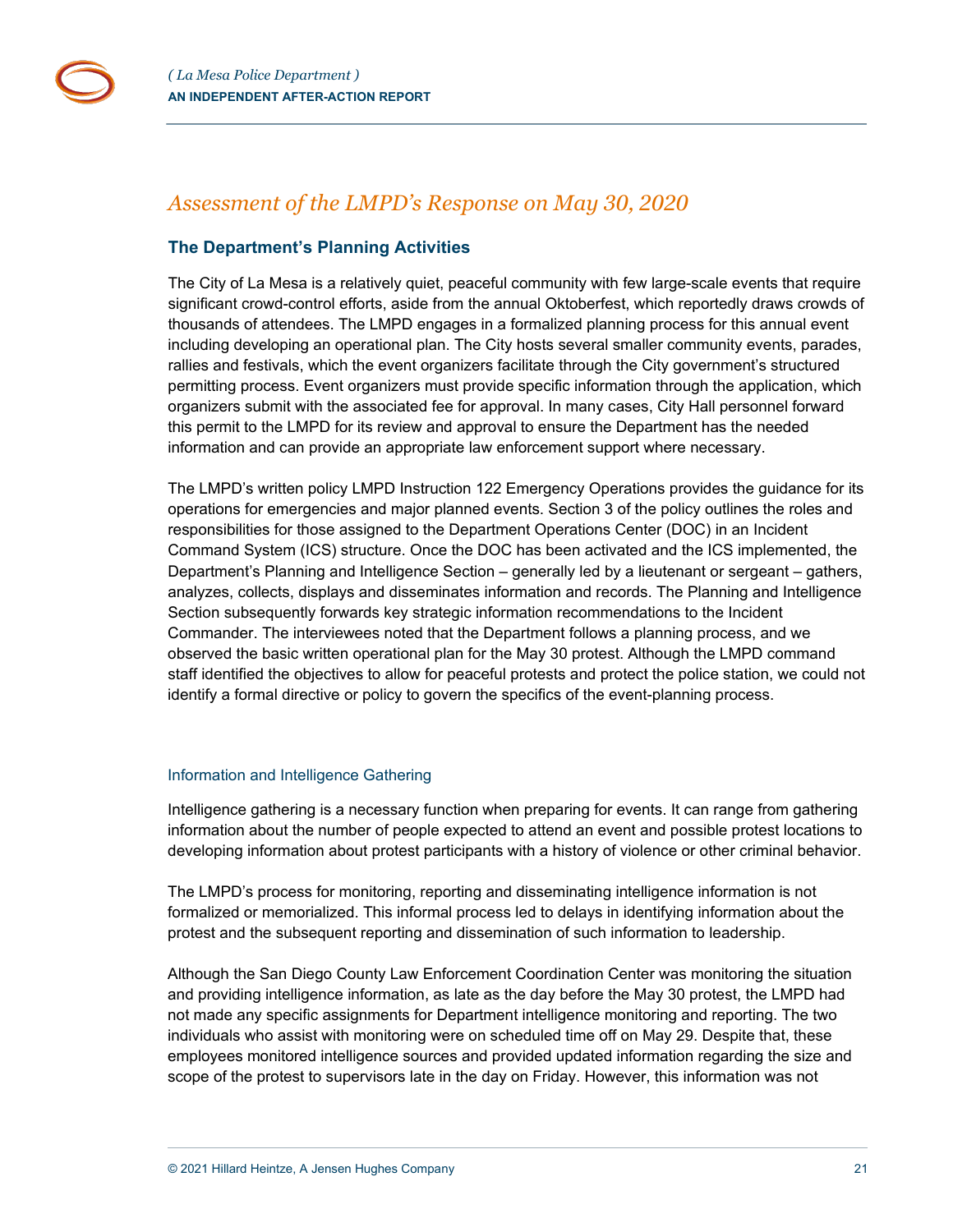shared throughout the Department. Some officers did not learn about the protest planned to occur at the police station until just hours before it was scheduled to begin.

The initial available information regarding the May 30 protest identified through social media surfaced early in the week following George Floyd's death, which occurred on May 25. An LMPD analyst discovered posts announcing a protest scheduled to occur in the City of San Diego on May 30. However, the Trolley Station incident involving Amaurie Johnson and an LMPD officer in La Mesa apparently played a role in shifting some protestors' focus from San Diego as a major protest location to the LMPD station after video of the incident went viral.

As information about the Trolley Station incident was shared across social media, intelligence analysts from LMPD and throughout San Diego County noted that the expected participation in the planned protest was increasing. LMPD senior leadership was informed of this information and that the Department had received emails and phone calls from individuals expressing anger and frustration with the LMPD as a result of the Trolley Station incident.

On Thursday, May 28, the LMPD intelligence analyst learned that the protest planned to occur in San Diego had been cancelled, and participants were directed to assemble at the LMPD station on Saturday May 30. We could not establish the exact timing of the change in location or when LMPD senior leadership learned of the change. However, we determined that late in the day on Friday, May 29, the LMPD analyst delivered a message describing the change of the protest location to police supervisors.

## <span id="page-21-0"></span>Planning and Coordination

Although the LMPD was uncertain of how many participants would be involved in the protest at the police station, the intelligence from its personnel and partner agency connections indicated the protest's popularity and number of attendees was growing quickly. On Friday, May 29, LMPD senior leadership engaged in numerous phone conversations regarding the available information. A protest previously scheduled for that evening prompted leadership to assign additional officers to the LMPD station before and during the planned protest.

The LMPD's SRT and MFF were designated to be staged within the LMPD station on both nights. Interviewees indicated that LMPD senior leadership designated a lieutenant as the Incident Commander for the Saturday protest and scheduled a meeting for 10 a.m. on Saturday to plan for the response.

The designated Incident Commander took the initiative to immediately contact other agencies to seek insight and advice for handling what was becoming a large-scale protest scheduled for May 30. Although we commend this initiative, the Incident Commander could have enhanced his planning efforts if the larger group or ICS team had worked together, specifically assigning a planning section chief.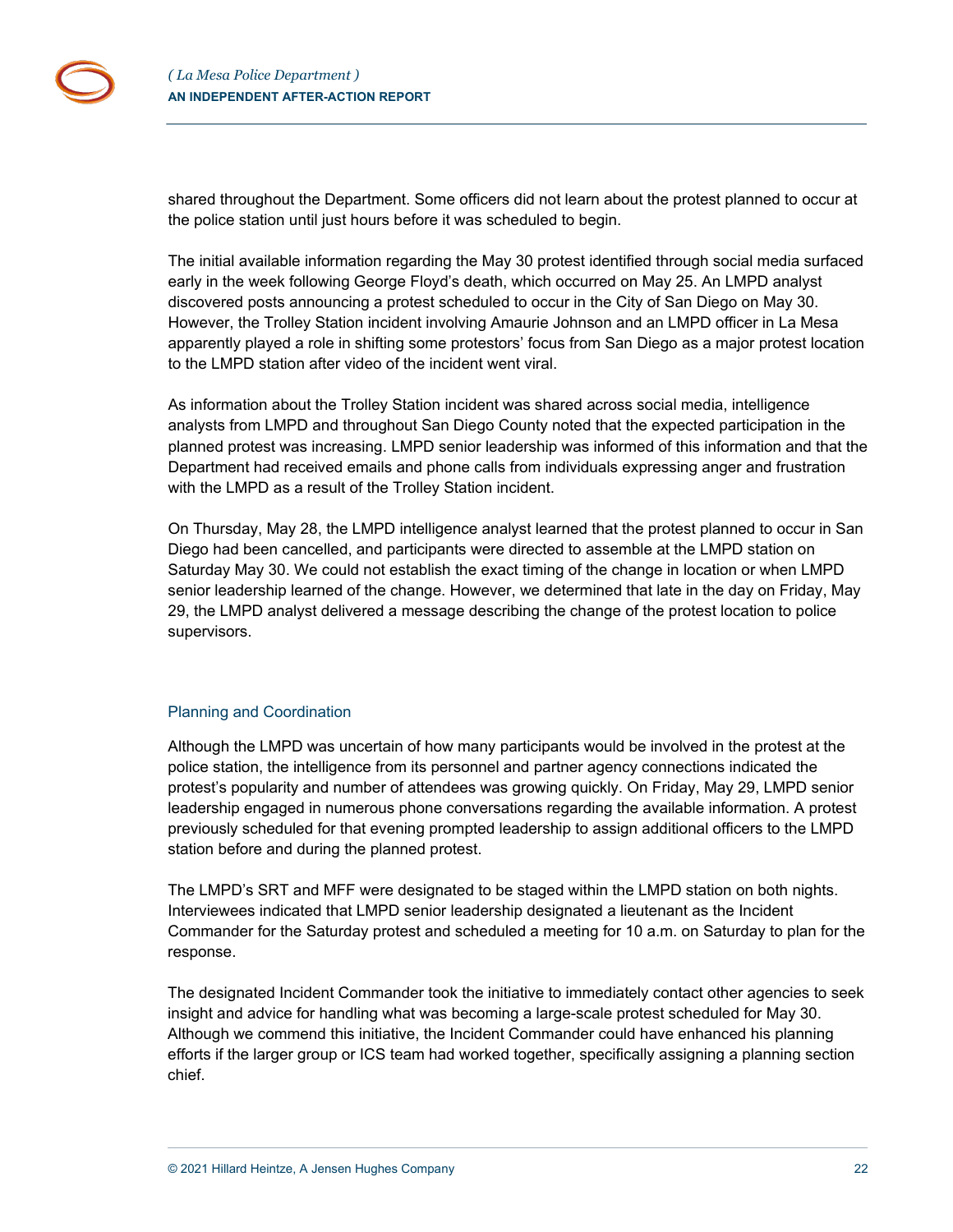The Incident Commander contacted 12 LMPD officers with previous experience in crowd control. Some of those officers are members of the Special Response Team (SRT), which was trained for and was responsible for crowd control until 2017, when the LMPD purchased equipment for patrol officers and began designating the Patrol Division as the primary resource for crowd control. The Incident Commander requested additional officers through the county's mutual aid agreement and the SDCSD, which designated two commanders and approximately 40 officers to assist. At this point, LMPD senior leadership continued looking toward the scheduled Friday evening protest for any insight it might provide regarding the next day's protest.

LMPD senior leadership focused on the activities of the Friday evening protest as the barometer for what the response would be for Saturday. The protest at the police station on Friday started at 5:30 p.m. with fewer than 50 peaceful protestors. The LMPD commanders assigned SRT and MFF officers to supplement the regular shift. These officers remained staged inside the station for a response, if necessary, but the LMPD's objective was to permit the group to assemble and protest so long as the protest remained peaceful. LMPD senior leadership decided not to send any officers out or to be in sight of the crowd, suspecting that such a presence may incite the crowd. The protest ended without incident and the peaceful event made LMPD senior leadership optimistic that the following day's protest may be peaceful as well. LMPD senior leadership met at approximately 10 a.m. on Saturday morning to plan the response for the protest. They may have put too much emphasis on Friday's result rather than considering other factors that could make the Saturday protest more problematic.

#### *Visible Police Presence*

As with the Friday evening protest, LMPD senior leadership decided, although not unanimously among the commanders present, to keep all officers out of sight from the protestors. Our interviews revealed that the commanders had a discussion during which varying viewpoints were shared. However, some members of the senior leadership were uncomfortable with not having a visible presence of officers. Ultimately, a consensus was reached to keep the officers out of sight due to the belief that if the LMPD was the subject of the protest, the absence of officers might help reduce anger and physical confrontations.

LMPD senior leadership had information that groups of individual protestors were determined to create a significant disturbance, and LMPD senior leadership was aware of the potential for these individuals to act. However, the assignment of strategically positioned uniformed officers would have provided a visual statement and possible deterrent to those individuals that the LMPD was prepared to address any unruly behavior.

The initial lack of a visible law enforcement presence at the protest on Saturday may have increased some protestors' anger because the peaceful protestors could not express themselves and ask LMPD personnel questions about the Trolley Station incident. Additionally, the absence of a visible officer presence may have contributed to increased destruction as individuals may have believed they would not likely be observed while committing crimes. Further, the lack of officers in the city left commanders struggling to obtain real-time information about what was occurring. The commanders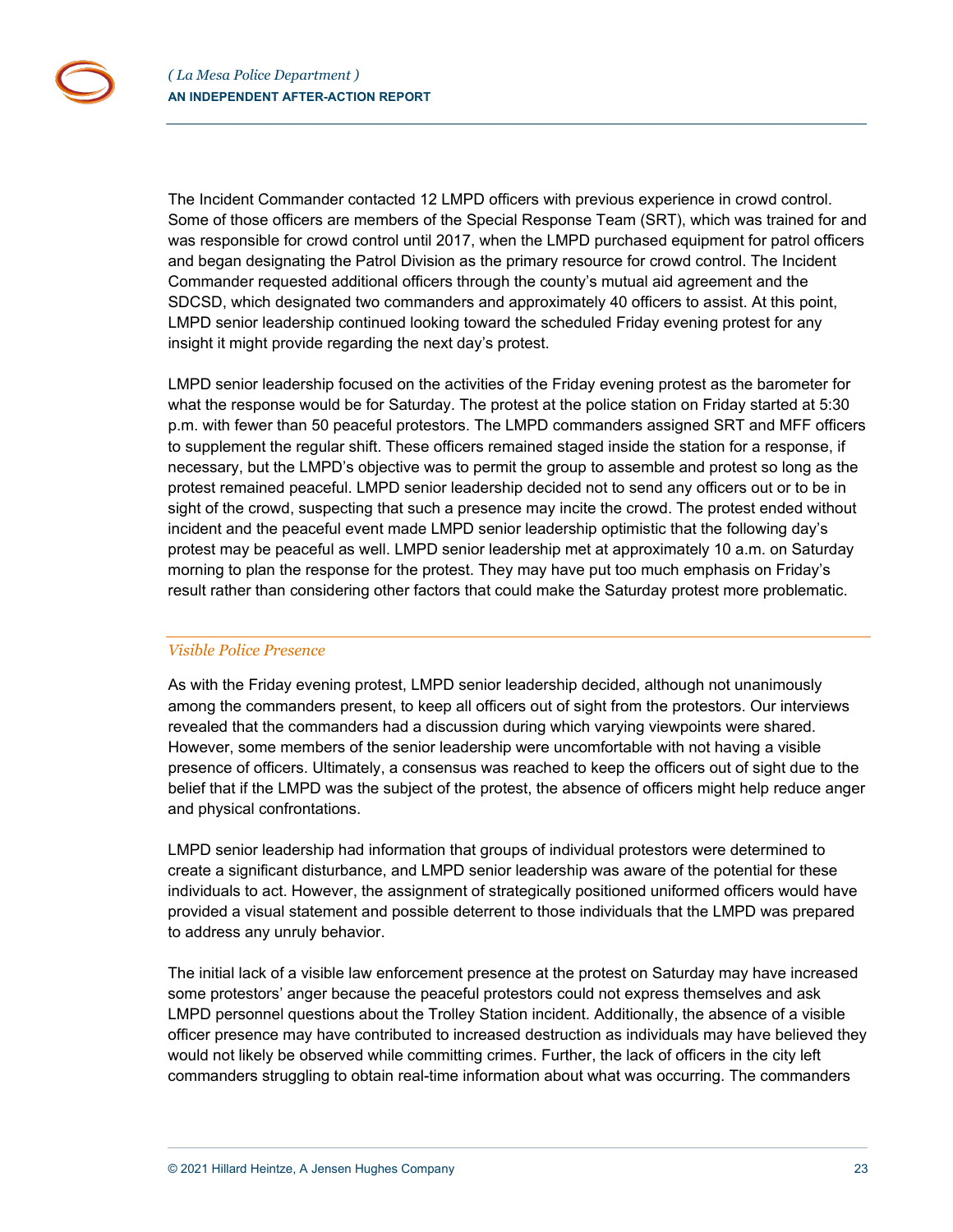were dependent on what they could physically observe through surveillance cameras, media reporting and some limited information for a brief time period from intelligence sources in the crowd to learn what was occurring as the peaceful protest transitioned into a riot.

#### *Establishment of the Command Post*

After the decision was made regarding the officer assignments, the senior leadership discussed where to establish the command post. Ultimately, leadership chose to keep it within the police station, even though they were aware that the protestors identified the police station as their location for the protest. Specifically, the command post was established in the second-floor conference room. Our interviews with senior leadership revealed that, in hindsight, the plan to use the conference room was not ideal as it lacked much of the necessary equipment to support an effective command post.

#### *Intelligence Gathering*

Additional planning efforts included assigning the LMPD's two civilian employees who monitor intelligence sources to engage in such an effort on Saturday. These analysts were not given detailed instruction regarding what other agencies or personnel were engaged in the intelligence gathering process, nor were they told how and what information to report to whom and at what frequency. This guidance would have enhanced their effectiveness during the events of May 30.

#### *Meeting with Protest Organizers*

In advance of the May 30 protest, LMPD commanders did not make a concerted effort to connect with any event or protest organizers to learn about the protestors' intentions and communicate their expectations from a law enforcement perspective. Although interviews and video recordings reveal the presence of what appeared to be protest organizers attempting to guide the crowd, we did not identify any LMPD attempts to communicate with them and develop further intelligence.

While acknowledging the size and activities of the protest was a significant challenge, an effort by a member of the LMPD to communicate with these key figures may have provided greater insight or possible opportunities to control the crowd. LMPD senior leadership informed us that for subsequent events and protests, they have improved their efforts by reaching out to event organizers.

#### *Formal Operations Plan*

The LMPD's formal operations plan did not fully mature by the time of the protest. During the planning process, the Incident Commander assigned the task of developing a plan to first-line supervisors. However, the assignment lacked sufficient direction and information to support the creation of a comprehensive plan. Such a plan provides a structured framework for capturing the essential elements for an operations plan and emphasizes the need for clear direction regarding the "who,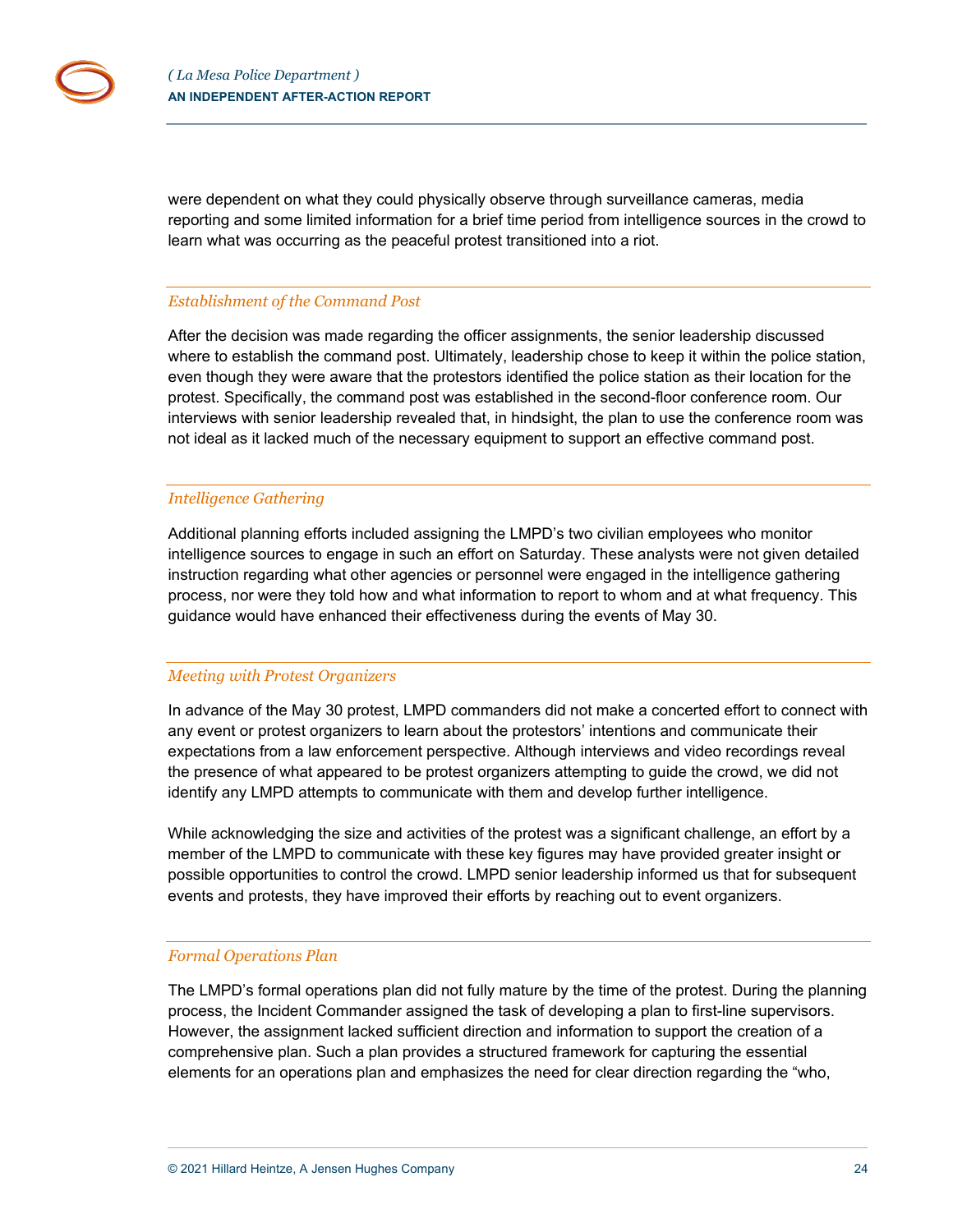where, what, why, when and how" that guides a law enforcement operation. Additionally, through our interviews, we learned the operations plan was not provided to front-line officers to serve as a guide for the LMPD's response to the incident. The few officers who reviewed the plan characterized it as basic and incomplete.

Under the ICS, the goal is to provide operational plans that provide the framework for response to large events. In following with the principles of the ICS, a planning section chief develops a comprehensive operational plan referred to as an Incident Action Plan (IAP). Even within agencies and circumstances where official titles are not designated, it is common practice to assign and develop a detailed written operational plan.

A comprehensive operational plan supports the agency response, providing a framework and clear direction regarding the specific information that guides a law enforcement operation. A detailed plan would have helped to better guide the actions of the LMPD and external law enforcement agencies' personnel responding to the events on May 30 and into the early morning hours of May 31, given the size and complexity of the protest. A detailed operational plan that identifies who is tasked with making command decisions, describes supervisory roles and makes specific assignments helps provide clarity, minimize operational confusion and supports a more seamless multi-jurisdictional response.

## <span id="page-24-0"></span>**Incident Command Operations**

Most first responders have completed training on the Incident Command System (ICS), which is designed to facilitate the actions of large-scale police operations, including crowd-control efforts during protests and riots. At its core, ICS provides an organizational framework for the efficient and effective command, control and coordination of an emergency response for first responders. Paramount to the ICS concept is the implementation of a dedicated command post and incident commander to provide centralized command of resources and decisions. In complex or large incidents involving multiple agencies, a unified command is needed to ensure key agencies' leaders and subordinate personnel are collectively working to identify and achieve objectives through collaborative strategies.

LMPD Instruction 122 provides such direction for the Department regarding preparation and response for managing a large-scale incident or emergency in adherence to the ICS. The policy details three levels of response to be initiated by the chief, including the activation of the DOC. These three prescribed levels of planning, preparation and response are accompanied by examples to provide a more comprehensive understanding of the intent in establishing the desired and appropriate command structure for incident management.

Specifically, Section II of Instruction 122 states: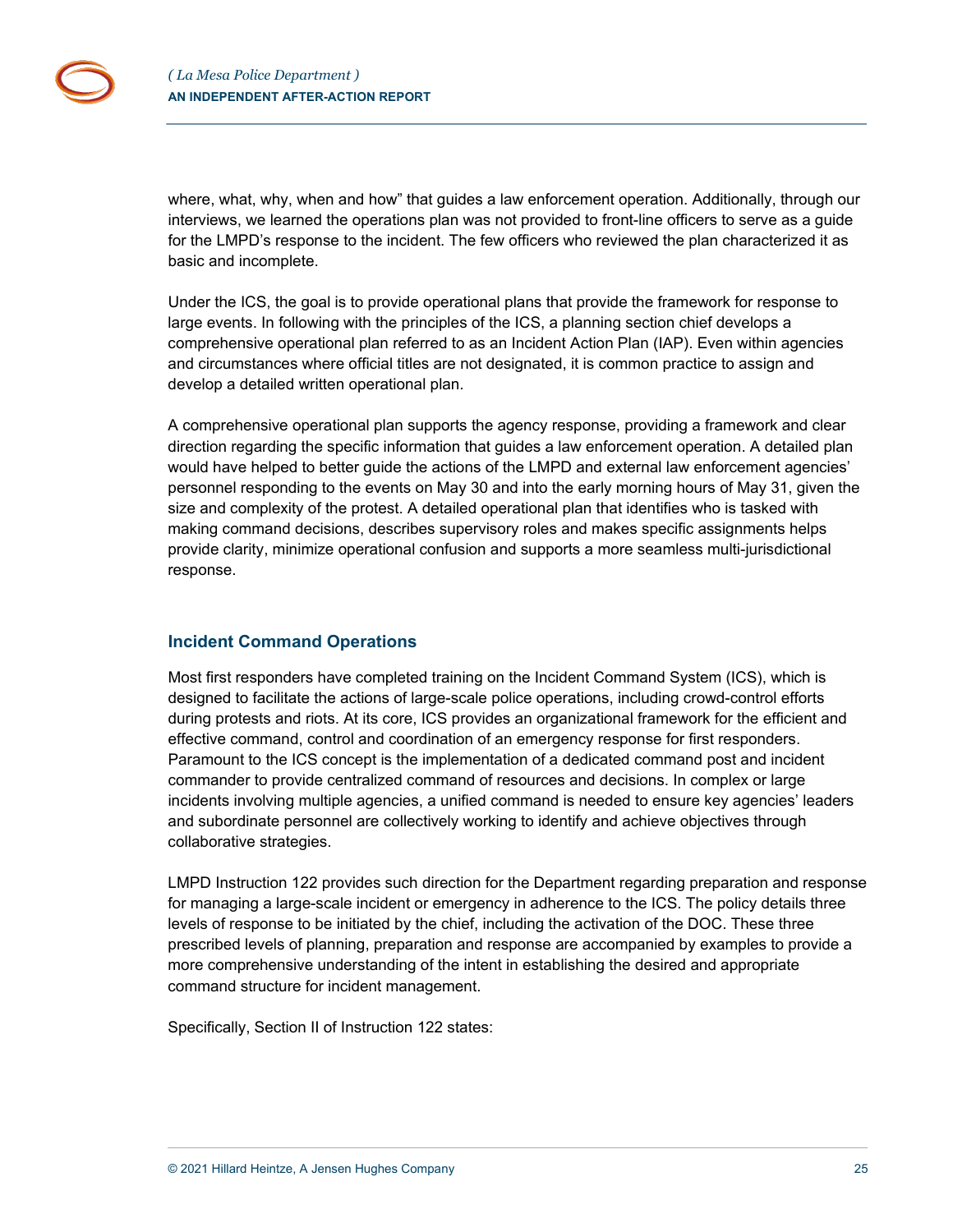"Whenever there is a significant event that could potentially draw upon Department resources, beyond that required for day-to-day operations, the Watch Commander shall notify the Patrol Division Commander. The Patrol Division Commander shall assess the situation and, if warranted, order or recommend, as authorized, the activation of the DOC to an appropriate level. DOC activation levels progress from Level 3, event monitoring, to Level 2, limited response, to Level 1, full response. Upon activation of the DOC, the Division Commander will immediately notify the Department's senior leadership (Services Commander, Patrol Commander, and Chief of Police).

#### **"A. Level 3 – Event Monitoring**

"The Patrol Division Commander may authorize a Level 3 activation. When the Patrol Division Commander determines that a Level 3 activation is warranted, the Patrol Division Commander or an assigned Patrol Lieutenant will monitor the event until it is determined that Department resources will not be needed or the activation will progress to a higher level. During a Level 3 activation the situation may be monitored from the Watch Commander's Office and not require opening the DOC.

"An example of a Level 3 event would be a large protest in downtown San Diego, where there has been no formal request for mutual aid, but the situation could potentially develop to where assistance from our agency may be requested.

"A Level 3 event is more involved than a standard request resulting from a "cover now" call or request for officer(s) to assist another agency with a call for service, and is of a nature that could require a long term commitment to assist or multiple units.

#### **"B. Level 2 – Limited Response**

"The Patrol Division Commander may authorize a Level 2 activation. A Level 2 activation would normally result from a significant event that requires some Department resources and requires continuous monitoring because of the potential for deployment of additional Department resources. A Patrol Lieutenant and/or the Patrol Division Commander will respond to monitor the event and determine the Department's additional response and activation needs. The DOC will be staffed with a minimum of two personnel. The activation will continue until a Level 1 activation is authorized or the event is downgraded to a Level 3 activation.

"An example of a Level 2 activation would be a chemical spill in the East County where an official request for mutual aid consisting of a certain number of officers has been made. Resources would be sent to assist but the incident does not require a full mobilization of Department personnel.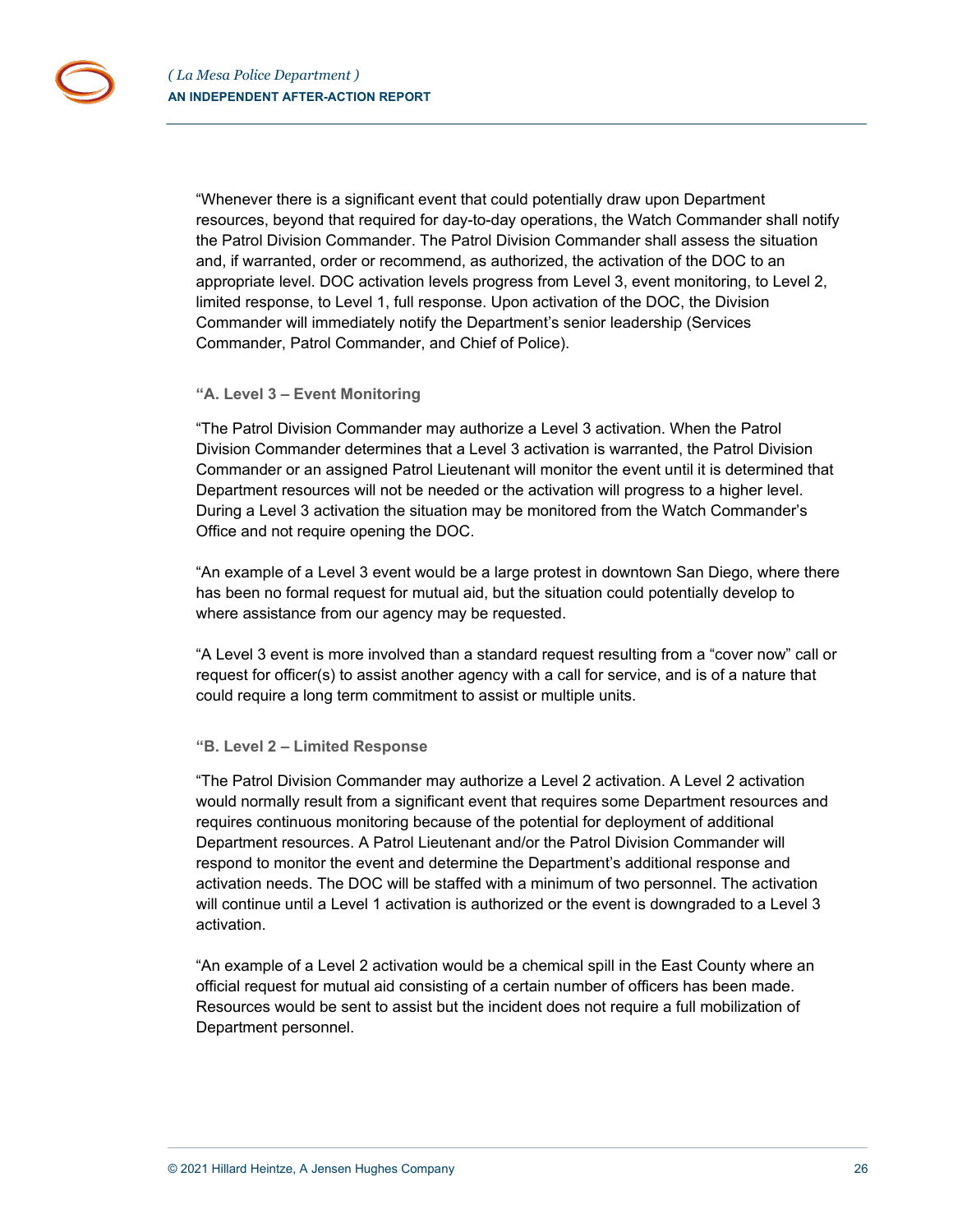#### **"C. Level 1 – Full Response**

"The Chief of Police may authorize a Level 1 activation. A Level 1 activation would normally result from a significant event that requires the call back of available personnel and staff for response to the event for an extended period of time. The event may require staff and personnel to be scheduled for modified shifts, such as 12 hours on and 12 hours off shift coverage, unless other types of coverage are required, with all days off and time off cancelled. The DOC will be staffed with sufficient personnel, as determined by the Incident Commander. The activation will continue until a lower activation level may be used to manage the event.

"An example of a Level 1 activation would be the Fire Storm of 2007, which required several squads to be sent for mutual aid assistance and altered Department staffing schedules to cover calls for assistance in the City.

"During a Level 1 activation, squads are likely to be formed to assist with the mutual aid request or to handle the emergency within the City. An example of scheduling for these special detail squads would consist of three squads working rotating shifts. One squad would work a designated shift period, then have two shift periods off as the other two squads rotate to work."

Although the senior leadership established an incident commander and command post during the May 30 protest, the details of the policy were not effectively implemented. The Department's written policy is consistent with ICS best practices including the activation of a command post, designation of an incident commander and ensuring appropriate structure and support – such as through the designation of the operations and planning section chiefs, a public information officer, a liaison and a scribe – but LMPD senior leadership did not establish a "level" for the event. Additionally, the LMPD did not establish a complete ICS beyond designating an incident commander and command post. As a result of the incomplete command structure and process, officers involved experienced a disconnect regarding their objectives. In such stressful situations, strong leadership, command and direction reassures officers, providing them with a level of confidence and relative comfort when performing their duties.

#### <span id="page-26-0"></span>Incident Command Post

The LMPD designated an incident commander and command post on May 30, however, neither adequately matured to provide for an effective response to such a challenging incident. The command post was in a large conference room within the police station, which was the focus of the protestors' attention. The room lacked most of the necessary resources to support the command of a large-scale operation, such as access to radio transmissions, security cameras, computers, network access, area maps and phones. During our assessment, we toured the command post and observed the above-mentioned resources, learning that the changes occurred in the days after the protest.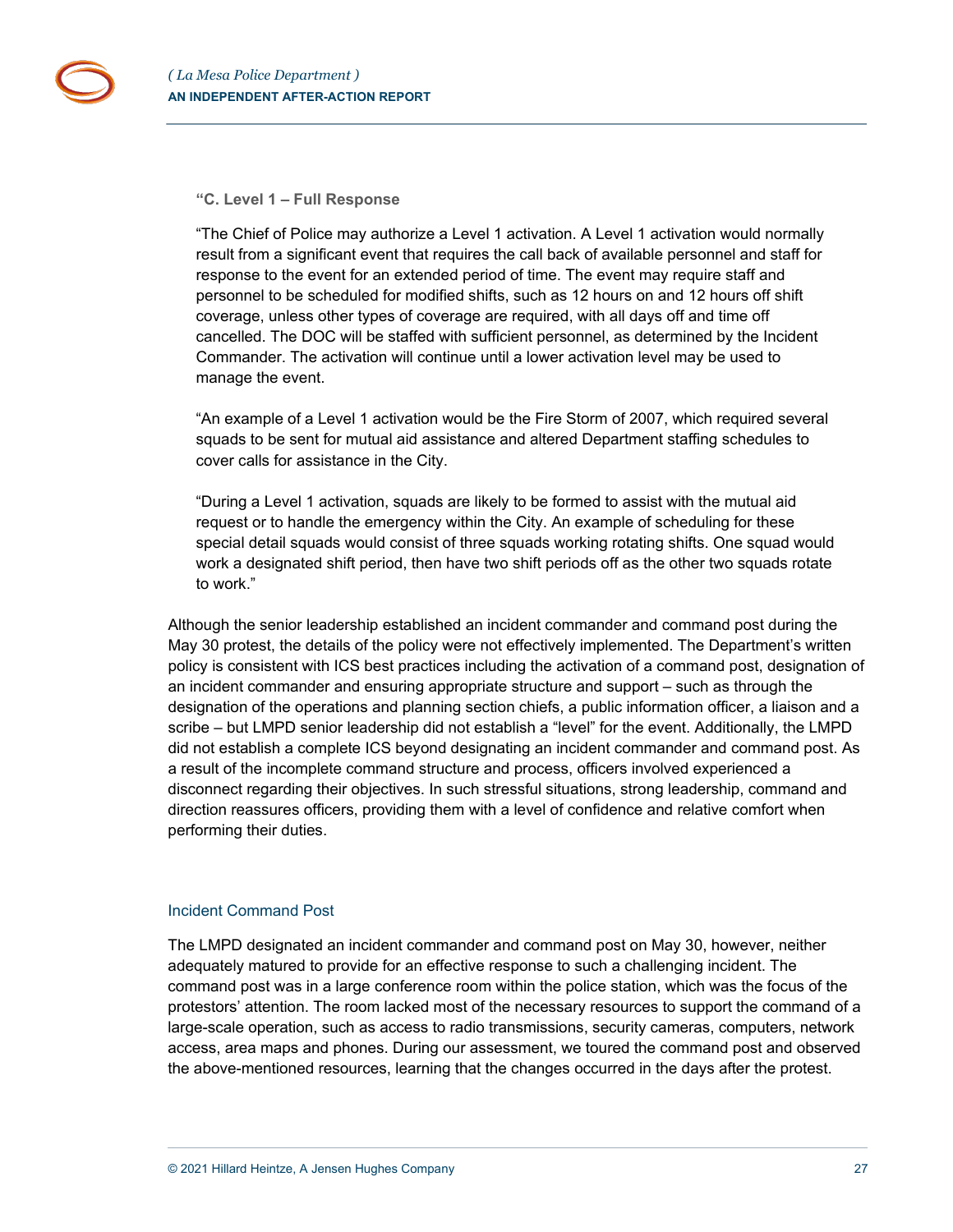Senior level leadership convened in a smaller room on the same floor offering a view of much of the actual protest activity. This proved problematic as the Incident Commander was at times in the command post alone as leadership from the LMPD and assisting agencies continued to assemble in the other room to observe the activity. This multi-agency leadership team had discussions regarding tactics and strategy without the Incident Commander present. LMPD senior leadership and assisting agencies should have convened with the Incident Commander to facilitate a more comprehensive and inclusive discussion regarding strategies.

To further complicate the command structure, the LMPD established an off-site staging location separate from the police station to serve as a staging location for resources and a backup command location, if necessary. The staging location provided a secure, remote and close location to receive and deploy mutual aid support resources. As fire personnel and all incoming law enforcement agencies staged at this location, the respective commanders engaged in strategic discussions and associated assignments, absent the knowledge and input of the Incident Commander and the support team at the police station. During our interviews with personnel who were at the staging location, they stated that they understood the operational command post to be at the staging location and to their knowledge, some LMPD senior leadership had remained at the station.

The limited communication between these locations resulted in inconsistent tasking that at times thrust officers into situations for which they were not adequately prepared, such as attempting to drive to a location when the street was completely blocked by protestors or needing to stop and don gas masks before continuing due to release of chemical agents.

#### <span id="page-27-0"></span>Incident Command Structure

The LMPD did not achieve an effective ICS during this incident. The Incident Commander should have had consistent support and interaction with representatives from assisting agencies, as well as a representative for planning, logistics and operations including communications and public affairs. The structure remained disjointed, and those officers and agencies on the ground recognized the absence of a well-structured command and control element. Our interviews revealed officers on the ground did not receive information from supervisors or incident command, and these officers felt that the operation lacked direction.

Late on May 30, a decision was made to relinquish command and control of the incident to the SDCSD commanders at the LMPD police station. Although our interviewees revealed that not all the SDCSD commanders present had experienced such levels of civil unrest, it was determined at the time that they had more experience than the LMPD Incident Commander to handle the ongoing response to the incident. We could not establish the actual time and specifics of the transfer of command beyond information indicating it occurred at approximately 12 a.m. We learned that LMPD senior leadership took part in the discussions that led to the change in command.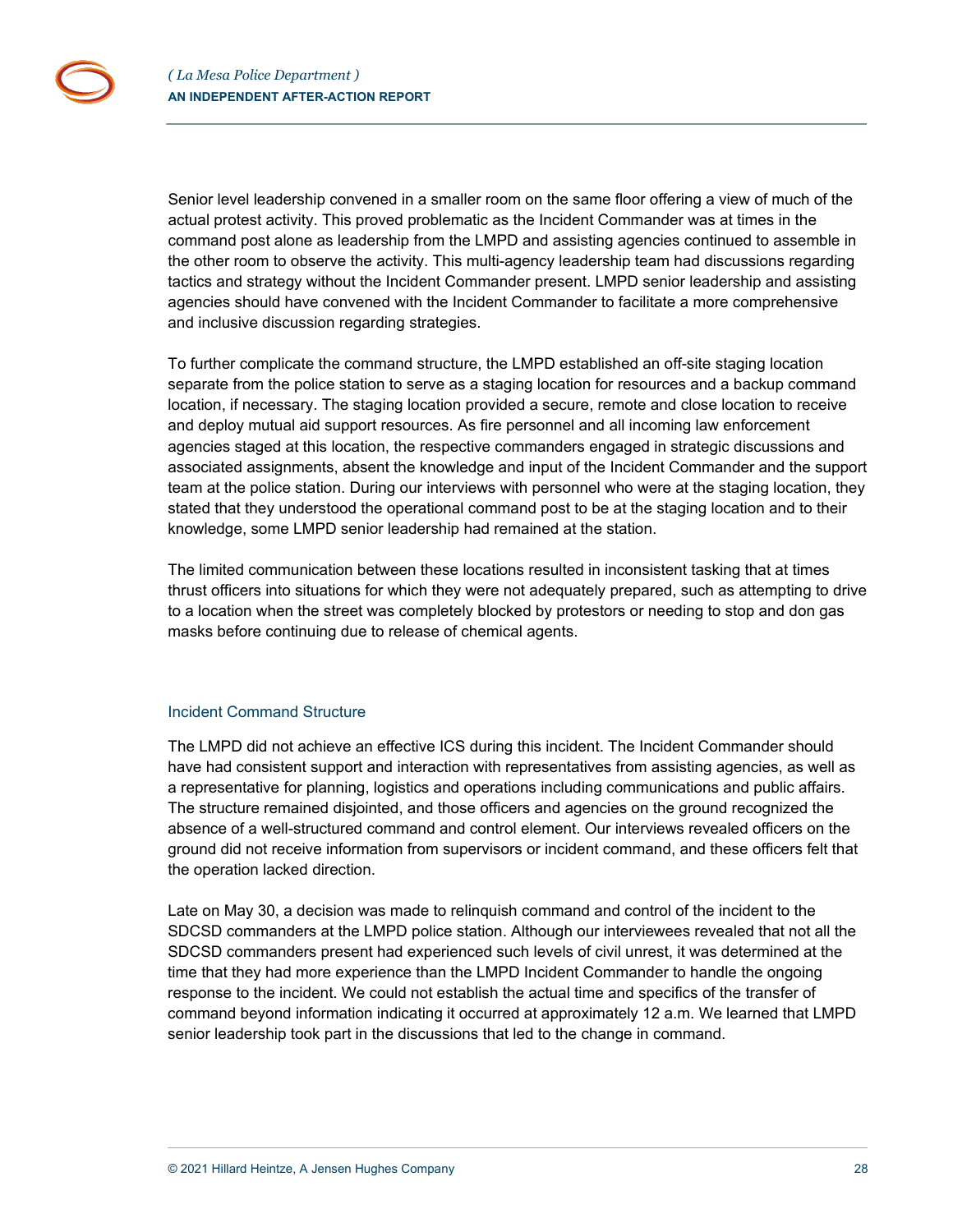This absence of a clear structure resulted in less-than-ideal command and span of control. Additionally, the minimal structure, coupled with the number of officers who responded later in the evening to assist, left a limited number of commanders in the field. Such an absence of supervision can lead to issues related to accountability for officers' actions and assessments of officers' wellbeing. In such an intense and sustained incident, officers need periods of relief to ensure their continued alertness, fitness for duty and overall health. Our assessment revealed that in some cases, officers were in high-stress environments in which they endured hours of extreme heat, stress due to rocks being thrown and fireworks being launched at them, being saturated in a chemical agent with no opportunity to seek even temporary relief to rest and decompress.

The ICS dictates that a logistics section chief be appointed to ensure the appropriate sourcing and management of facilities, people, services and materials. Without such a dedicated position, essentials such as food, water, rest and necessary, operational equipment cannot effectively be tracked and can be overlooked, especially in such a large-scale chaotic incident similar to the one that occurred on May 30. It should be noted that an LMPD officer was informally facilitating the logistics role; however, this too did not mature to provide for the most effective distribution of necessities, such as water, food and other essential resources, to officers on the ground, including those from mutual aid agencies.

After designating the Incident Commander, the LMPD Chief should have begun communicating with public officials and serving as the Department's liaison to them and the community. Interviewees, including City officials, expressed frustration with the lack of real-time insight and information LMPD communicated to them and the City's residents. This frustration was compounded as these individuals watched what was occurring on local TV stations. Unaware of what the LMPD was doing in response to the situation they were watching unfold on their televisions, many were left with the sense that the LMPD had no organized response to the riot, and that they, their businesses and their property were at risk.

## <span id="page-28-0"></span>**Tactical Command Operations**

During the events of May 30, the Incident Commander was not supported by an operations section chief. The operations section chief's role is to develop, organize and direct the resources necessary to execute tasks and missions in support of the objectives designated by the Incident Commander. This position requires close contact with the Incident Commander to ensure the operational tempo and effectiveness of the strategic actions occur in an accurate and timely manner.

The LMPD designated a tactical commander to oversee SRT and MFF forces. This commander remained inside the police station and was able to observe the events as they unfolded from the second-floor windows and balcony.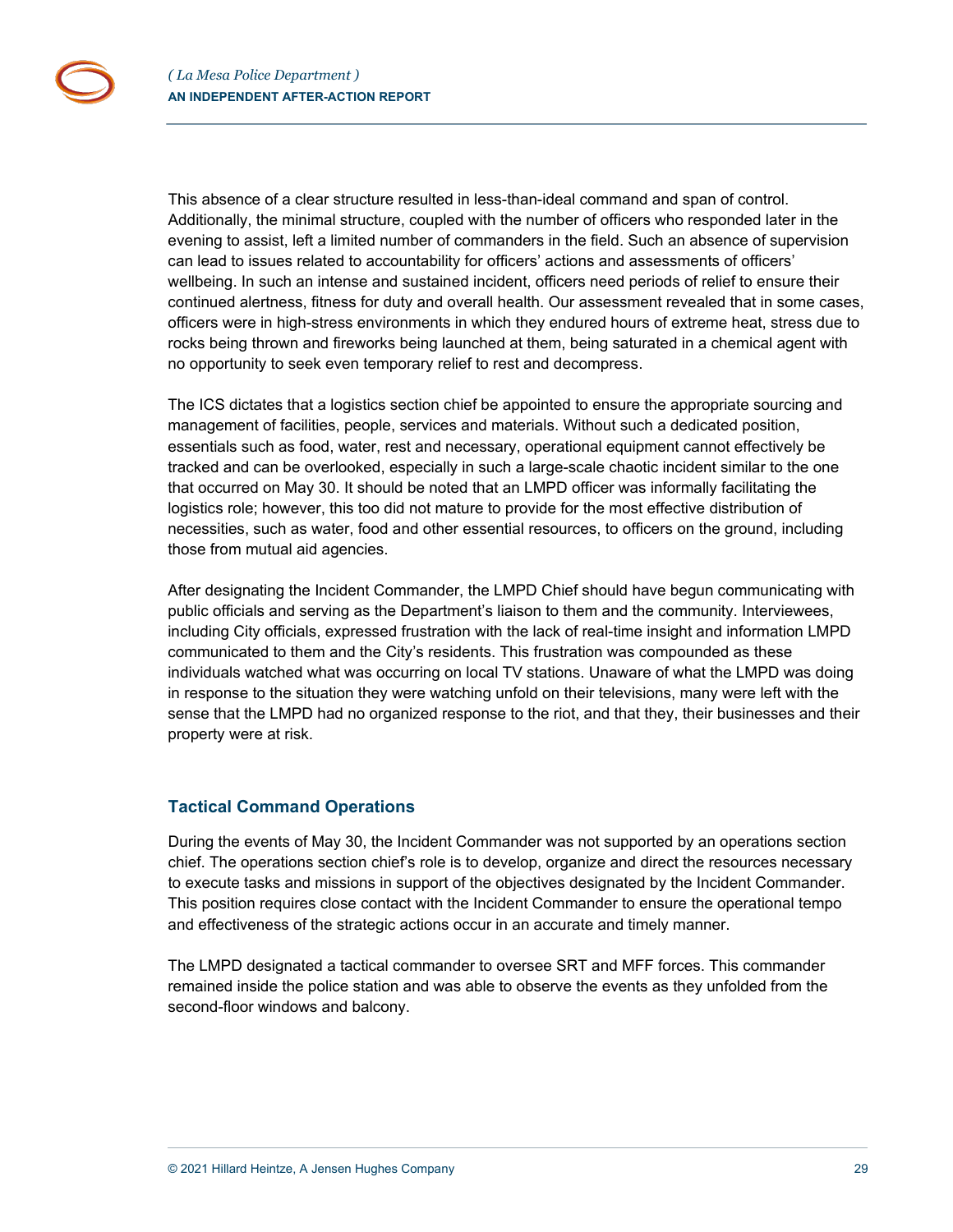Effective tactical operations are best guided by having first-hand observation and knowledge of the events as they unfold. It is critical that the Incident Commander receives those first-hand observations and knowledge. The separation of the Incident Commander from a formal or informal support structure and network of collaborative leadership, specifically an operations section chief, degraded the effectiveness of the LMPD's incident command.

#### <span id="page-29-0"></span>The March to the Freeway

LMPD senior leadership situated on the second floor of the police station on May 30 monitored the crowd and took note of the vast number of participants. The protest initially formed in front of the station at approximately 2 p.m. and lasted for over one hour until a large portion of the group disengaged, marched through the alley between City Hall and the police and fire department stations and then moved to University Avenue where they blocked traffic as they marched toward the I-8 freeway. By most accounts, the protest was peaceful at this point.

The California Highway Patrol (CHP) had officers assigned to the freeway, and the officers moved to the entrance ramp at approximately 3:30 p.m. as the crowd approached, covering the roadway from berm to berm. The protestors essentially ignored the CHP officers as they physically pushed past the officers, continuing onto the freeway. A reserve contingency of CHP officers assembled on the freeway, stretching berm to berm, and attempted to hold the line and prevent the group from walking further into traffic. The CHP's calls for assistance to the LMPD were not fulfilled as the LMPD felt it could not safely get officers out of the station due to the crowd that remained outside. The LMPD was suspicious that this movement to the freeway was an attempt to draw officers away from the station so individuals could vandalize and burn it. CHP officers were quickly overrun as the large crowd worked through their line and spread across both lanes of the freeway before voluntarily walking off the freeway at ramps and embankments where some moved toward the Grossmont Center, situated adjacent to the freeway.

The Incident Commander recognized the disobedience of the group and assessed the LMPD's inability to manage without additional personnel if the crowd returned to the station. The Incident Commander requested the SDCSD send more officers to the station; however, out of an abundance of caution, and because no significant aggressive actions had occurred at the station at that time, the SDCSD did not immediately release additional officers; however, nearly 170 deputies had responded by the end of the incident.

The level of disobedience of many in the group was further demonstrated when the crowd reached Grossmont Center and engaged in significant destruction and looting. Despite the criminal activity occurring at the Grossmont Center, LMPD officers were not dispatched to respond to the area at this time due to the insufficient number of available officers available to respond. Considering the group's disobedience and the way members of the crowd physically forced their way through a large contingent of CHP officers, an insufficient number of officers were at the staging location to form a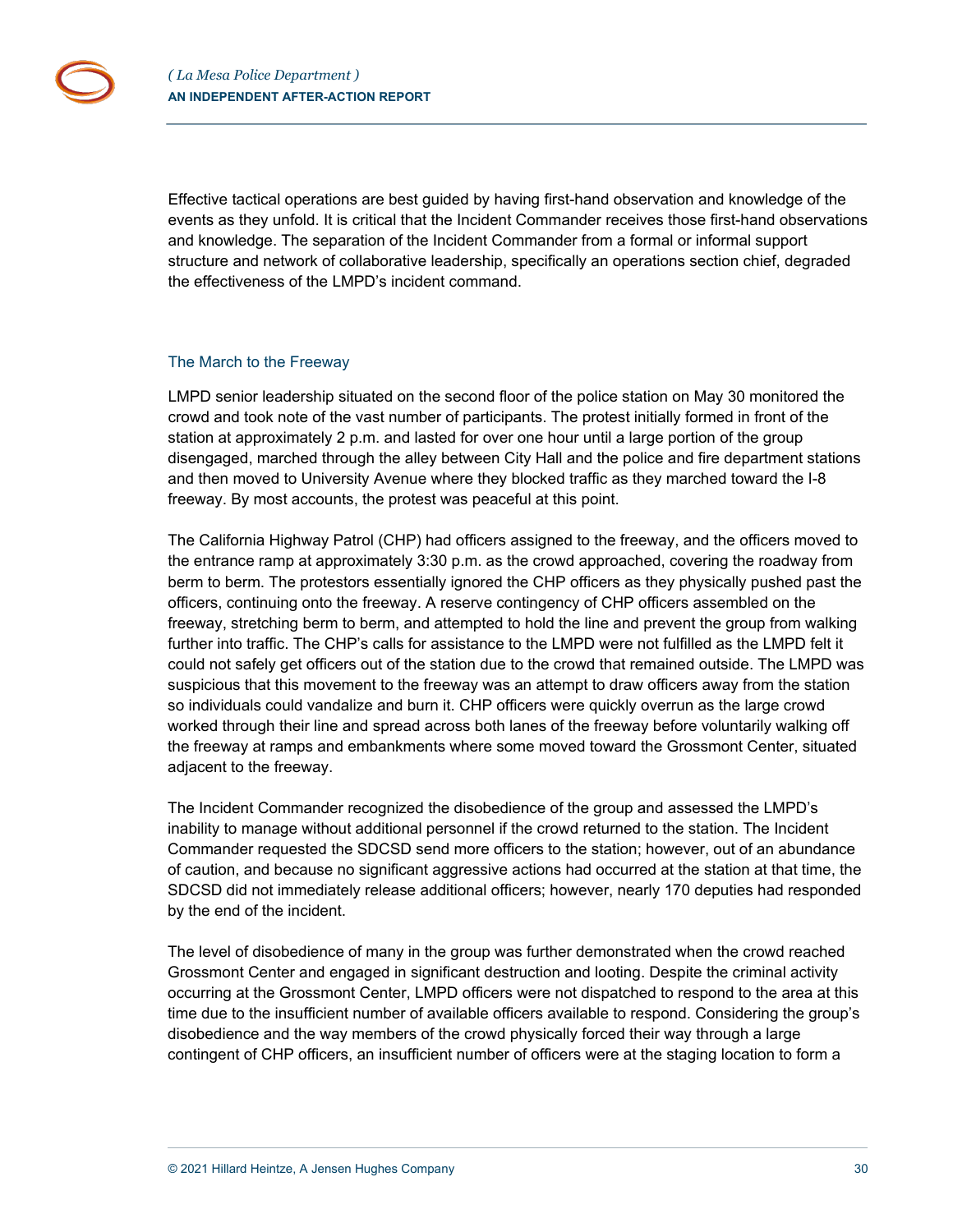

safe and effective response without relying on the officers designated to respond to the incidents occurring at police station.

#### <span id="page-30-0"></span>The Return to the LMPD Police Station

Our interviews with officers stationed at the police station revealed a marked change in the attitudes of the crowd when they returned from Grossmont Center to the police station. They observed individuals with multiple layers of clothing, hoods, gloves, goggles and in some cases, air purifying masks as they converged on the plaza and chanted angrily. LMPD senior leadership maintained their stance of keeping officers out of sight, as protestors looked in windows and checked door handles for access into the station. The LMPD did not seize the opportunity to make an appearance and engage with formal or informal leaders within the crowd, and the intensity of the crowd's anger and agitation grew rapidly. A member of the group cut down the American flag in front of the station and draped it over the fallen officer's memorial on the plaza next to the flagpole. When he removed what appeared to be a lighter from his pocket, LMPD senior leadership in the conference room instructed LMPD officers to stop the individual. Three SRT members stepped onto the balcony overlooking the plaza. They stepped up onto chairs so that the crowd could observe and identify them as police officers. Two were armed with and displayed less-lethal weapons and the third a patrol rifle. The SRT members aimed less-lethal weapons in the direction of the individual with the lighter and the officers issued verbal commands including, "Do not light that flag" to try to stop the vandalism. The crowd quickly moved back toward the parking lot, as did the individual with the flag at the memorial.

The LMPD officers' display of weapons appeared to further incite the crowd that had already engaged in destructive behavior. The situation continued to escalate to become an hours-long violent and destructive response that focused on the police station but reached other areas of the city, such as the downtown and business district. As the crowd advanced again on the station and surrounded all sides, reports and observations indicated members of the crowd threw bottles, rocks and other projectiles. While crowd members had attempted to climb over walls and enter doors to gain access to the police station, this activity increased. LMPD senior leadership made the decision to send the first wave of officers to the plaza area to secure the front of the police station. Fifteen SDCSD MFF deputies were readied, and, accompanied by eight LMPD officers, exited the building near the community room, walked along the building and assembled across the plaza facing hundreds of individuals. Members of the crowd engaged the officers with a verbal onslaught and then began throwing projectiles at the officers. Some items struck the officers, and two officers stumbled to the ground and had to be removed from the line. The level of intensity and aggression as reported by officers was continuing to escalate.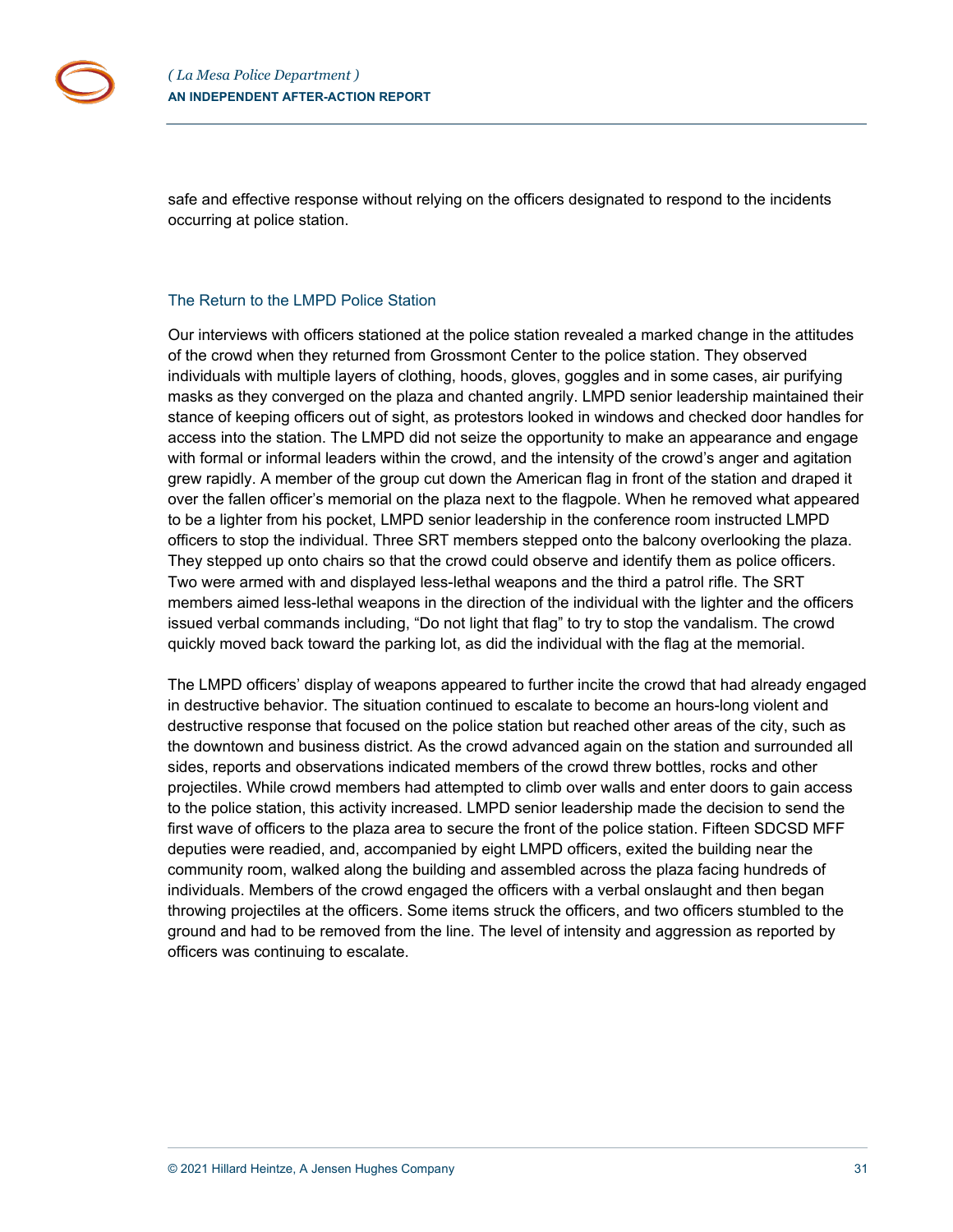#### <span id="page-31-0"></span>Dispersal Orders

Due to the actions of the crowd including vandalism and attempted breaking and entering at the police station, LMPD senior leadership determined the event was an unlawful assembly per California  $\text{law}^4$  $\text{law}^4$  and authorized dispersal messages. Over the next hour, officers repeatedly gave messages from hand-held public announcement devices (i.e., a bullhorn) and law enforcement helicopters.

Moreover, due to the excessive noise and size of the crowd, LMPD deployed its armored vehicle from the staging location and provided dispersal orders near the rear of the large crowd with the on-board Public Address (PA) system. This was the only deployment of the vehicle. However, when the armored vehicle, known as the bearcat, arrived at the rear of the parking lot adjacent to the police station, individuals in the crowd focused on the vehicle and began throwing rocks, painting the vehicle and climbing onto it. The vehicle suffered significant vandalism, including multiple broken windows. Despite attempts to retreat from the parking lot, the individuals surrounded the vehicle and vandalism efforts continued.

A water bottle struck an officer in the face while the officer was using a bullhorn to provide dispersal messages. LMPD senior leadership's assessment of the situation revealed the need to deploy a chemical agent to ensure the ability to clear the area for the bearcat to drive away, as well as to move the crowd back from the front of the station to prevent further damage and from individuals entering the station.

The tactical commander approved the use of chemical agent just after 6 p.m. to achieve these objectives. The choreographed plan, approved by the Incident Commander, was to first release gas behind the officers assembled on the plaza, and when the crowd backed up, the officers on the balcony would deploy a second wave of the chemical agent further out onto the plaza to continue moving the crowd. The tactical commander authorized the use of pepper ball or CS (i.e., tear gas) canisters from the bearcat to move the crowd sufficiently away from the vehicle to ensure movement without injuring those in the area.

By this time, additional personnel, including the MFF from Chula Vista Police Department (CVPD), who LMPD requested prior to the start of the protest, arrived at the staging location away from the police station. However, their role in assisting to move the crowd back, in coordination with the release of chemical agent, was not communicated to these officers, nor was it communicated through the Incident Commander. This serves as another example for which establishing an effective centralized command and communication system would have enhanced the operation.

The release of the chemical agent at the plaza did not yield the desired or expected reaction. The crowd surged back as the chemical agent cloud emanated from behind the officers, and the cloud began to move across the plaza. Officers dropped the second wave of the chemical agent from the balcony, increasing the level of intensity and size of the cloud. However, as most of the crowd retreated into the parking lot, with many treating themselves and others by pouring water over their

<span id="page-31-1"></span><sup>4</sup> California Penal Code Sections 407 and 408.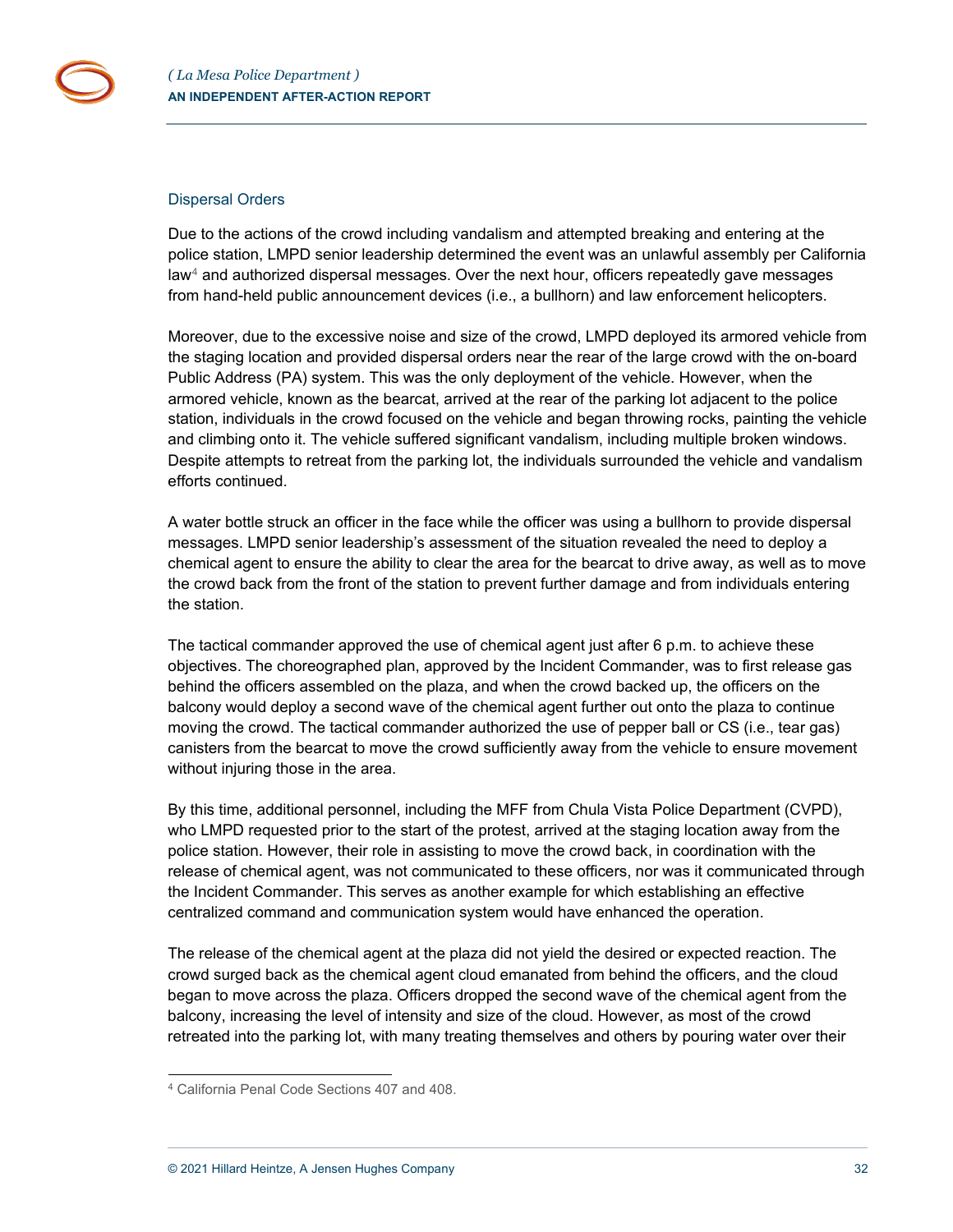faces, a group in protective clothing rushed the officers. Some of the individuals in this group engaged in physical altercations with officers and kicked and threw chemical agent canisters back at the officers.

As indicated above, CVPD had arrived in La Mesa in response to a mutual aid request for assistance. CVPD officers arrived in patrol vehicles on Baltimore Drive and maneuvered through the large crowd into the north side of the parking lot to assist the officers deployed at the police station. These CVPD officers received the same violent reaction from members of the crowd as LMPD and SDCSD.

Similarly, the attempts of the officers in the bearcat to leave the area were met with hostility and increased attacks on the vehicle. Rather than releasing a cloud of the chemical agent, the officers fired pepper ball rounds at the ground and low extremities of obvious aggressors to prompt them to retreat from the path of the vehicle. During our review of video from the body-worn camera systems of the officers inside the bearcat, we observed an officer removing the pin from a CS cannister in anticipation of releasing the chemical agent. However, as the crowd persisted in the attack on the vehicle, the officer held the pin in one hand and the canister in the other while assessing the need to deploy the widespread release, only to insert the pin minutes later as the vehicle successfully maneuvered out of the crowd.

#### <span id="page-32-0"></span>Response to Looting and Vandalism

As the incident continued, the LMPD began receiving calls of vandalism, looting and fires at locations and businesses throughout the city. One of the first incidents occurred at the entrance to City Hall at approximately 7:45 p.m., when individuals forced entry, opened water sources to begin flooding the building and attempted to set a fire. Similarly, individuals broke windows at the nearby American Legion building, lit a paint can on fire and threw it into the building. Individuals also burned the American flag posted in front of the building. This criminal behavior began to permeate throughout the area. A grocery delivery truck across the street from City Hall was lit on fire. The Heartland chief responded to City Hall, parking in front of the building. Once he entered the building to do whatever possible to protect it, individuals set his parked vehicle on fire.

The community at large has expressed concerns that this criminal behavior, which culminated in structure fires involving the nearby Chase and Union Banks and the Randall Lamb building was not effectively addressed by the police response. These buildings all became fully engulfed and were quickly lost to fire due to the actions of the arsonists, suspected to involve accelerants, and because efforts by the public safety entities were impacted by the large and violent crowds. Our review revealed that due to the size and intensity of the crowd that remained at the police station and the actions of individuals threatening forced entry while throwing dangerous projectiles into the dispatch center, the number of available officers to respond to the vandalism and arson calls was limited. Where deemed appropriate, smaller groups of officers assembled and responded to some of the incidents.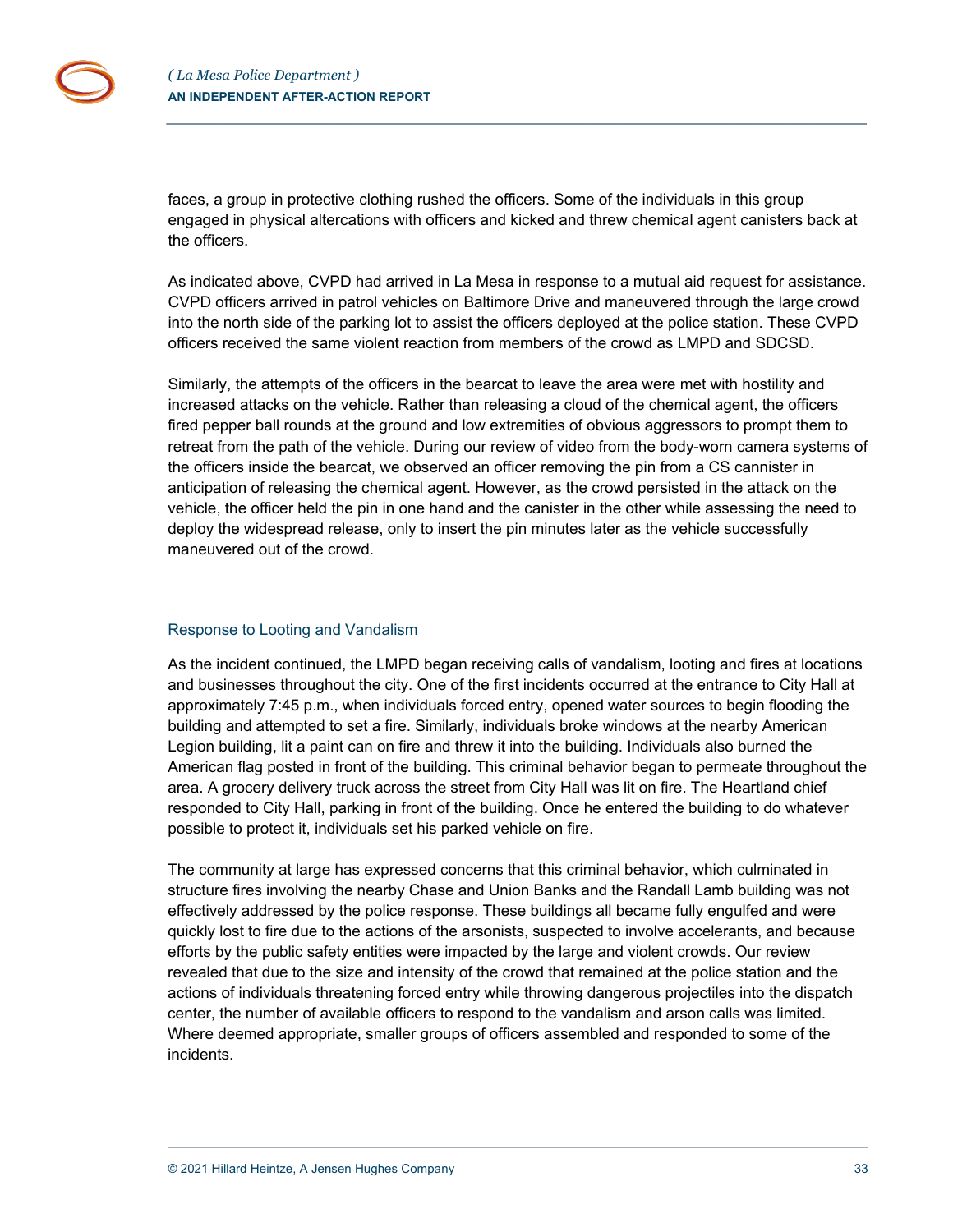Although some have asked why officers did not respond to all the incidents, such as at the activities at the Grossmont Center, there simply were not enough officers available to do so in an organized and effective manner. Sending a smaller group of officers to areas with hundreds of individuals would likely have created a situation in which officers could be seriously injured and placed into confrontations that may have led to the use of lethal force to protect themselves or others from serious physical harm or death. Simply put, the risk was too great to send insufficient numbers of officers to some incidents in an attempt to prevent property damage.

#### <span id="page-33-0"></span>Fires and Looting at Vons and the La Mesa Springs Shopping Center

After the fire chief's vehicle was set on fire, some of the group moved across Allison Avenue to set fire to a grocery delivery truck just before 9 p.m. Within minutes, the group moved around to the front of the Vons grocery store, forced entry, damaged property and lit a fire inside. They continued down the line of retail stores in the shopping center where Vons is located, vandalizing, looting and attempting to start fires. Despite the risk the crowd posed to its personnel, Heartland fire commanders approved the response. Fire and police personnel responded to the scene and observed smoke emanating from Vons. Police officers advised the fire commanders that the presence of anyone within the store could not be confirmed.

At this point, an LMPD officer donned a self-contained breathing apparatus and led firefighters into the building to provide security while the firefighters assessed the structure for active fires and damage. It is important to note that firefighters' response to fire or emergency scenes involving violence in San Diego County is governed by San Diego County Operational Area Policy # 15-A Stage/Stand Back for Law Enforcement, Effective Date: 2/1/2018. This policy provides staging and stand-back protocols for fire personnel responding to dangerous or suspicious incidents. It states that they should be out of view and approximately two blocks away or within a one-minute response when emergency communications dispatchers give a "Clear to Enter" advisement.

Despite this policy, which is well known by the fire personnel we interviewed, they assessed each call received that night and responded in many cases – which is in conflict with the policy. The fire personnel responded and assessed the structures for any occupancy hazards and risk of conflagration and provided basic fire response to "knock down" flames<sup>[5](#page-33-1)</sup> before departing due to the ongoing rioting. Their efforts at the two banks and the Randall Lamb Building fires are examples of these types of efforts.

<span id="page-33-1"></span><sup>5</sup> This term describes basic firefighting operations of extinguishing the flames by means of water or chemical saturation but does not include continuing the saturation or monitoring to ensure it does not rekindle.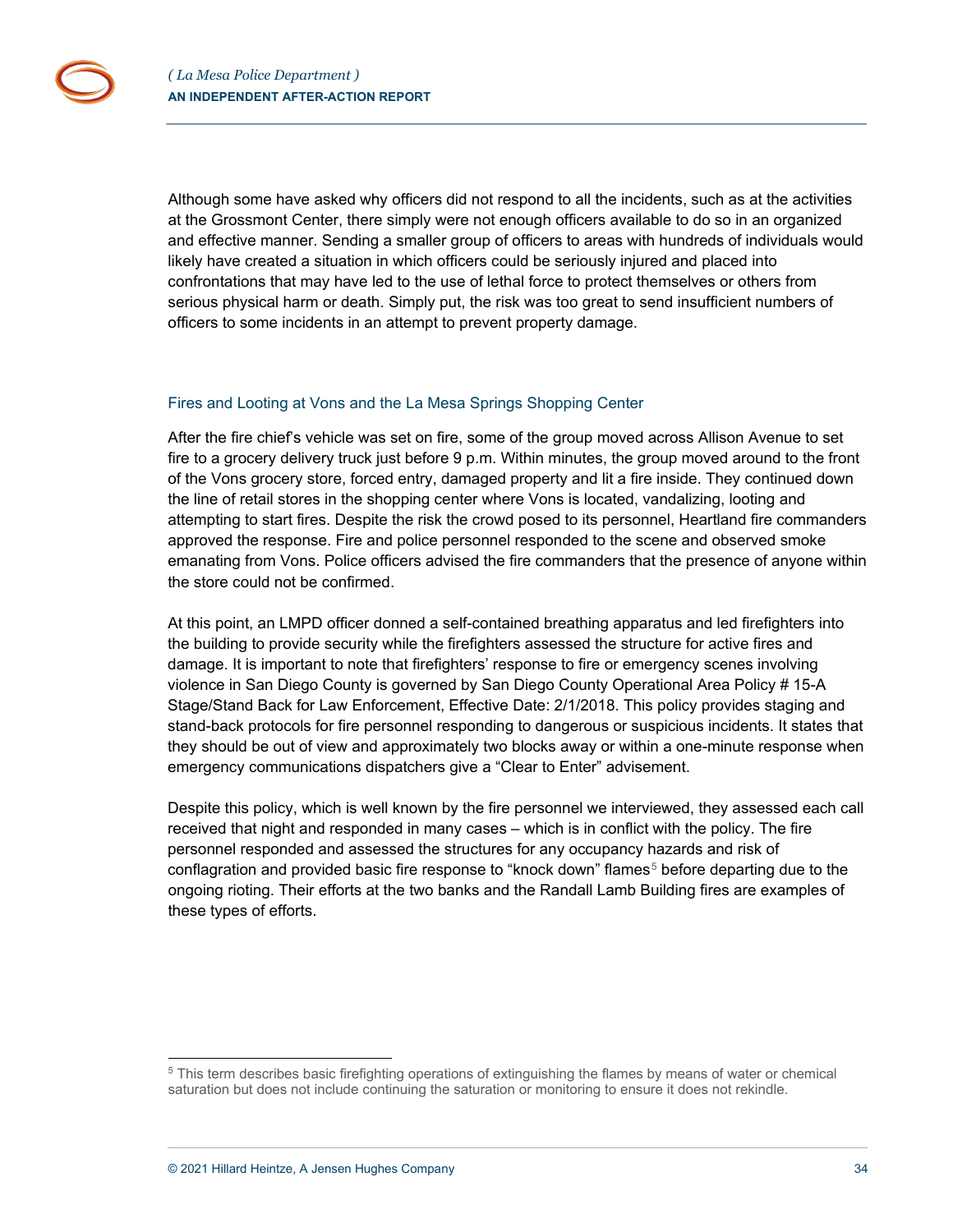

#### <span id="page-34-0"></span>Chase and Union Banks and Randall-Lamb Building

When calls to 911 reported structure fires at the banks, a group of police officers assembled to respond. Approximately 15 officers responded and set a perimeter between the burning banks and the individuals outside. As these individuals launched fireworks and threw rocks and bottles, the officers held the line while awaiting fire personnel. Given the circumstances and the policy, the fire personnel we interviewed indicated they normally would not have responded. However, despite rocks striking the fire truck on the way in, the firefighters parked near the banks and engaged in an hourlong effort to extinguish the fires fully engulfing the structures.

When the Incident Commander advised officers and deputies on the scene that a much larger crowd was headed their way, the officers informed fire personnel that they would not be able to hold the larger crowd back, resulting in the on-scene fire commander making the decision to leave the area. During our interviews, fire commanders described how they continually assessed the safety of their crews and how they resigned themselves to continue performing their duties despite the obvious danger involved. Fire personnel consistently told us that they performed their duties in an environment of violence never before encountered that was clearly not aligned with the agencies' stand-back policy.

Similarly, Emergency Medical Services (EMS), operating under the umbrella of fire personnel and the same operational policy, engaged in responses that were inconsistent with policy. They too stated they had not previously encountered such a chaotic and violent situation. At approximately 6:15 p.m., the EMS provider, AMR, responded to a treatment call and was encircled by a large group of protestors before AMR personnel could depart the scene.

In the early morning hours of May 31, the tactical commander assigned two four-officer groups of SRT personnel to begin patrolling the city and making arrests for criminal violations they may observe. This constituted the first proactive law enforcement action during the incident. One such arrest occurred when officers observed a male suspect striking a woman with a bat and took him into custody. A total of seven arrests were made throughout the evening. The LMPD has sought charges for an additional 30 suspects for crimes associated with the rioting activity. The LMPD sent a press release on October 6, 2020 requesting assistance from the community to identify criminal suspects from surveillance videos. As of December 17, 2020, 26 adults have been arrested in connection with crimes committed during the riot, including the arrest of some individuals responsible for the arson fires at the Randall Lamb Building and Union and Chase Banks. The LMPD continues to work diligently to identify additional suspects with assistance from the community.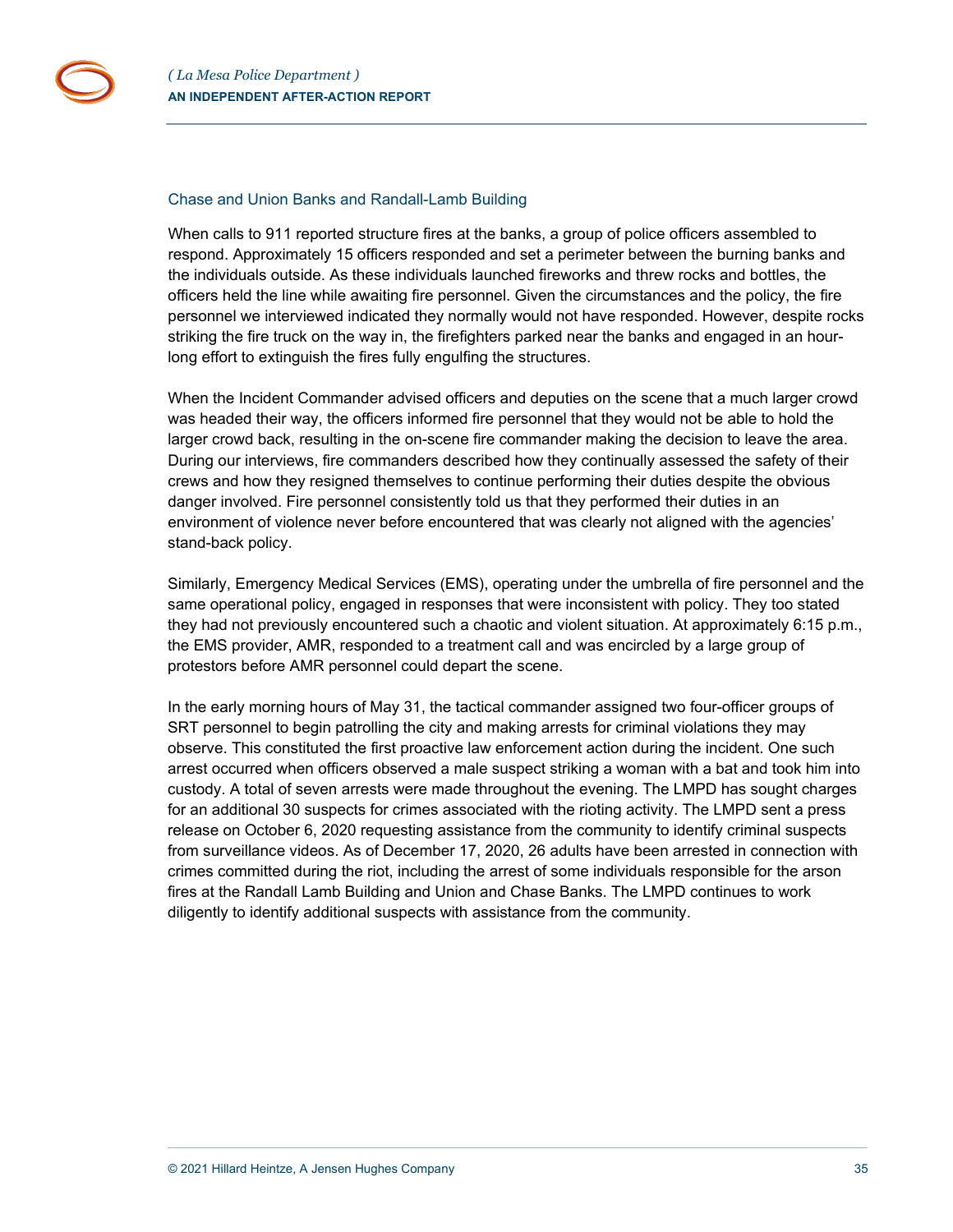

### <span id="page-35-0"></span>**Field Response and Tactics**

#### <span id="page-35-1"></span>Use of Force, Crowd Control and De-Escalation Training

We began our assessment of the LMPD by reviewing the Department's training addressing use of force, crowd-control techniques and de-escalation. All LMPD officers receive use of force update training once per year during their defensive tactics and weapons qualifications. The Department's use-of-force training includes a policy review. The LMPD also focuses on de-escalation as an important tool in officer contacts. Our review of the LMPD's training records revealed this was last completed in the first quarter of 2020.

The LMPD has not formalized its training on crowd-control techniques. Although officers receive training for crowd-control mitigation measures in the basic academy, follow-up or refresher training is limited to a select few officers. The mutual aid agreement in San Diego County sends MFF officers, who are specifically trained in crowd-control tactics, to any participating agency in the county that assesses the need for such a response in their area. The MFF officers are assembled into composite platoons, which may include officers from multiple departments or from a specific department, such as with SDCSD, which can support such a personnel allocation due to the agency's size. As a result of this countywide process and the relatively low number of LMPD officers, the LMPD has few officers trained in crowd control.

However, the LMPD ensured that it trained all SRT officers several years ago and designated them as the MFF from the Department. In 2017, the LMPD assessed its training and assignment needs and opted to move SRT into a secondary role for crowd control. The LMPD designated MFF as a Patrol Division function and selected some of its officers to attend crowd-control training at the SDCSD to support the composite platoons for San Diego County Mutual Aid. Additionally, LMPD senior leadership sought a financial grant to purchase protective equipment for officers engaged in crowd control. The Department purchased 30 protective apparel gear bags for its officers.

As stated earlier, when the Incident Commander was designated to command the law enforcement response to the protest, he began contacting specific officers for assignment to the MFF, most of whom were SRT members who had received the crowd-control tactics training. As information regarding the protest continued to develop, many of those officers were reassigned back into their SRT role. When the LMPD finalized its MFF roster of personnel staged for response, it was comprised of two SRT sergeants. However, neither sergeant had MFF training, nor did the officers assigned to their squads, aside from basic academy training. These LMPD officers were designated to work with the SDCSD MFF team at the police station staged for response through the mutual aid request.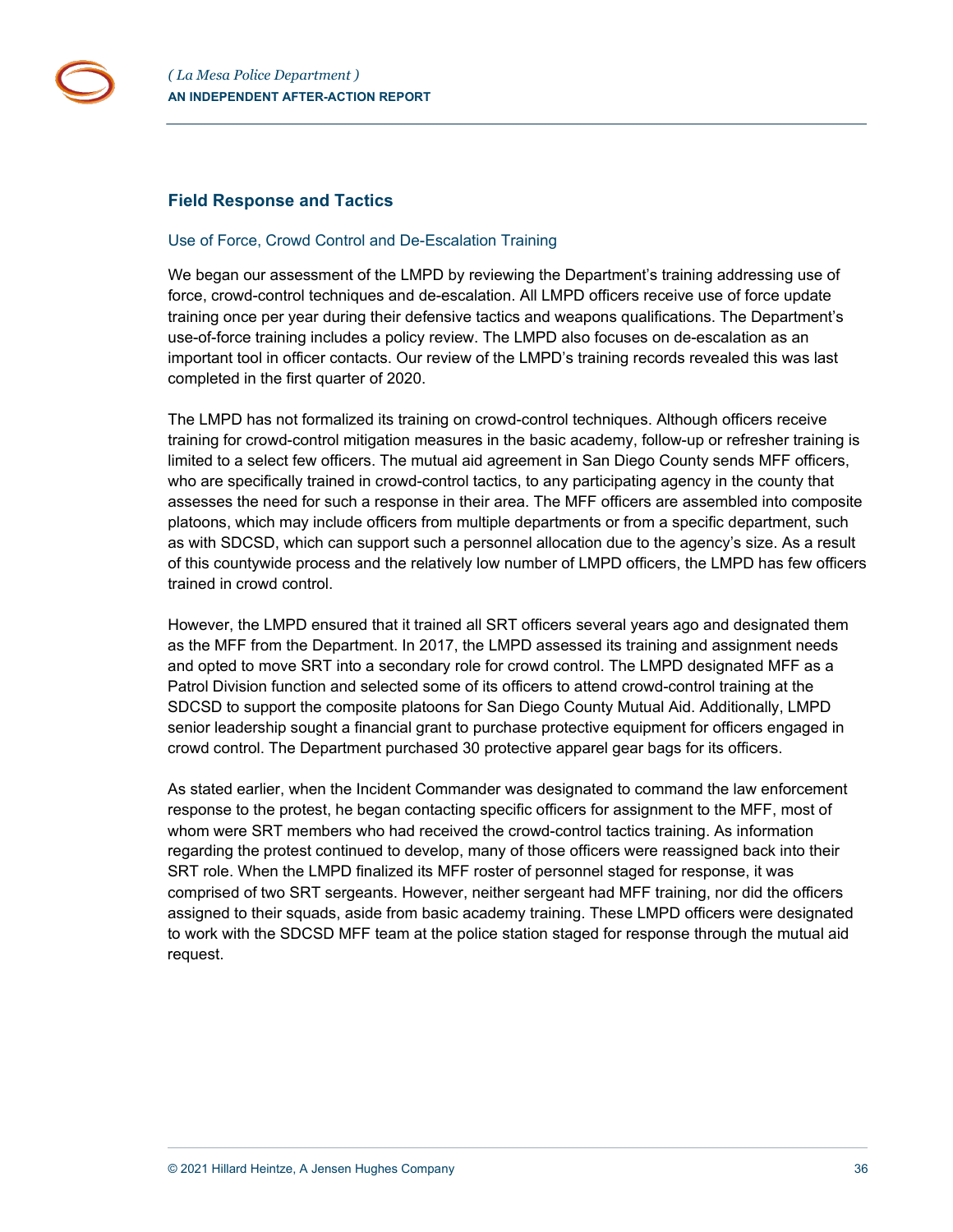

#### <span id="page-36-0"></span>Analysis of Crowd-Control Efforts

Although the LMPD officers were not specifically trained for crowd-control tactics, they were equipped in protective equipment and worked in conjunction with SDCSD. To assess their competency in crowd control, we compared the LMPD's effort to that of the CHP personnel at the I-8 Freeway as the CHP offers significant training and its personnel have experience in crowd control. When a large crowd departed the LMPD's police station and marched onto University Avenue and onto the I-8 onramp, they quickly pushed past CHP patrol officers posted on the ramp. As the crowd entered the freeway, they were met by approximately 40 CHP officers. These officers were equipped for crowd control and strategically stretched across the roadway in a diagonal formation to force the crowd to stop and then move along the line of officers to the berm. Within seconds, the crowd penetrated the line of officers and spread out across both lanes of the freeway. The only way to have stopped such a large crowd, even with highly trained and capable officers like those at the CHP, would have been to resort to a significant use of physical force. We provide this analysis to demonstrate that although LMPD officers were not specifically trained in crowd control, it did not negatively impact the response when considering the intensity of the crowd. However, through our interviews, we learned of the officers' high level of stress and anxiety as they were thrust into the crowd control response while lacking training and experience.

Ultimately, LMPD senior leadership's focus on respecting the crowd's First Amendment rights to assemble and protest guided the response. Even after the group demonstrated disobedience to law enforcement on the freeway and individuals engaged in aggressive actions at the police station upon their return, the crowd was granted the autonomy to express themselves for approximately two hours and 40 minutes. Officers were not deployed at the police station until the escalation of the crowd continued, destruction of property began and documented attempts to gain access to the police station occurred. This deployment was not intended as an effort to engage the crowd but rather to provide a barrier between the destructive individuals and the front of the police station, where only glass panes protected those inside – including the civilian employees situated near the front doors in the dispatch area – from the individuals seeking to enter the station. The community widely criticized this protective and defensive stance as a seemingly selfish act to protect their "castle" while individuals moved through the city vandalizing, looting and burning properties.

We assessed this stance taken by the LMPD by interviewing LMPD personnel from all ranks and requested further explanations. The officers unanimously referred to the inherent risk to life and property had they tried to leave the station. It is uncertain that any attempt to leave the police station could have occurred as the station was surrounded by aggressive crowd members. Individuals had aggressively attacked the armored vehicle and officers while assembled shoulder to shoulder in crowd control gear. Additionally, protestors destroyed the key-card access stations outside of both garage entrances, preventing officers from gaining entry into the police station parking. Any attempts by officers individually or in small groups to attempt to drive out in a patrol vehicle or walk out would most certainly have been met with hostility from members of the crowd.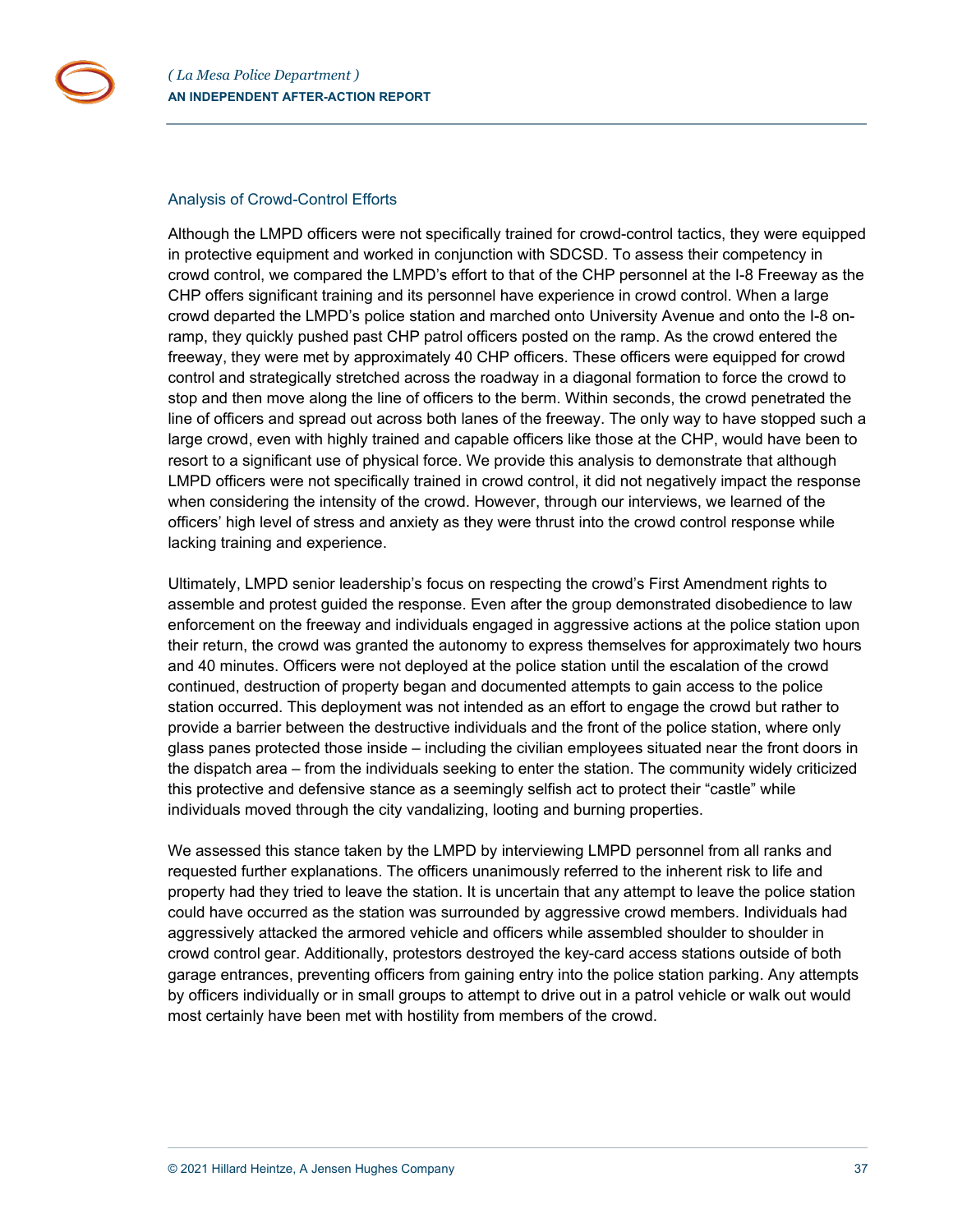One of the circumstances guiding its decision was that the LMPD had several civilian employees, dispatchers and supervisors present and no means to provide for their own personal safety had they left the building or had it been overrun. The LMPD would also have lost its radio communications capabilities. The LMPD has only one station from which to operate while providing police services. Giving that up would render the LMPD and the city vulnerable for quite some time. Additionally, any unauthorized access to the facility would have created the potential for individuals in the crowd to access weapons, police radios and confidential records and reports.

#### <span id="page-37-0"></span>Use of Less-Lethal Munitions

Our review revealed an hours-long strategy of attempting to move the crowd away from the police station and maintain a safe distance as a defensive posture. It is important to note that although the LMPD deployed chemical agents and less-lethal munitions, the officers remained in a defensive posture. The LMPD policy governing the use of less-lethal munitions provides general guidance for officers in the application of these tools, but it lacks clarity regarding the specific requirements for their use and supervisory oversight. Department Instruction 627 provides that officers are to use Department-approved, less-lethal weapons to stop aggressive behavior which, if not stopped, may result in serious injury or death. The use of impact weapons, such as bean bag rounds and foam batons, fired from a less-lethal shotgun do not require supervisory approval and officers are authorized to use them if reasonable and necessary based on the circumstances.

We found that the LMPD would be better served if the less-lethal munitions policy specifically referred to its use of force policy or clearly restated use of force criteria rather than more general descriptions of circumstances of an incident for which it is permitted. Additionally, although the policy requires supervisory approval prior to the use of 37mm or 40 mm less-lethal munitions, the intensity of the protest and aggression from the crowd on May 30 made individual supervisory approvals difficult at best. Supervisors established rules of engagement for actions, not specific incidents. Subordinate officers were instructed that they were authorized to deploy less-lethal munitions for a subject observed as being engaged in, attempting to or returning chemical agent canisters toward officers, as well as those attempting to or launching injurious projectiles such as rocks, bricks and fireworks toward officers.

The LMPD's deployment of chemical agents followed the general guidance of its policies, although it was not consistent with all stated requirements. Supervisory approval is required for the release of chemical agents, and it was granted during the protests on May 30. The policy includes the following considerations to precede the deployment of a chemical agent:

- $+$  Personnel on scene or immediately available are insufficient to control the incident.
- + Other less-lethal means have been ineffective in establishing substantial control of the incident.
- $+$  Significant harm to life or property is likely without intervention with CS chemical agent.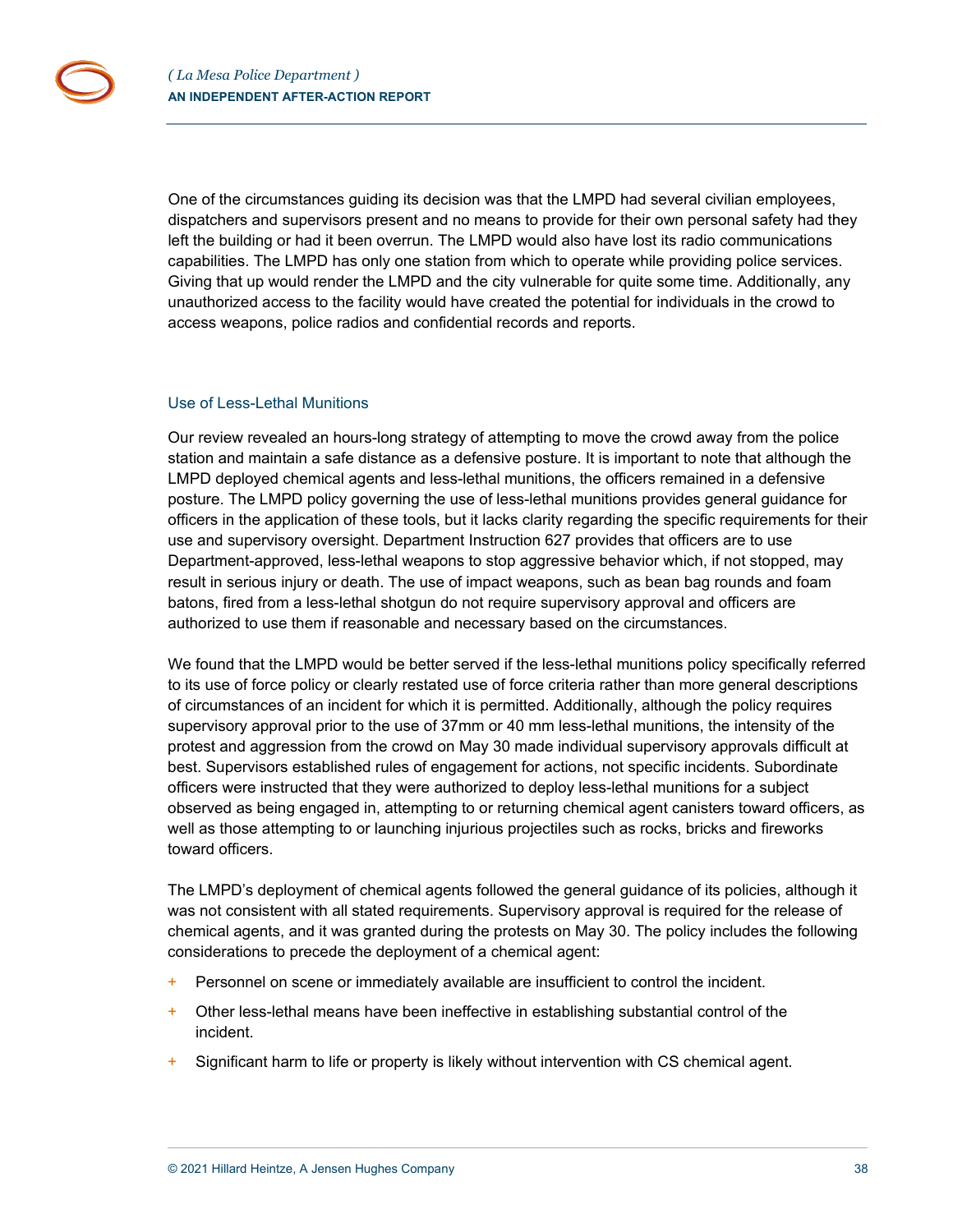Based on our examination, the deployment of a chemical agent was consistent with the considerations listed in the policy, whereby the release precedes the use of less-lethal munitions. However, the use of a chemical agent as a deterrent and crowd-control tactic rather than the application of physical force through a munition is acceptable and reasonable given the totality of the circumstances. This choice to use a chemical agent aligns with the best practice of using the least amount of force necessary and reasonable to achieve the lawful objective.

In the days and weeks that followed the incident on May 30, the LMPD received phone calls, letters and emails expressing dissatisfaction with the Department. However, only four formal complaints were received from citizens regarding the Department's response to the protest. Two of the four complaints are associated with litigation regarding the use of less-lethal munitions.

#### <span id="page-38-0"></span>**Mutual Aid Coordination and Response**

Mutual aid agreements are common in law enforcement and provide the legal basis for jurisdictions to share resources and services, as necessary. The San Diego County Sheriff is the Operational Area Law Enforcement and Mutual Aid Coordinator for San Diego County. The sheriff leads the mutual aid agreement for providing law enforcement resources through the San Diego Regional Law Enforcement Mutual Aid Operational Agreement, of which LMPD is a signatory and participating agency since signing the agreement in 2009. Select provisions of the mutual aid agreement state the following:

"Whereas, it is also necessary and desirable that the resources, personnel, equipment and facilities of any one party to this plan be made available to any other party to prevent, combat, or eliminate a probable or imminent threat to life or property resulting from local peril, local emergency, local disaster, or civil disturbance, or a duly proclaimed 'state of emergency' or 'state of disaster,' 'state of war emergency' and to render mutual and supplementary public safety services one to the other as the need may arise; and

…

"Whereas the California Law Enforcement Mutual Aid Plan provides, in pertinent part, 'When an emergency develops or appears to be developing which cannot be resolved by a law enforcement agency within an Operational Area, it is the responsibility of the Operational Area Mutual Aid Coordinator to provide assistance and coordination to control the problem; and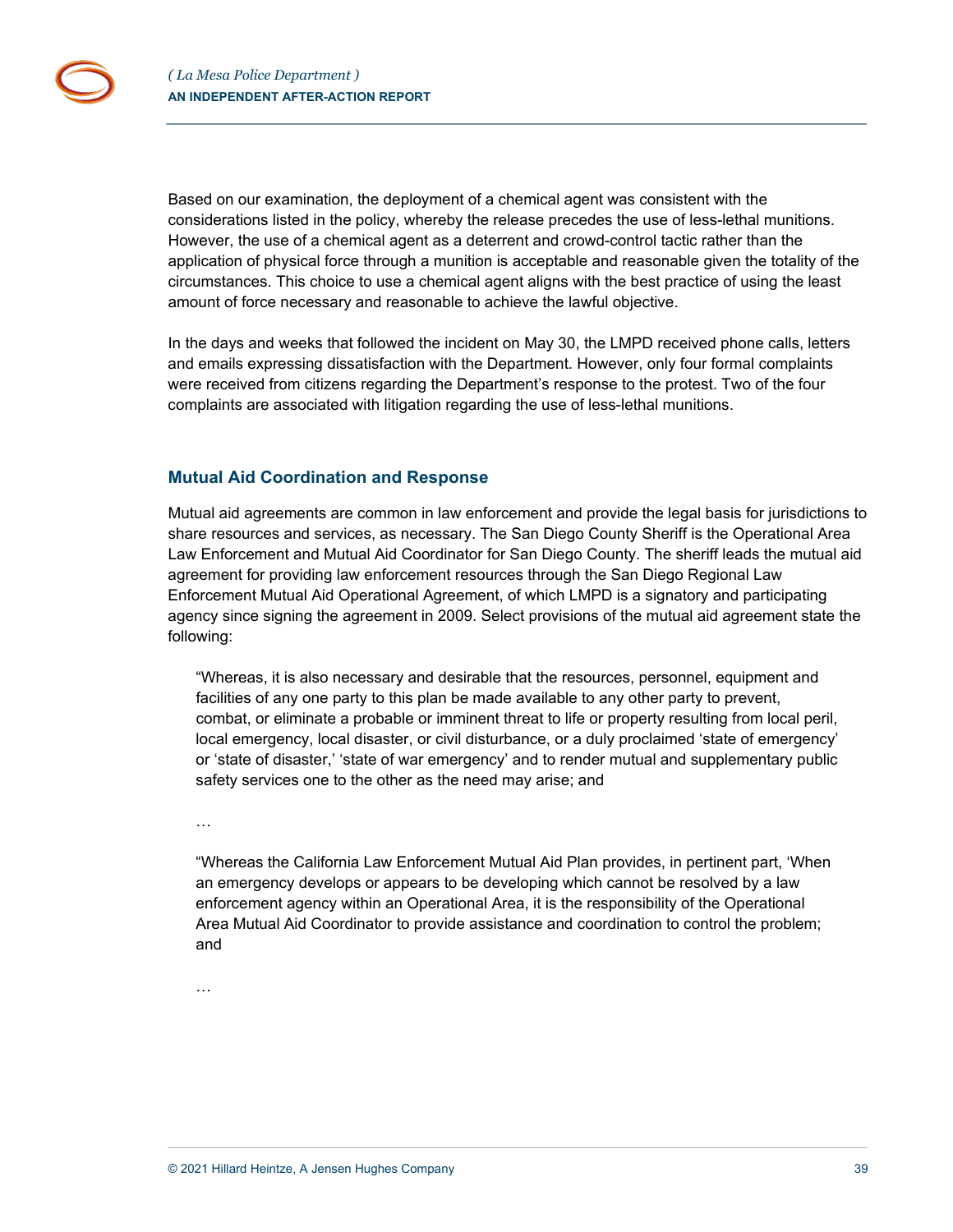"The responsible local official in whose jurisdiction and incident requiring mutual aid has occurred, unless otherwise provided, shall remain in charge at such incident including direction of such personnel and equipment provided him through the operation of such mutual aid operations agreement.

"Nothing contained in this agreement shall require or relieve any party hereto from the necessity and obligation of furnishing adequate protection to life and property within their own jurisdiction and no party shall be required to deplete unreasonably his own resources, facilities, and services in furnishing such mutual aid.'"

As previously noted, this mutual aid agreement was implemented before the May 30 protest when the Incident Commander made a request for personnel. The Incident Commander's request was granted and one SDCSD platoon, including commanders, responded and staged at the LMPD police station. A second SDCSD platoon was staged at a sheriff's facility for county-wide response. Our interviews revealed that subsequent requests were made throughout the evening through the formal mutual aid request and informal contacts with other agencies, in which LMPD senior leadership pleaded for any assistance that could be provided. By the end of the incident, the LMPD was receiving assistance from every agency in the county except one that could not spare resources due to its own operational issues. The El Cajon Police Department assisted with radio dispatching and opened its facility to the LMPD dispatchers for the afternoon shift on May 30 for remote radio communications.

Although beneficial, this mutual aid agreement cultivated a situation wherein the LMPD had not invested in specialized training, such as crowd-control techniques, as it has been expected that any such need would be fulfilled by trained officers through the mutual aid agreement. The LMPD purchased protective crowd-control gear for officers, but absent a select few, most LMPD officers had only received crowd-control training in the basic police academy**.** 

## <span id="page-39-0"></span>**Coordination with Other City-Led Departments**

The City of La Mesa has a five-year strategic goal of identifying "targets for action," which includes the following goals for the LMPD and fire department:

- + Facilitate training and education for City staff on emergency operations and safety.
- + Provide citizen training and education on the importance of emergency preparedness and safety for their families.
- $+$  Improve effectiveness of the City's emergency and non-emergency communication tools to provide the City information to existing and potential residents and businesses.

These targeted strategic goals were tested throughout the incident, and our examination of their effectiveness supports the need for the police and fire departments to continue their work toward improved emergency response and communication with the community.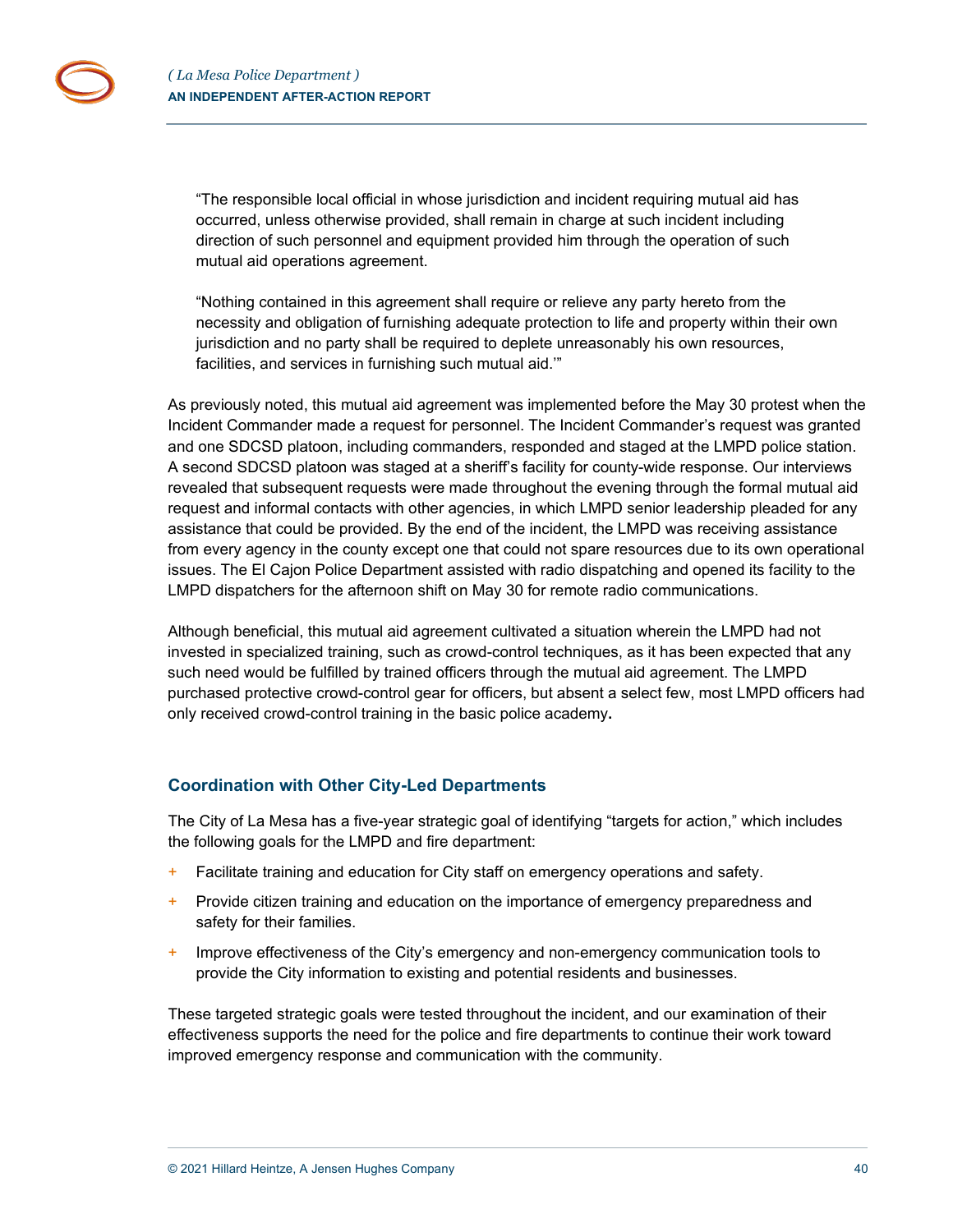In our examination of city officials' role in the response to the protests, we found that the severity of the event called for the city leaders to convene formally to monitor and potentially support the response; however, this did not occur, although some city officials with whom we spoke advocated for such a meeting at the time. Such an action would have convened city officials with senior leadership of the police and fire departments, allowing for a collective and inclusive dialogue regarding the incident to occur. This meeting would have increased awareness and communication about the incident, operational strategy and challenges, which would have created opportunities for additional support and resources.

The Mayor and City Council members expressed concern that they received very little information while the incident was occurring. Although not requested by LMPD, City Council members convened around 12:30 a.m. on May 31 to discuss the response to the protest and issue a curfew. Although no records of that meeting are posted on the City's website, the City Council met again at 9 a.m. that morning to confirm the City Manager's early morning proclamation of an emergency and the establishment of a citywide curfew "commencing on May 31, 2020 at 1:30 a.m. and ending at 7 a.m. on May 31."[6](#page-40-0)

Some city officials appeared at the LMPD's DOC for the August 1 protest. Given the risk of loss of the LMPD station due to the events of May 30, we find the decision puzzling to have the DOC located there and to allow city officials to be present. When comparing how and where the city officials convened to the standards of the NIMS system, ICS and best practices, we find that, as with the May 30 protest, the city officials would have been better served in a separate location.

Recognizing the impact of May 30 incident and the potential impact of the August 1 protest, the City officials should have convened in an off-site location to monitor the event. A liaison from the LMPD, Heartland and any other relevant city departments could convene with the city officials to ensure effective communication and discussion. Although it became clear in our interviews that the city officials were frustrated with the lack of communication from the LMPD during the May 30 protest, their presence in the DOC on August 1 to attempt to ensure they were informed and engaged was not appropriate per NIMS and ICS guidelines. We fully acknowledge that these individuals are key stakeholders with an extremely important role to play in addressing constituents' concerns. However, the presence of city officials in the law enforcement command center creates a distraction and disruption to the careful analysis and response to an active incident. The specific needs of city officials are best met by their presence at a separate location alongside other leaders of city departments, such as Public Works, and where the LMPD chief should serve as the liaison for information about the ongoing operations.

<span id="page-40-0"></span><sup>&</sup>lt;sup>6</sup> The City Manager was appointed in March as the Director of Emergency and Disaster in accordance with La Mesa Municipal Code Section 2.56.050. As Director, the City Manager was authorized to proclaim the existence of emergencies and issues rules and regulations related to the protection of life and property as affected by the emergency.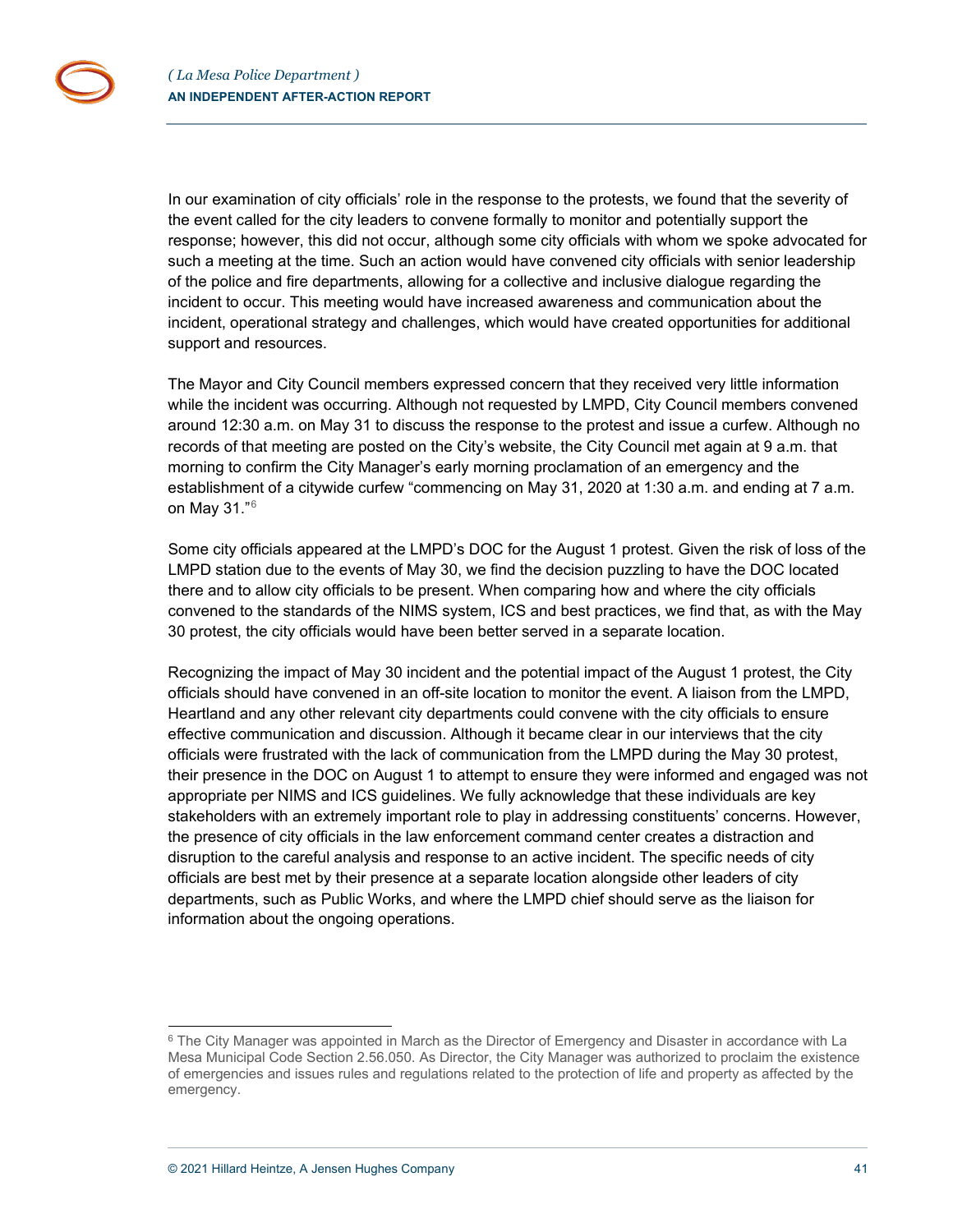## <span id="page-41-0"></span>**Application of National and Statewide Best Practices**

It is important to note that although crowd-control tactics and training are a key focus area for most agencies and leading public safety agencies have a robust and well-structured MFF, it is difficult to adhere to best practices when responding to an incident like that which occurred in La Mesa on May 30. The many variables, including the degree of unrest and the attitude and criminality of crowd members, are significant factors when assessing what operational practices may have been successful. However, the adherence to ICS principles in the management of these incidents is a best practice that the LMPD did not follow well. Many of the operational issues that we discovered could have been reduced with the appropriate command structure and associated communication.

Tactical responses to protests and civil unrest can vary from event to event depending on the circumstances. However, several best practices followed by leading public safety agencies can help ensure proper decision making and response to incidents including:

- Establishing policies that clearly establish the police department's respect for protecting citizens' First Amendment rights to free speech and peaceful assembly
- + Providing recurring training on crowd-control tactics for all officers and quarterly training on crowd-control tactics for officers assigned to a dedicated MFF team
- + Engaging in communication with event or protest leaders so each can communicate their plans and expectations
- + Ensuring ongoing communications with key stakeholders, including city officials, to keep them apprised of operational efforts and outcomes
- + Implementing the policies, training and principles contained in the NIMS and ICS
- + Providing robust communication platforms and emergency communications systems that allow the police department and/or city officials to keep the public informed during large-scale events

The LMPD's actions on May 30 were consistent with the recognized best practice of respecting citizens' First Amendment rights and providing them with the opportunity to express their freedom of speech. As described above, even when the crowd became aggressive and began vandalizing property, the LMPD allowed the crowd to continue to protest for a significant amount of time. Although the LMPD has several operational policies that specifically refer to civil unrest, the Department does not have a specific policy to guide crowd control.

During the protest on May 30, the LMPD did not appear to attempt to connect with any formal or informal leaders or organizers in the group, nor did it provide any visible law enforcement presence for protestors to interact. When leaders emerged within the group, the LMPD chief or other leadership should have offered to meet with them to respond to inquiries and to communicate behavior expectations. Officers could have continued patrolling the city while others were strategically located throughout the city to interact with citizens and provide a visual deterrent to criminal activity. Instead,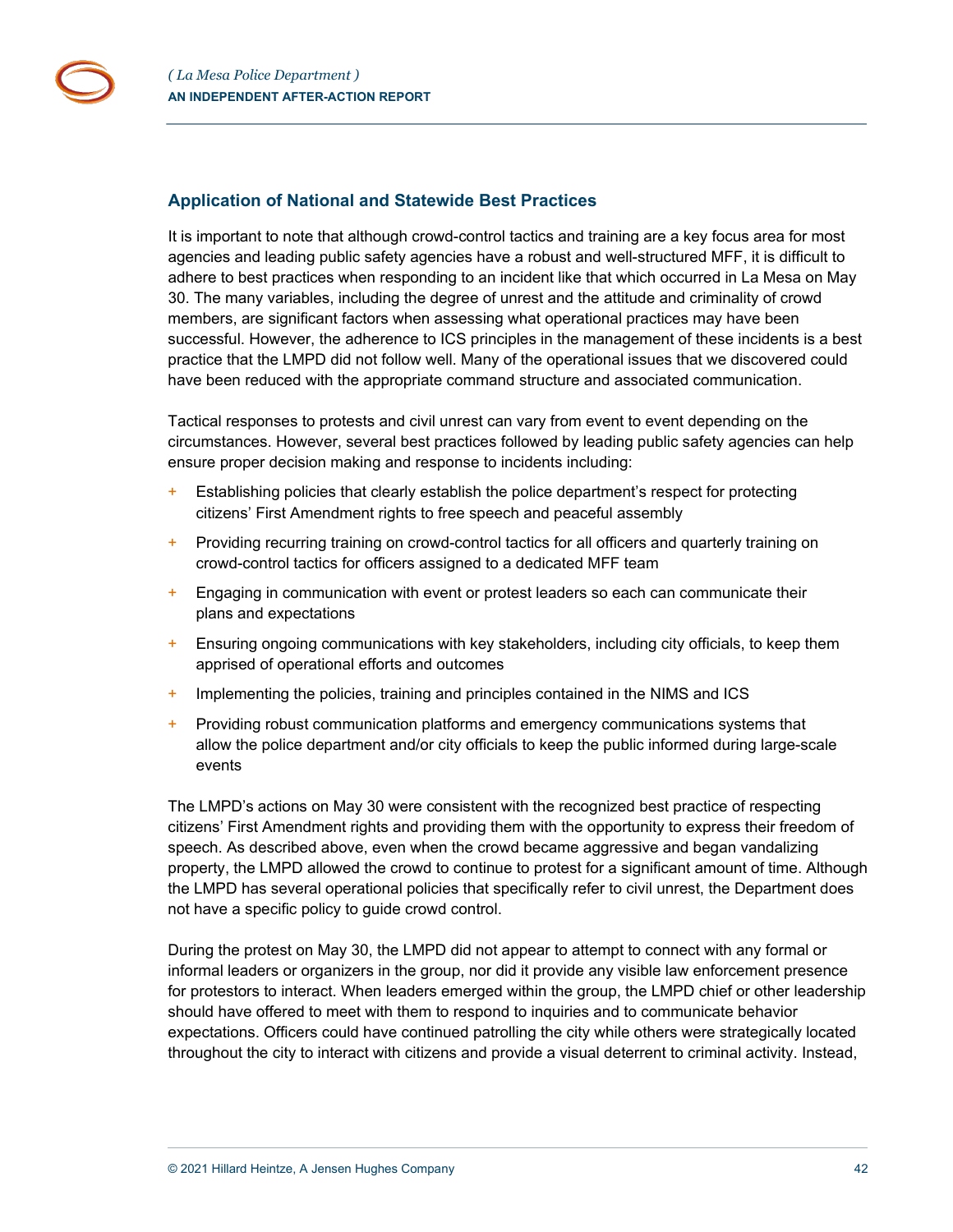officers, including those assigned to patrol functions, were instructed to be inside the station or were staged at a location away from the police station.

Leading public safety agencies provide initial and ongoing training on crowd-control tactics for their officers and quarterly training for officers assigned to MFF teams. The LMPD assigned officers who had not received any recent training in crowd control tactics to the plaza to address a large and angry crowd. Although they deployed with the SDCSD officers, these officers experienced anxiety and stress as they faced an uncertain environment. They witnessed other officers being struck by projectiles and stumbling to the ground. They were clearly outnumbered and received little direction, leaving them standing in front of the crowd wondering how long they would be there and what they were going to do. The fear of the unknown was undeniably present for this group of officers.

Although Department Policy #122 Emergency Operations – Department aligns with the recognized principles of the NIMS and ICS, the LMPD can strengthen its operations through enhanced training and application of ICS principles. Although the policy is clear in the establishment of the formal ICS process, it was not established properly during the events of May 30, nor did the officers and LMPD senior leadership embrace the opportunity to do so when it was most necessary.

Leading public safety agencies have robust communications platforms and emergency communications. Agencies use reverse 911, Nixle messaging, Facebook, Twitter and other tools to communicate with their residents. Although the LMPD has access to and uses many of these tools, it did not use these systems in planning and preparation. The extreme level of chaos during the incident on May 30 consumed the staff, and they did not use the notification tools, except for the one Nixle message sent out by the by dispatch center at 3:27 p.m. The message, directed by LMPD leadership, stated, "Protest on city streets near University/Baltimore, please avoid the area." This message and the absence of any follow-up message gave recipients limited information to determine the threat level posed by the protest. It should be noted that had communications between the Department and the city officials matured, the city could have engaged in coordinated messaging with the public through a dedicated city spokesperson in lieu of city officials putting out information on their own.

Specifically, once the protest began moving away from the University and Baltimore Street area, additional messages should have been sent to inform the public, whose only previous instruction had been to avoid the area, that the protest could be moving into neighborhoods or nearby businesses. Additionally, under the ICS, the LMPD chief would have assumed the role of liaison to the city officials to inform them of the incident and associated response, which did not occur.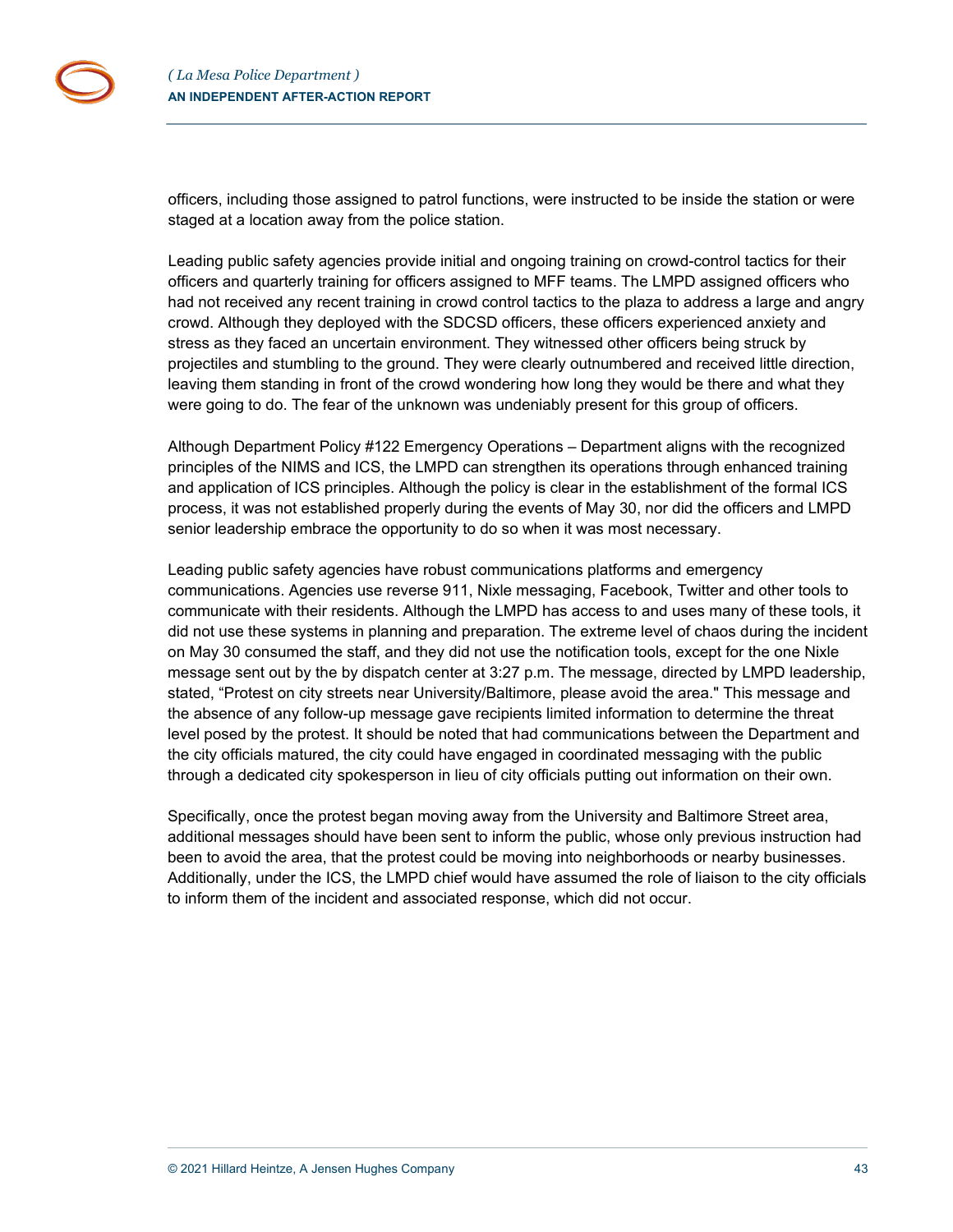## *Community Perspectives*

As a part of our after-action assessment, we spoke with local business owners, members of the Police Oversight Task Force and other community members in person and virtually. In addition, we received emails from La Mesa residents about their experiences during the protests. Finally, we conducted a Virtual Community Listening Session during which we heard from nearly 60 people regarding:

- $+$  Their impressions of the LMPD and whether those impressions changed over the last six months
- $+$  Their recommendations for the LMPD to improve its relationship with the community
- + The top qualities they would like to see in a new LMPD chief.

Many of the people from whom we heard participated in the protests or were firsthand witnesses to the protest and subsequent unrest. Although some of the comments that individuals offered may be perceived as criticism, all our interactions with interviewees were candid and constructive. All interviewees expressed a desire for the community and the LMPD to move forward in a positive manner. The following summarizes the themes we heard from our interviews, received emails and the listening session.

#### *Disbelief*

Interviewees described La Mesa as a quiet community with a small-town feel. They were shocked that such a large protest could occur in La Mesa and that it could turn violent.

## *Disappointment in the LMPD Response*

Although interviewees were generally supportive of the LMPD, they expressed concern about what they perceived as its inadequate response to the protest, although several interviewees noted that they thought that the Department did the best that it could under the circumstances. Some interviewees noted that they thought that many of those who attended the protests were outside agitators who did not live in the community.

Some specific concerns expressed about the LMPD's response are as follows:

- $+$  The LMPD appeared to not have planned and prepared for the incident. Some attributed this to La Mesa being a small city that has never experienced this type of "big city" event. They believed that the LMPD was overwhelmed and had not coordinated effectively with other jurisdictions.
- The LMPD appeared more interested in protecting its own station than protecting protestors, residents and local businesses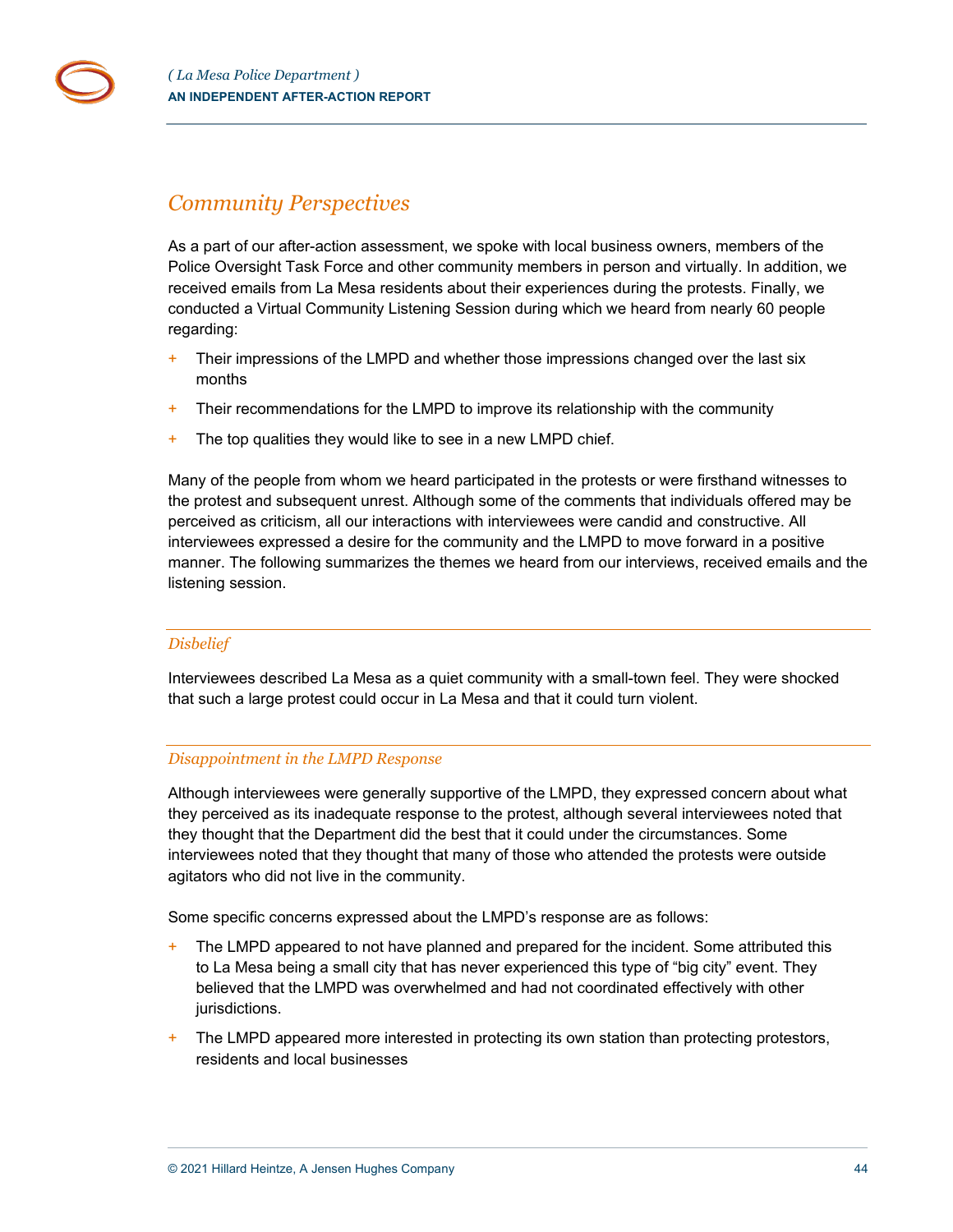+ Several interviewees criticized some LMPD tactics, expressing concerns about the use of "military equipment." Their perception was that the LMPD used tear gas indiscriminately and without warning. These individuals believed that the LMPD's aggressiveness contributed to the violence.

## *Transparency and Communications*

Interviewees complained about a lack of communication during and after the events. Many noted that the only information they received was from the news. Many of those we spoke with indicated that neither city officials nor the LMPD provided enough information to them about what was happening while the protests and riot were occurring. Likewise, some city officials indicated they wanted to be able to assist in such an effort, but they were frustrated in that they did not believe they had enough accurate information to put out a coordinated message.

This concern about the lack of communication continued after the event in that they believe they never received:

- + An explanation from the City about what happened
- + Apologies from the Mayor and City Council that businesses were damaged
- + Acknowledgement from the City or the LMPD that the protests may have been mishandled

While the mayor offered an apology, these individuals indicated that the communication they received appeared to be intended to absolve the City of any wrongdoing rather than to make efforts toward improvement. Interviewees wanted the City to acknowledge that mistakes were made and take ownership.

#### *Changed Impression of the LMPD*

Interviewees generally indicated that they thought highly of the LMPD prior to the protests. Although they indicated that they are still supportive, their views of the Department changed following the incident, and they were now less satisfied with the LMPD. However, not all impressions of the Department were negative. Some interviewees mentioned positive interactions with the Department, including incidents during which they were victims of crime and when they had opportunities to meet officers at community events, such as Coffee with a Cop.

#### *Other Issues*

Although the focus on this after-action report was the planning and response to the protests and riot in May 2020, interviewees connected the protests to the stop of Amaurie Johnson at Trolley Station and a 2018 incident involving an officer at Helix High School. Interviewees noted that although they were concerned about how the LMPD handled the protests in May 2020, they were also concerned that these previous incidents are indications of other unresolved issues in the Department.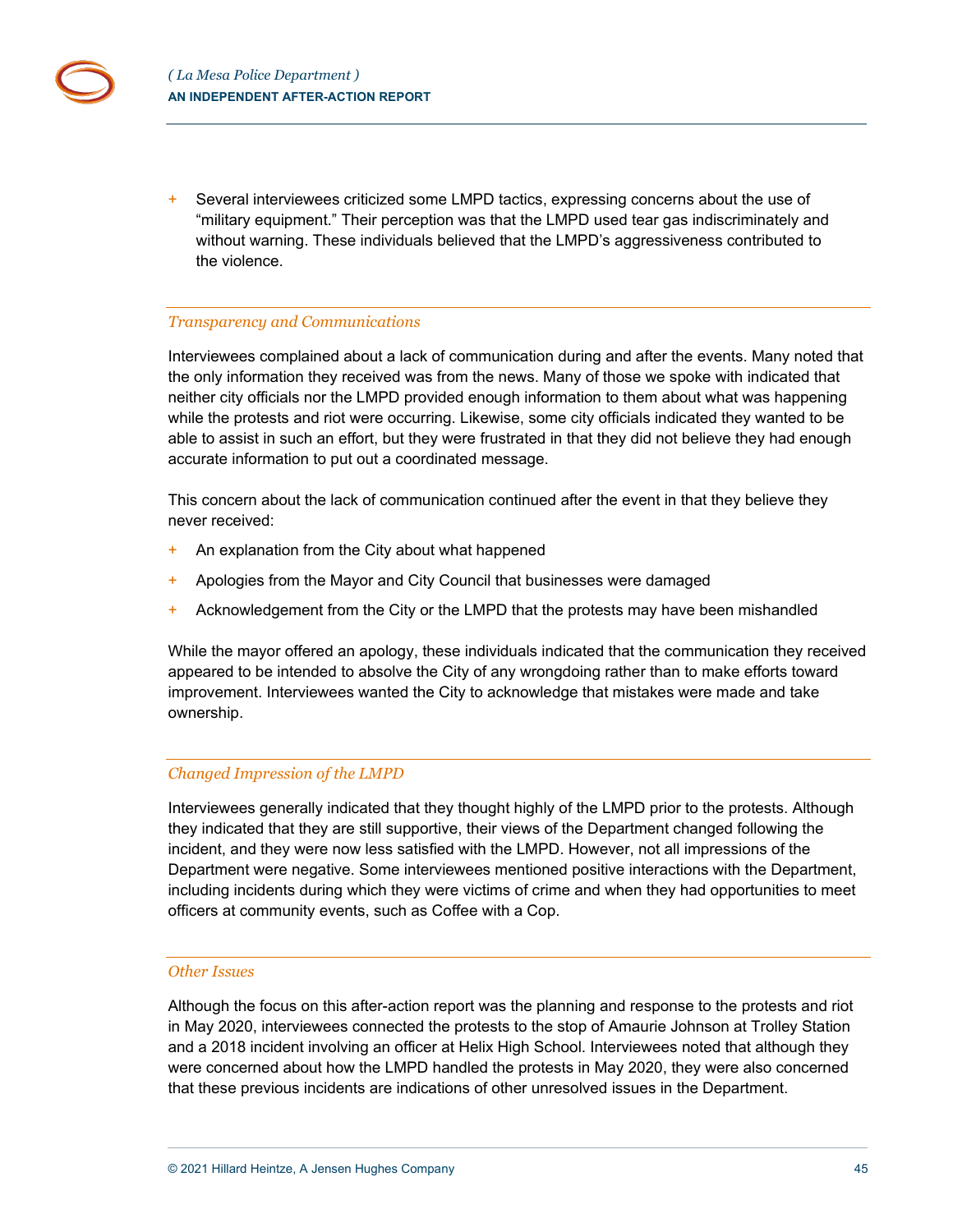Some of the individuals we spoke with believed that without the awareness of the Trolley Station incident and the LMPD's response, protestors would not have come to La Mesa. Further discussion and emails with several individuals raised perceptions that the LMPD conducts a disproportionate number of traffic and field stops targeting people of color in La Mesa. These concerns about the LMPD's approach to people of color also included examples in which community members thought that the Department responded in an overly aggressive manner to calls for service involving people of color. They indicated they believed that the protests were a call to change the LMPD in some ways.

#### *Improvement in the LMPD's Responses*

Interviewees indicated that the LMPD's responses to protestors has improved, as evidenced by the peaceful protests on August 1. They stated that they saw officers engaging in peaceful conversations with protestors, which they said is a good practice.

#### *A Path Forward*

Interviewees stated that they believed the LMPD has an opportunity to create a new path forward with its relationship with the community. Their recommendations to achieve this goal included the following:

- + Create more open, proactive and transparent communication between the LMPD and the community by sharing more information about the response to the protests and other incidents that have occurred or may occur in La Mesa
- + Embrace the creation of the oversight task force and ensure the task force includes people of color and youth
- + Improve the Department's community policing, community outreach and relationship building efforts
- + Research and implement alternative responses to calls for service, such as calls regarding individuals experiencing a mental health crisis
- + Increase diversity within the Department's ranks
- + Emphasize de-escalation as a philosophy and tactic
- + Deliver training to LMPD officers that focuses on working with different populations, including individuals experiencing homelessness and behavioral health concerns
- + Document data from field and traffic stops and provide regular updates to the public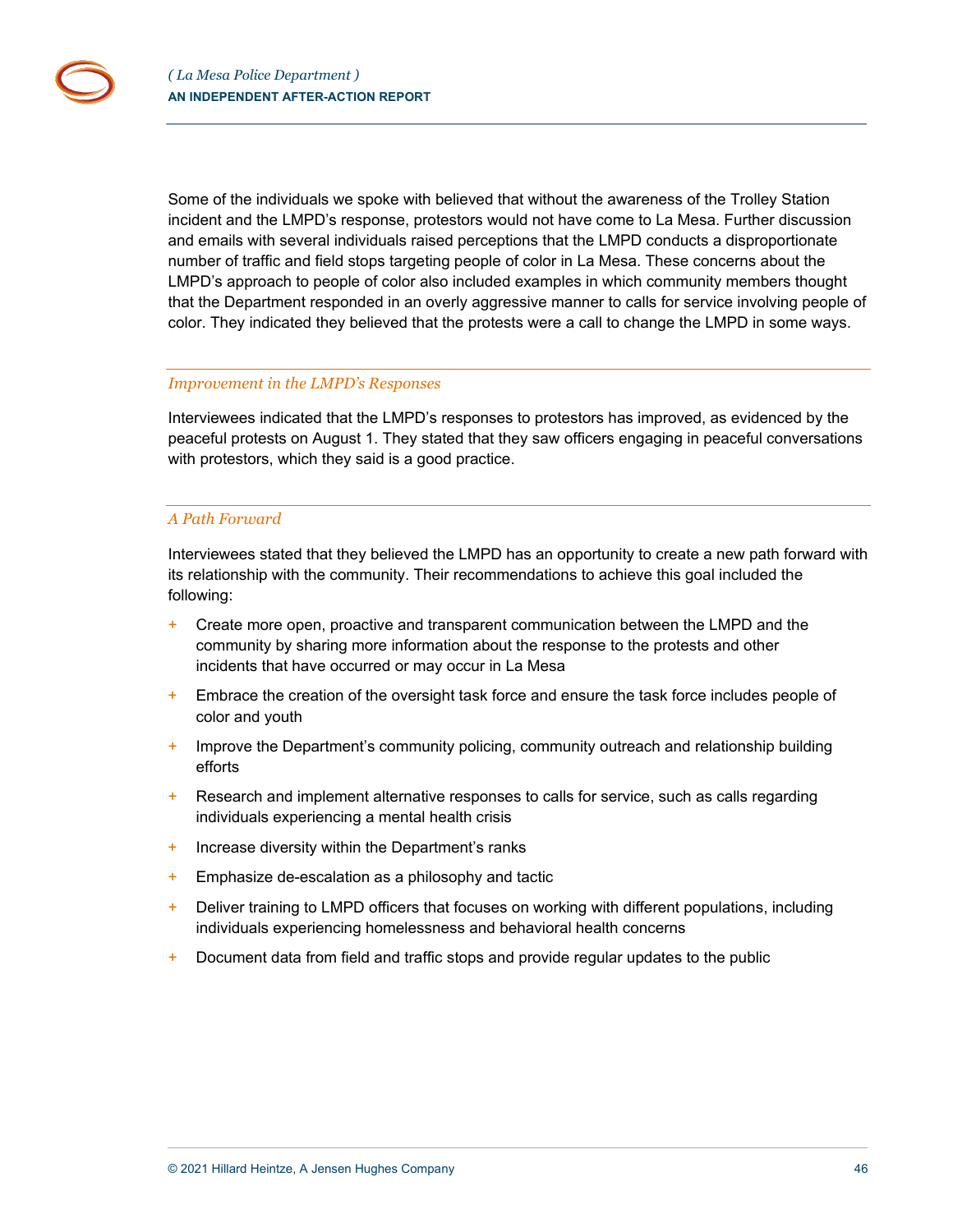## <span id="page-46-0"></span>*Assessment of the LMPD's Policies, Procedures and Training*

We reviewed the LMPD's policies, procedures and training, particularly to identify policies regarding the response to special threat situations, use of force and community engagement. Our primary observation is that policy updates and review in accordance with Department Instruction 101 have not been documented, indicating that some policies may not have been updated in a decade. The LMPD informed us that while it has regularly reviewed its policies, it did not have a process in place to note on each policy the date it was last reviewed and updated. We also noted that the Department has promulgated policies to cover most issues an officer may face; however, in some instances, we observed a lack of clarity and absence of policies that should be present given the level of service expected of police departments in the U.S., as discussed below. LMPD Command Staff has informed us that the LMPD is currently in the process of updating all its policies using an outside policy vendor. This is a positive step toward ensuring that all policies are consistent with best practices and regularly reviewed and updated.

## <span id="page-46-1"></span>**De-Escalation**

De-escalation has emerged as a foundational principle governing the relationship of the police and the community. De-escalation promotes procedural justice and legitimacy as allowing a person the freedom to voice their concerns is paramount in any attempt to resolve conflict. De-escalation can be used in any situation involving conflict. Debate exists regarding whether police departments should promulgate de-escalation as single policy or include de-escalation in related policy, as La Mesa has done in its use of force policy. Our review reveals that although de-escalation is described in the Department's use of force policy, the language is limiting and does not promote effective use of deescalation to resolve conflict.

Although various definitions of de-escalation exist, the National Consensus Policy on Use of Force defines de-escalation as follows:

"Taking action or communicating verbally or non-verbally during a potential force encounter in an attempt to stabilize the situation and reduce the immediacy of the threat so that more time, options, and resources can be called upon to resolve the situation without the use of force or with a reduction in the force necessary. De-escalation may include the use of such techniques as command presence, advisements, warnings, verbal persuasion, and tactical repositioning."

The LMPD includes de-escalation in its use of force policy and although generally descriptive, the policy does not adequately describe what de-escalation is or explain why its use is important. Although the policy mentions de-escalation techniques, it does not mention the recognized deescalation tactics described by the National Consensus Policy on Use of Force and how the tactics can be used to calm any conflict involving the police and community members. The best practice to institutionalize de-escalation as a department practice is to describe the de-escalation process so it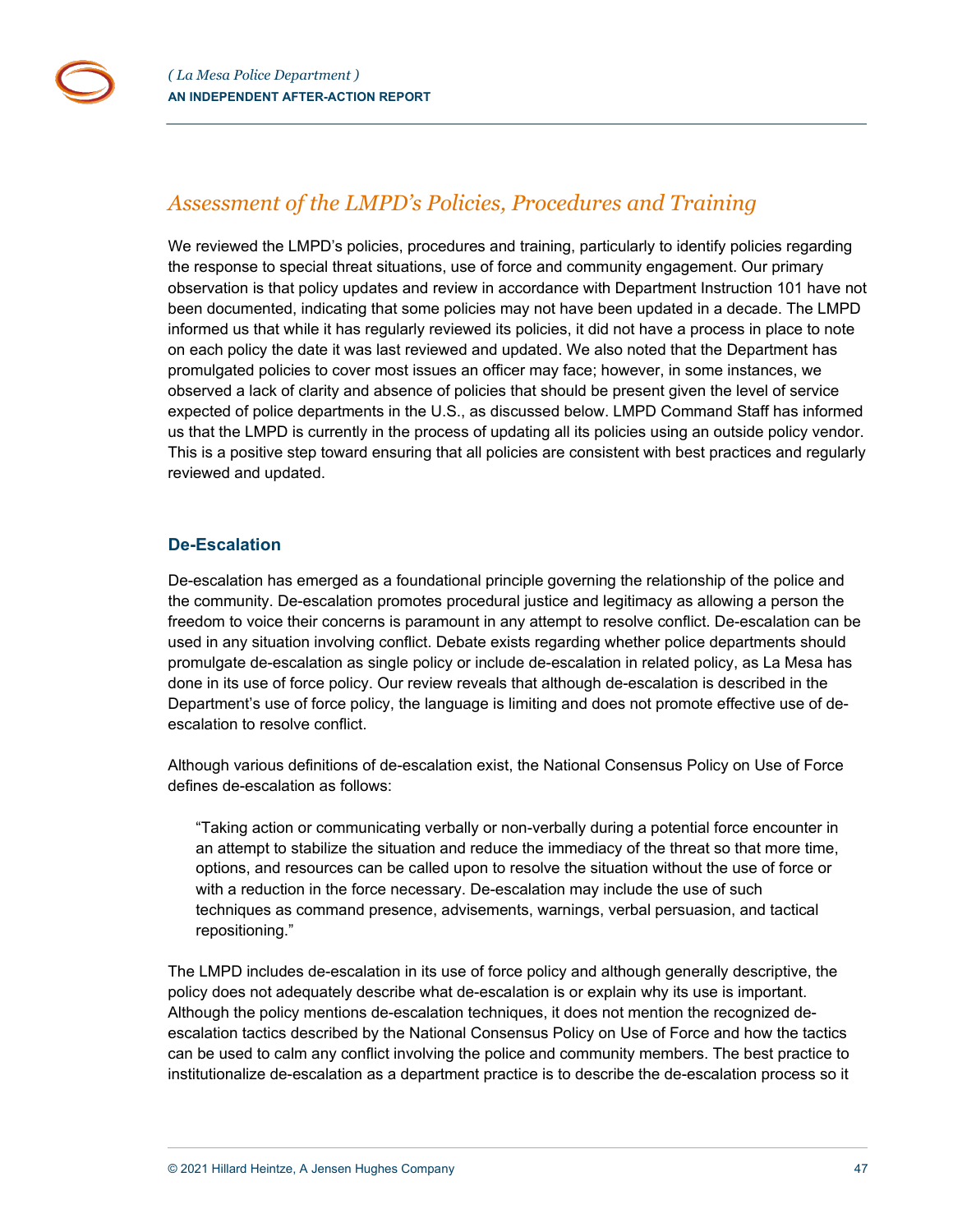

can be incorporated by reference into any policy, especially those addressing peaceful demonstrations or crowd control.

### <span id="page-47-0"></span>**Use of Force**

We reviewed the LMPD's policies on use of force in the context of the Department's response to the May 30 protests and riot. We found that although the use of force policy builds on the principles of *Graham v. Connor* in that the policy states officers shall only use "the amount of force which appears objectively reasonable and necessary, given the facts and circumstances known to or perceived by the officer at the time of the event," we find that the policy is not consistent with model use of force policies such as the IACP's Model Consensus Policy on Use of Force.

For example, the Department's current policies do not adequately emphasize or provide guidance regarding de-escalation. Consistent with best practices and model policies, the LMPD's use of force policy includes language regarding an officer's duty to intervene and prevent use of excessive force and requires officers to report the incident to a supervisor. The duty to intervene policy could be improved by adding clear language explaining what a supervisor should do with the information and explain sanctions for the failure to intervene. The LMPD should ensure this is included in the review of its policies, specifically those addressing or associated with use of force, to ensure compliance with best practices and California law.

#### <span id="page-47-1"></span>**Crowd Control and Demonstrations**

Special response or special event circumstances include police response to planned or unplanned incidents, peaceful demonstrations, crowd and riot control, and active-shooter incidents. As with deescalation, some policing agencies address each component in a separate policy or combine them into a single special response protocol. Regardless of the approach, it is essential that the policy define each type of event and describe officers' responsibilities when responding to the event.

Department Instruction 122- Emergency Operation provides overall guidance on providing a coordinated response to critical emergencies. However, the LMPD does not provide specific guidance on crowd control such as:

- $+$  A clear statement that the goal is to protect individuals' rights to free speech and peaceful assembly
- + Preparation and planning protocols
- + Use of the ICS
- $+$  General guidance regarding the use of less-lethal and chemical weapons<sup>[7](#page-47-2)</sup>

<span id="page-47-2"></span> $<sup>7</sup>$  The use of these weapons should be quided by the LMPD's Use of Force policy, but the Department may have</sup> some limitations during demonstrations and civil disturbances.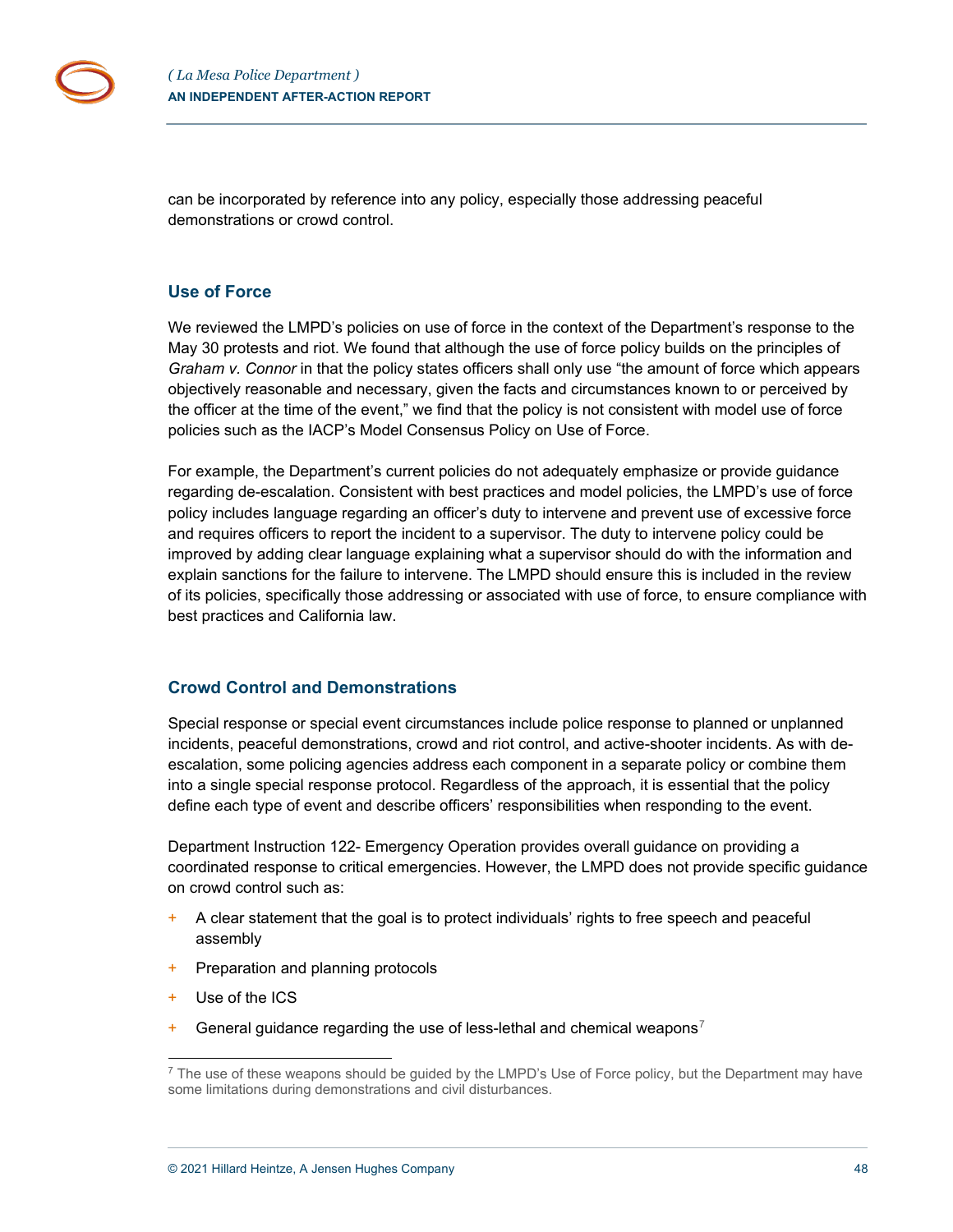

- + Procedures for crowd dispersal
- + Communication and media strategies
- + Mass arrests and booking protocols
- + De-activation protocols
- + Training requirements
- + After-action documentation and reports

The LMPD should promulgate a revised policy that includes all topics described above and stresses the importance of de-escalation tactics when communicating with leaders of large crowds or demonstrations.

## <span id="page-48-0"></span>**Community Engagement and Cultural Competency**

The City of La Mesa requested we review the LMPD's policies and approach toward community engagement and cultural competency. Community engagement describes all action taken by a police department to establish a partnership with a community, including community policing. Cultural competency refers to the unique characteristics of certain communities, including racial groups, and the level of awareness the policing agency has of those characteristics. Understanding the need for community engagement and cultural competency allows a police department to work collaboratively with the community to establish relationships that respect individuals' rights and promote police legitimacy. Although most of our interviews did not directly focus on community engagement and cultural competency, some community members indicated a need for improvement of the LMPD in these areas.

The LMPD has a Community Resource Unit and lists various activities or programs in which it engages with the community, including the La Mesa Citizen's Police Academy, Neighborhood Watch, and Crime Prevention Education. Although these programs and activities are important, they are not indicative of the existence of a robust community policing program, nor do they identify community engagement as a focal point of the Department's operations. Police departments that embrace community policing develop comprehensive community policing strategic plans and ensure that the entire department, not just a community policing unit or the patrol division, has community policing and community engagement responsibilities.

While the LMPD appears to have a fairly good relationship with many community members, the scrutiny on the Department regarding how it handled the May 30 incident revealed concern from members of the public about how engaged the LMPD is with the community, especially people of color. Community members expressed concern about the Department's lack of community engagement before, during and after the protest events. We heard several accounts about people of color being the subject of a disproportionate number of traffic or street stops, as well as accounts of the LMPD responding over aggressively to behaviors by people of color. Our assessment did not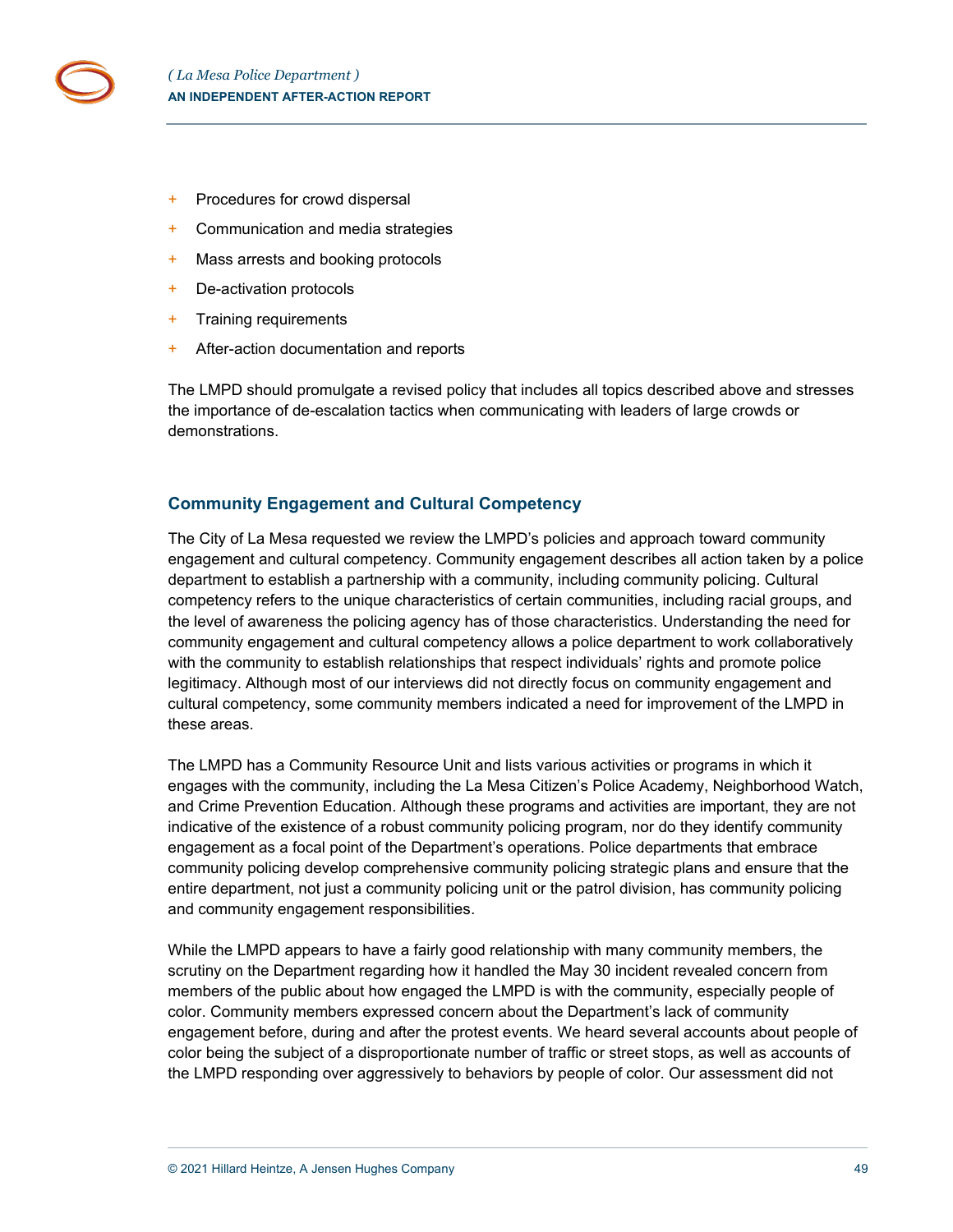include a review of data to confirm whether people of color are stopped disproportionately. However, it was clear that, at a minimum, some community members believe that the LMPD treats people of color differently.

LMPD officers have participated in the Principled Policing Program, which focuses on procedural justice police legitimacy and implicit bias, as well as understanding the roles policing has played throughout history and its effect on community trust and support for police. Several LMPD officers are instructors for this course. This course can serve as a baseline for the Department to improve its relationship with the community and engage the community in discussions about the LMPD, its policies and other critical issues related to police-community relations.

To build on this training, the LMPD should consider creating new policies and training regarding community policing, community engagement, cultural competency and bias-based policing. Additionally, the LMPD should consider developing a written comprehensive community policing and community engagement strategy which identifies goals, objective and measurable outcomes for all units of the Department.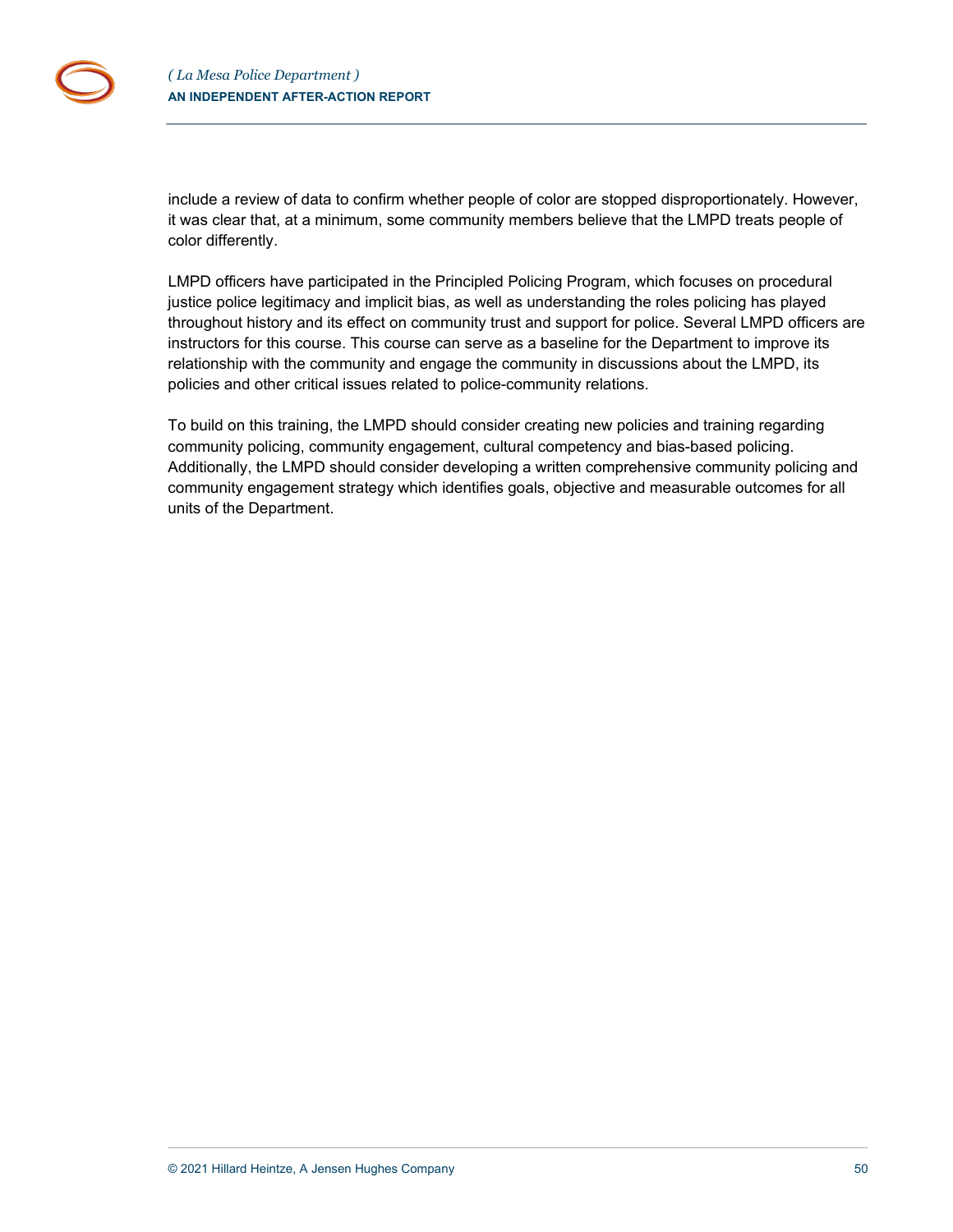# <span id="page-50-0"></span>*Recommendations*

| <b>Rec. #</b>   | <b>Recommendation</b>                                                                                                                                                                                                                                                                                                                                                                                                                                                                                                                                                                                                                                                                                                                                                                                                                                                                                                                                  |
|-----------------|--------------------------------------------------------------------------------------------------------------------------------------------------------------------------------------------------------------------------------------------------------------------------------------------------------------------------------------------------------------------------------------------------------------------------------------------------------------------------------------------------------------------------------------------------------------------------------------------------------------------------------------------------------------------------------------------------------------------------------------------------------------------------------------------------------------------------------------------------------------------------------------------------------------------------------------------------------|
|                 | Adhere to the regular schedule of review and modification of policies referenced in<br>Department Instruction 101 to ensure that they are compliant with emerging law and<br>current best practices. Ensure all reviewed and modified policies reflect the review<br>date on the policy.                                                                                                                                                                                                                                                                                                                                                                                                                                                                                                                                                                                                                                                               |
| $\overline{2}$  | Regularly review applicable revisions of the LMPD's use of force policies to reflect<br>best practices including, but not limited to, considering increasing its emphasis and<br>guidance on de-escalation and force options, and banning chokeholds or similar<br>holds except under deadly force circumstances.                                                                                                                                                                                                                                                                                                                                                                                                                                                                                                                                                                                                                                      |
| 3               | Consider developing new policies and training regarding community policing,<br>community engagement, cultural competency and bias-based policing.<br>Consider developing a written comprehensive community policing and community<br>engagement strategy that identifies goals, objectives and measurable outcomes for<br>all units of the Department.                                                                                                                                                                                                                                                                                                                                                                                                                                                                                                                                                                                                 |
| 4               | Consider developing and issuing a crowd-control policy that emphasizes First<br>Amendment rights to free speech and peaceful protest, outlines preparation and<br>planning efforts, describes use of force options, emphasizes de-escalation, provides<br>guidance on the use of the ICS, and other guidance and procedures related to<br>controlling crowds.                                                                                                                                                                                                                                                                                                                                                                                                                                                                                                                                                                                          |
| $5\phantom{.0}$ | Review and revise the Department Instruction 122 - Emergency Operation to<br>include:<br>Detailed and robust adherence to the principles of NIMS and ICS to provide<br>÷<br>the structure and framework for the effective management of emergencies<br>and critical incidents.<br>Mandatory recurring training and a routine exercise schedule to evaluate<br>÷<br>performance and identify areas for improvement. Consider providing regular<br>training to City officials who may be called upon to respond to the EOC<br>during emergencies.<br>Detailed information regarding the site-selection criteria for the DOC and the<br>necessary technological and clerical support equipment required for the<br>effective management of a large-scale incident.<br>Assignment of an operations section chief, planning and intelligence section<br>÷<br>chief, logistics section chiefs, public affairs liaison, and scribe when<br>activating the DOC |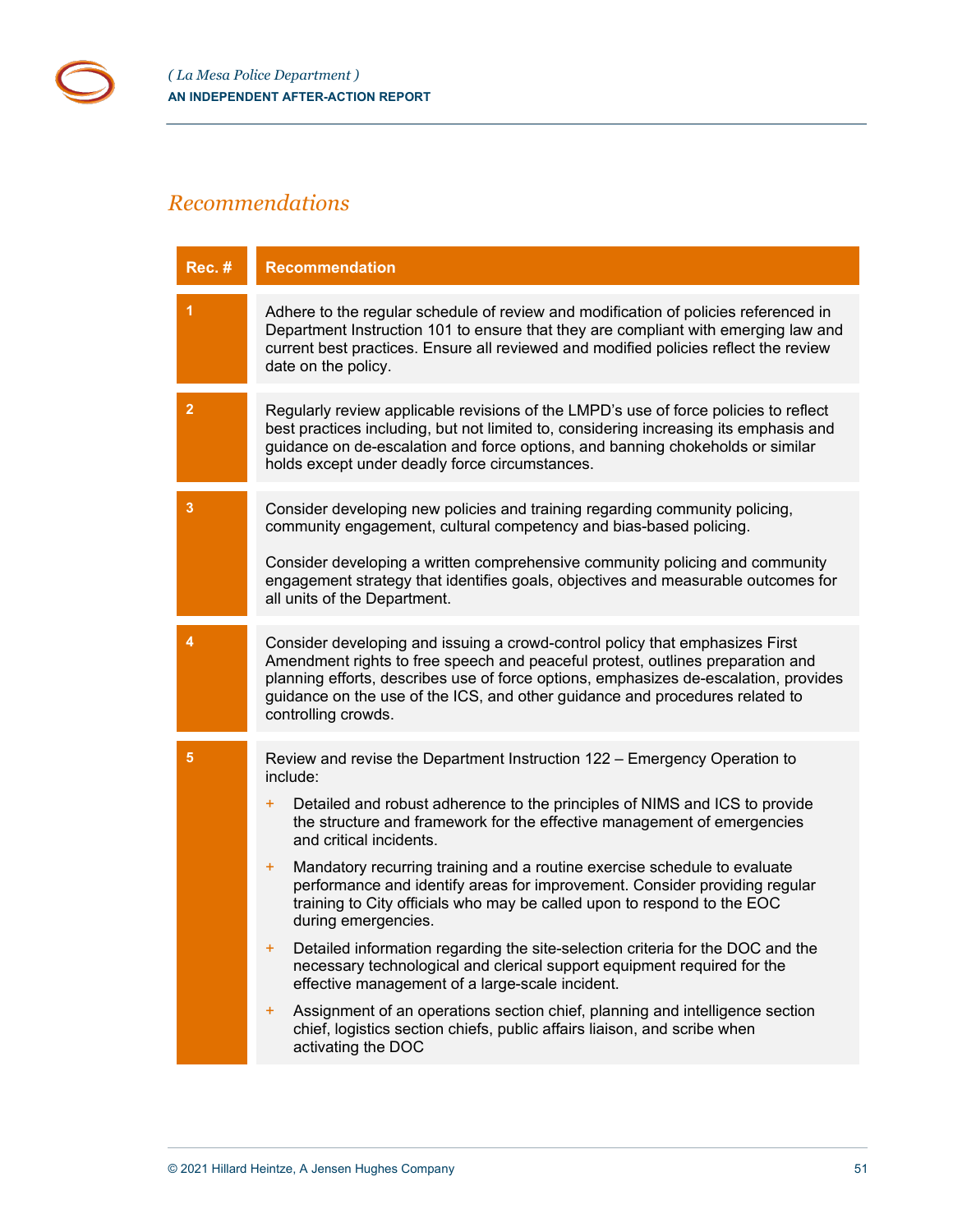|                | Assignment a tactical dispatcher or, at a minimum, a communications liaison<br>$+$<br>when the DOC is activated.                                                                                                                                                                                                                                                                                                                      |
|----------------|---------------------------------------------------------------------------------------------------------------------------------------------------------------------------------------------------------------------------------------------------------------------------------------------------------------------------------------------------------------------------------------------------------------------------------------|
| 6              | Develop a policy to guide the planning process for special events and critical<br>incidents, including specific criteria and the development of operations plans that<br>align with recognized best practices.                                                                                                                                                                                                                        |
| $\overline{7}$ | Ensure the strategic operations plan considers officer allocation and assignments in<br>the stages of response. Patrol officers should be the primary responders, supported<br>by properly equipped and trained officers for effective crowd control management,<br>and finally tactical response officers.                                                                                                                           |
| 8              | Ensure recurring hands-on crowd-control tactics training for all officers. Training<br>should occur no less than once annually for dedicated MFF officers.<br>Participate in countywide emergency response training sessions to test and evaluate<br>the mutual aid response capabilities, including incident command, span of control,<br>inter-agency coordination and communications.                                              |
| $\overline{9}$ | Develop a formalized intelligence monitoring and reporting procedure to ensure the<br>timely dissemination of critical or pertinent information impacting LMPD or City<br>operations.<br>The procedure should include the assignment of dedicated analysts for monitoring<br>intelligence information and liaising with federal, state and local intelligence partners<br>and proscribe specific reporting requirements for analysts. |
| 10             | Routinely review and update a formalized emergency communications plan for the<br>City of La Mesa that includes all city departments. Assign trained personnel to<br>ensure when emergency information will be communicated across city departments<br>and to the community.                                                                                                                                                          |
| 11             | Maintain a radio communication plan to support the effective inter-agency<br>communications for multi-agency mutual aid response, including necessary<br>equipment, radio frequencies and contingencies. The plan should be reviewed<br>frequently to address any necessary programming changes.                                                                                                                                      |
| 12             | Ensure officers involved in emergency or critical incidents are provided with an<br>opportunity for an after-action review and includes wellness support when needed.                                                                                                                                                                                                                                                                 |
| 13             | Enhance awareness and access to employee wellness programs to focus on officers<br>and civilians who experienced stress during and after the vandalism and violence<br>aimed at LMPD employees and the police station.                                                                                                                                                                                                                |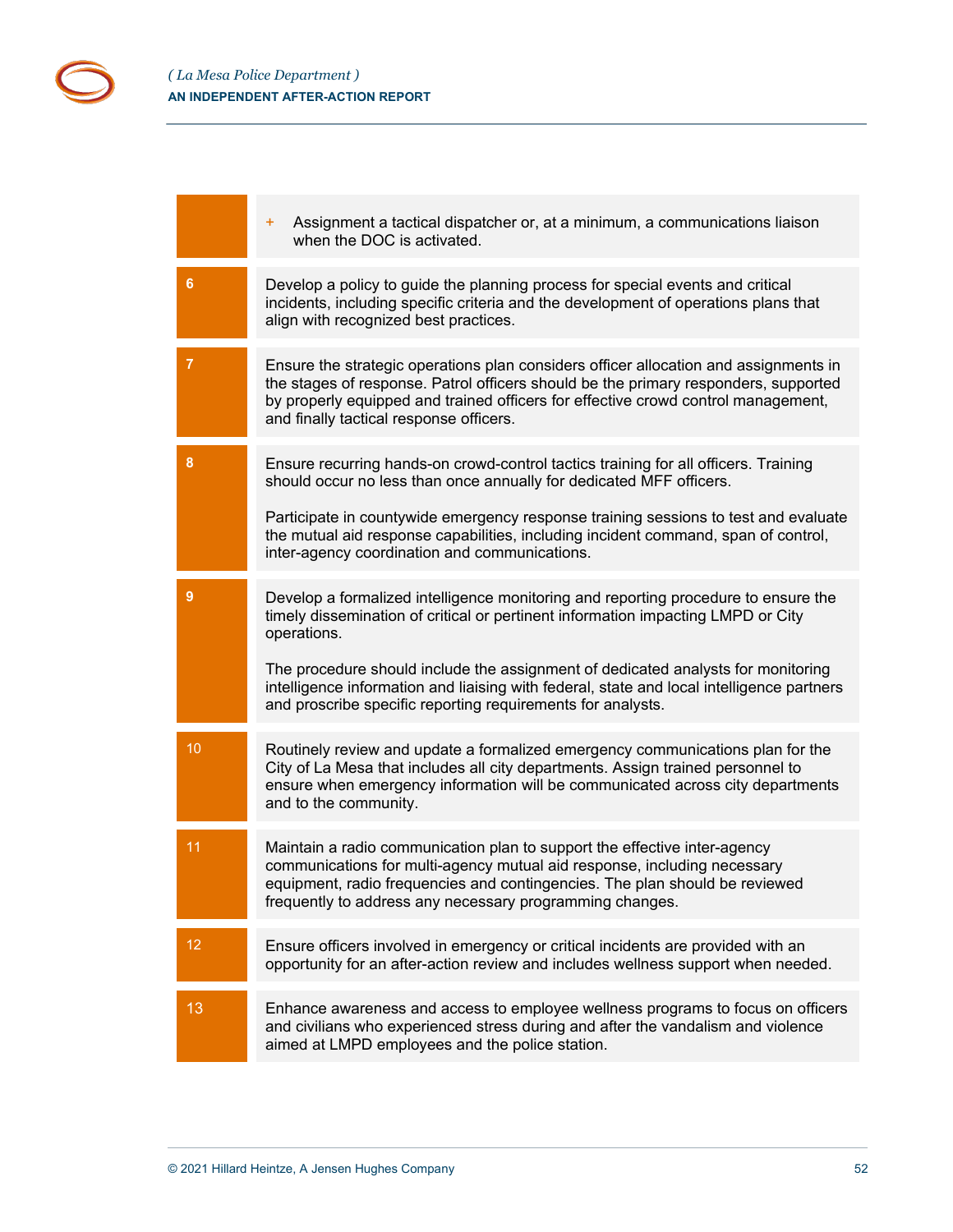## <span id="page-52-0"></span>*Summary Statement*

The protests and riots of May 30 and 31 were unprecedented for San Diego County, the City of La Mesa, and in particular, for the La Mesa Police Department. The magnitude of the incident far exceeded the expectations of the LMPD, as well as those of other law enforcement agencies across the county. In fact, multiple cities across the country faced similar challenges during that same time period. Our assessment of the preparation, planning and response has identified areas where LMPD command staff could enhance their performance in future critical incidents, some of which they already addressed during subsequent protests this summer. While we acknowledge the size and complexity of the incident overwhelmed the department, the adherence to the principles of ICS, including a comprehensive operations plan, would have provided a better foundation from which to work. It would have clarified roles and responsibilities, decreased the level of operational confusion and fostered critical communication to support a more positive outcome. However, the collaboration of multiple first responder agencies and departments, city officials and the community, who came together to work through the adversity of the incident and the lengthy recovery is both commendable and impressive. Although many we interviewed expressed that they still have on-going concerns about what happened and how it is being addressed, the City of La Mesa has indicated that it is dedicated to learning from the incident, implementing change and looking forward, not allowing this single riot incident to define their community.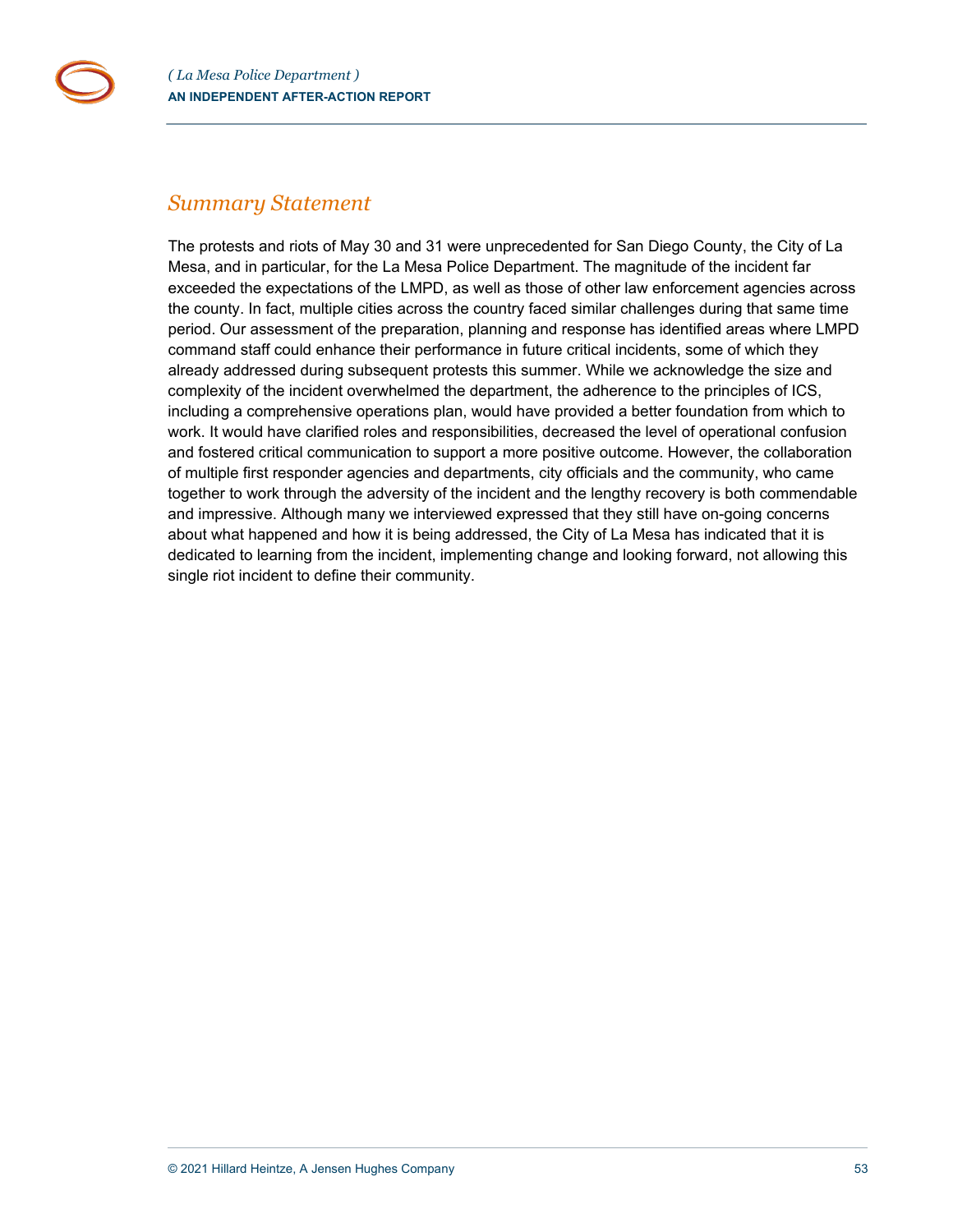# <span id="page-53-0"></span>*Appendix: Timeline*

| <b>Time</b>  | <b>Event</b>                                                                                                                                                         |
|--------------|----------------------------------------------------------------------------------------------------------------------------------------------------------------------|
| May 25, 2020 |                                                                                                                                                                      |
| N/A          | Minneapolis Police Department officers kill George Floyd while he is in their custody                                                                                |
| May 27, 2020 |                                                                                                                                                                      |
| N/A          | La Mesa Police Department (LMPD) officers arrest Amaurie Johnson at trolley station                                                                                  |
| N/A          | LMPD personnel discover the video recording of Amaurie Johnson's arrest going viral on<br>social media                                                               |
| May 28, 2020 |                                                                                                                                                                      |
| N/A          | LMPD social media monitoring reveals a protest scheduled for May 30 in San Diego<br>changed location to focus on the LMPD at 2 p.m.                                  |
| May 29, 2020 |                                                                                                                                                                      |
| N/A          | Incident Commander and LMPD officers assigned for the May 30 protest. San Diego<br>County Sheriff's Department (SDCSD) personnel assigned through mutual aid request |
| 5:30 p.m.    | About 50 individuals protest peacefully at the LMPD station                                                                                                          |
| May 30, 2020 |                                                                                                                                                                      |
| 10 a.m.      | LMPD senior leadership meet at station to plan for response to planned protest                                                                                       |
| 2:07 p.m.    | LMPD officers report that approximately 200 people are protesting in front of the station                                                                            |
| $2:14$ p.m.  | Two drones launched by crowd members fly over the police station                                                                                                     |
| 2:17 p.m.    | Two platoons of SDCSD deputies respond for assistance                                                                                                                |
| 2:59 p.m.    | Citizen reporting large group walking toward incoming traffic on University Avenue                                                                                   |
| 3:20 p.m.    | Large group marches onto ramp to I-8 freeway                                                                                                                         |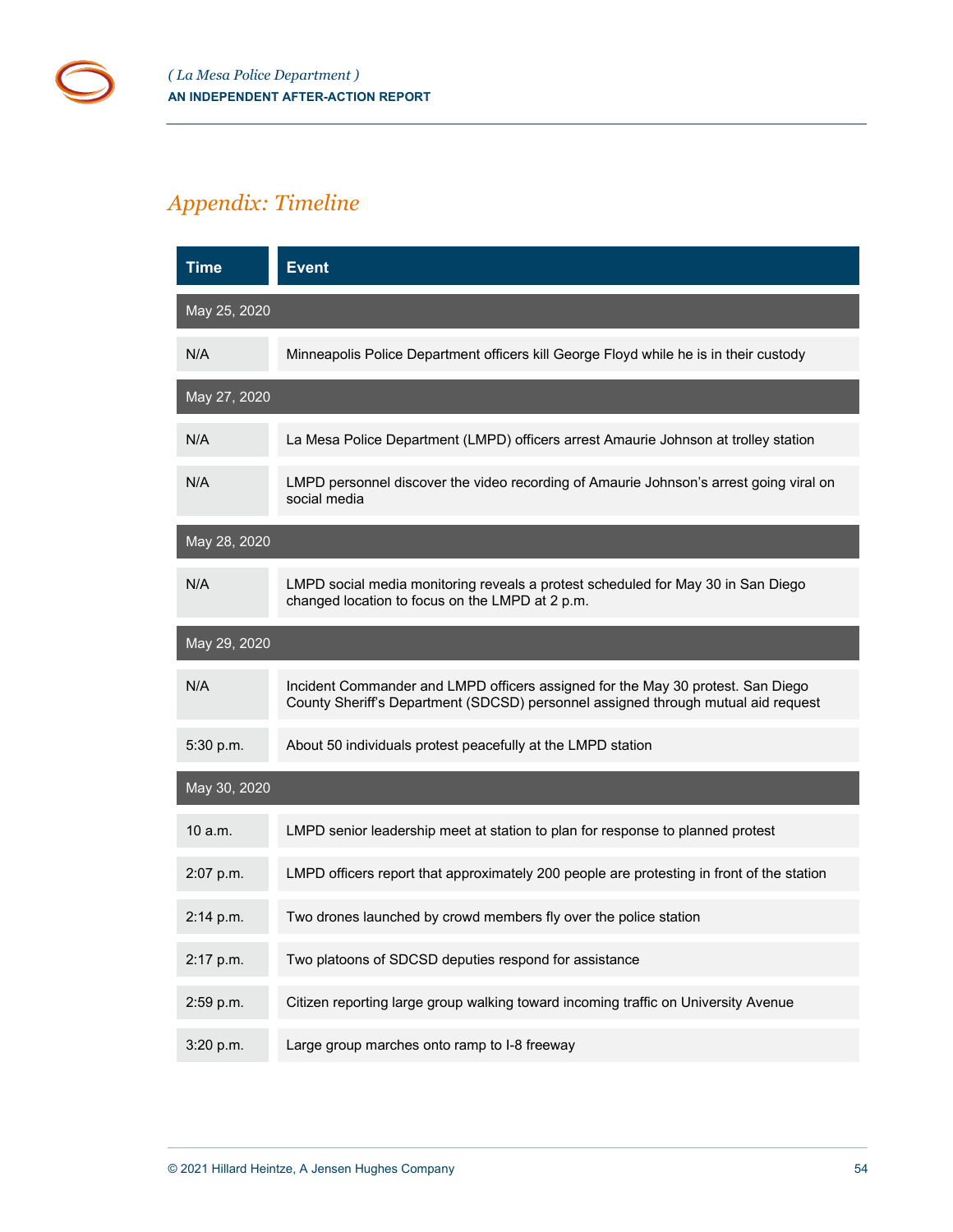| <b>Time</b> | <b>Event</b>                                                                                                                                                                                                                             |
|-------------|------------------------------------------------------------------------------------------------------------------------------------------------------------------------------------------------------------------------------------------|
| 3:27 p.m.   | Nixle message sent regarding protest activity at police station                                                                                                                                                                          |
| 3:41 p.m.   | California Highway Patrol (CHP) reports that I-8 freeway is shut down and requests mutual<br>aid for assistance                                                                                                                          |
| 3:59 p.m.   | CHP reports that individuals are throwing bottles at officers                                                                                                                                                                            |
| 4:00 p.m.   | Instagram user initiates a livestream, and a woman says, "We're going to raid Walmart and<br>get free shit"                                                                                                                              |
| 4:03 p.m.   | CHP reports that some individuals at the protest are aggressive                                                                                                                                                                          |
| 4:08 p.m.   | Reports of approximately 1,000 protestors on Murray Drive near Grossmont Center                                                                                                                                                          |
| 4:11 p.m.   | LMPD officers report that a large crowd is still in front of the police station                                                                                                                                                          |
| 4:42 p.m.   | Caller reports to 911 that an individual struck him in the face in the Olive Garden parking<br>lot                                                                                                                                       |
| 4:44 p.m.   | A large crowd from I-8 arrives back at police station                                                                                                                                                                                    |
| 4:47 p.m.   | An individual cut down the American flag and draped it over the police memorial on the<br>plaza at the police station. They attempt to light it on fire.<br>LMPD give first dispersal order. Individuals start throwing landscape rocks. |
|             |                                                                                                                                                                                                                                          |
| 4:48 p.m.   | Individuals vandalize east gate at police station.<br>First group of LMPD officers and SDCSD deputies move outside of station to plaza.                                                                                                  |
| 4:49 p.m.   | Individuals spray paint the LMPD station<br>Individuals move down west ramp to LMPD garage<br>Individuals attack a squad car near the intersection of Baltimore and University                                                           |
| 5 p.m.      | Individual tries to jump onto wall at dispatch area on east side of station                                                                                                                                                              |
| 5:07 p.m.   | Individual in the crowd strikes a SDCSD deputy with water bottle                                                                                                                                                                         |
| 5:08 p.m.   | Individual in the crowd strikes a SDCSD deputy with a rock                                                                                                                                                                               |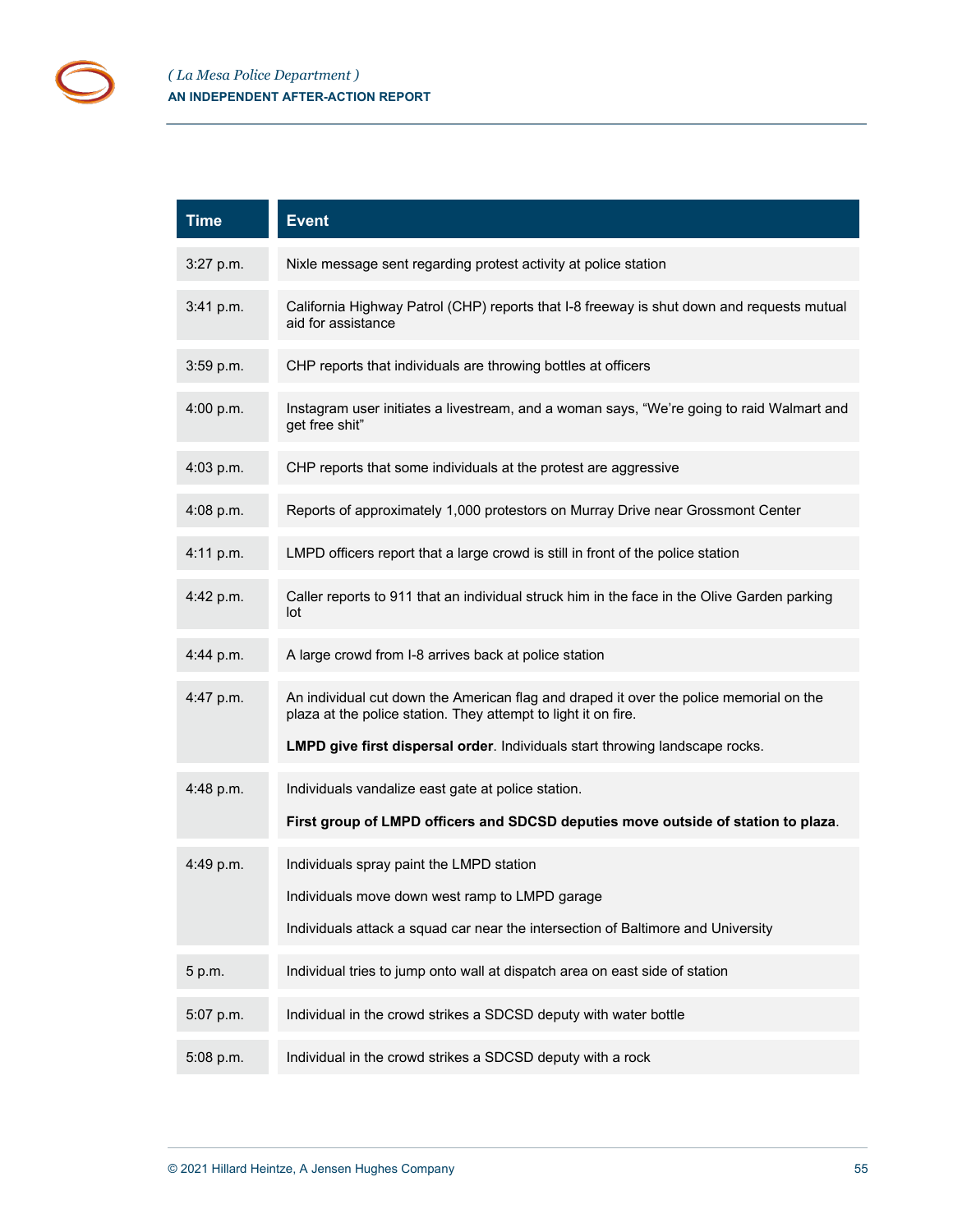| <b>Time</b> | <b>Event</b>                                                                                                                                         |
|-------------|------------------------------------------------------------------------------------------------------------------------------------------------------|
| 5:09 p.m.   | LMPD gives a dispersal order and request for additional officers                                                                                     |
| 5:21 p.m.   | LMPD gives dispersal orders                                                                                                                          |
| 5:27 p.m.   | LMPD gives dispersal orders from plaza and lobby area                                                                                                |
| 5:29 p.m.   | LMPD gives dispersal order continuously for five minutes                                                                                             |
| 5:32 p.m.   | Another large group from freeway march back toward police station                                                                                    |
| $5:34$ p.m. | Bearcat armored vehicle move to the rear of the parking lot to enforce dispersal orders for<br>the back of the crowd assembled at the police station |
| 5:37 p.m.   | Individuals climb on top of the bearcat while others vandalize vehicle with rocks and paint                                                          |
| 5:41 p.m.   | Individuals break window of the bearcat                                                                                                              |
| 5:42 p.m.   | SDSDC SWAT deploys a pepper-ball from the bearcat to clear path of retreat                                                                           |
| 5:43 p.m.   | Bearcat is free from the crowd; several unknown individuals follow it back to the staging<br>area in vehicles                                        |
| 5:47 p.m.   | Individuals attempt to use large planter to break glass of community room at police station                                                          |
| 5:50 p.m.   | LMPD first uses less-lethal means to stop forced entry into community room                                                                           |
| 6:04 p.m.   | Individuals throw rocks at police station from all sides<br>Officers first release a chemical agent from the ground and balcony level onto plaza     |
| 6:10 p.m.   | A SDCSD sergeant is down after an individual strikes them with a rock; individuals break<br>windows to LMPD garage                                   |
| 6:11 p.m.   | Individuals break a latch to the LMPD dispatch area                                                                                                  |
| 6:14 p.m.   | Officers again release a chemical agent released onto plaza                                                                                          |
| $6:24$ p.m. | Heartland Fire & Rescue crews report that they will not respond unless law enforcement<br>can provide an escort for their safety                     |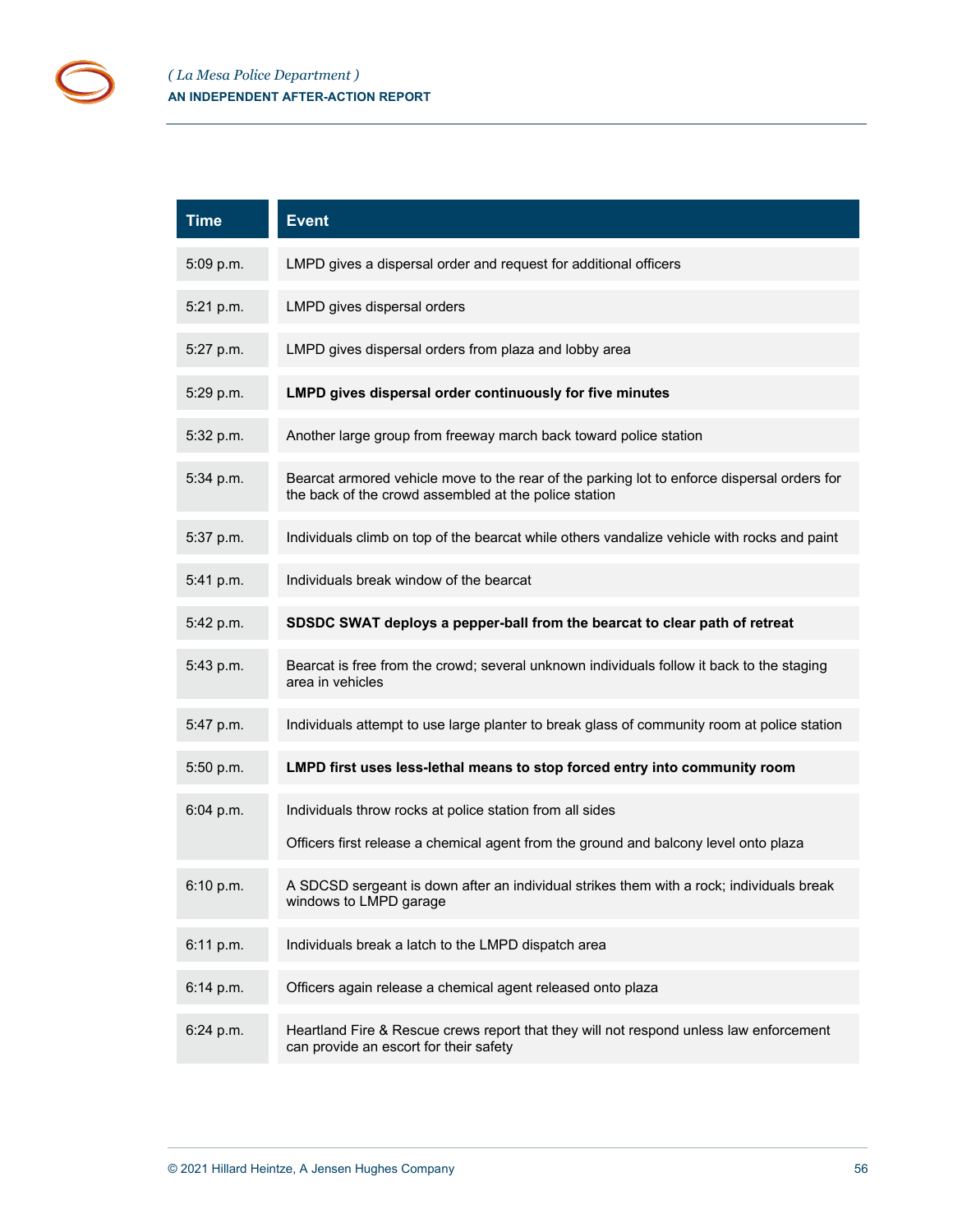| <b>Time</b> | <b>Event</b>                                                                                                                                                                                                                       |
|-------------|------------------------------------------------------------------------------------------------------------------------------------------------------------------------------------------------------------------------------------|
| 6:32 p.m.   | Individuals continue to throw rocks and other projectiles at the LMPD station; officers<br>release a chemical agent                                                                                                                |
| 6:46 p.m.   | Law enforcement helicopter gives dispersal orders to group remaining in the area of the<br>freeway and then moves to Baltimore and El Cajon for additional dispersal orders<br>These orders continue intermittently for 30 minutes |
| 6:52 p.m.   | Additional SDCSO deputies arrive at LMPD                                                                                                                                                                                           |
| 7:01 p.m.   | Personnel observe an individual in the crowd near police station with a long rifle partially<br>concealed under a flag                                                                                                             |
| 7:12 p.m.   | Officers give dispersal orders                                                                                                                                                                                                     |
| 7:16 p.m.   | Individual strikes deputy with a projectile, injuring the deputy                                                                                                                                                                   |
| 7:22 p.m.   | Individuals forced entry into City Hall and opened water sources                                                                                                                                                                   |
| 7:27 p.m.   | Individuals on roof of City Hall launch projectiles at officers and break windows in a patrol<br>vehicle                                                                                                                           |
| 7:32 p.m.   | Individual at American Legion lights a paint can and throws it into building<br>The flag in front of the building catches fire                                                                                                     |
| 7:35 p.m.   | LMPD use a long-range acoustical device to give dispersal orders                                                                                                                                                                   |
| 7:54 p.m.   | Smoke begins to emit from City Hall                                                                                                                                                                                                |
| 7:55 p.m.   | Additional officers respond to the police station                                                                                                                                                                                  |
| 8 p.m.      | Additional officers attempt to reach the police station<br>The roadway is blocked, and individuals throw rocks at patrol vehicles                                                                                                  |
| 8:10 p.m.   | Officers begin offensive engagement to move crowd back from police station                                                                                                                                                         |
| 8:15 p.m.   | Individual throws projectile toward officers and station; officers strike them with less-lethal<br>munition                                                                                                                        |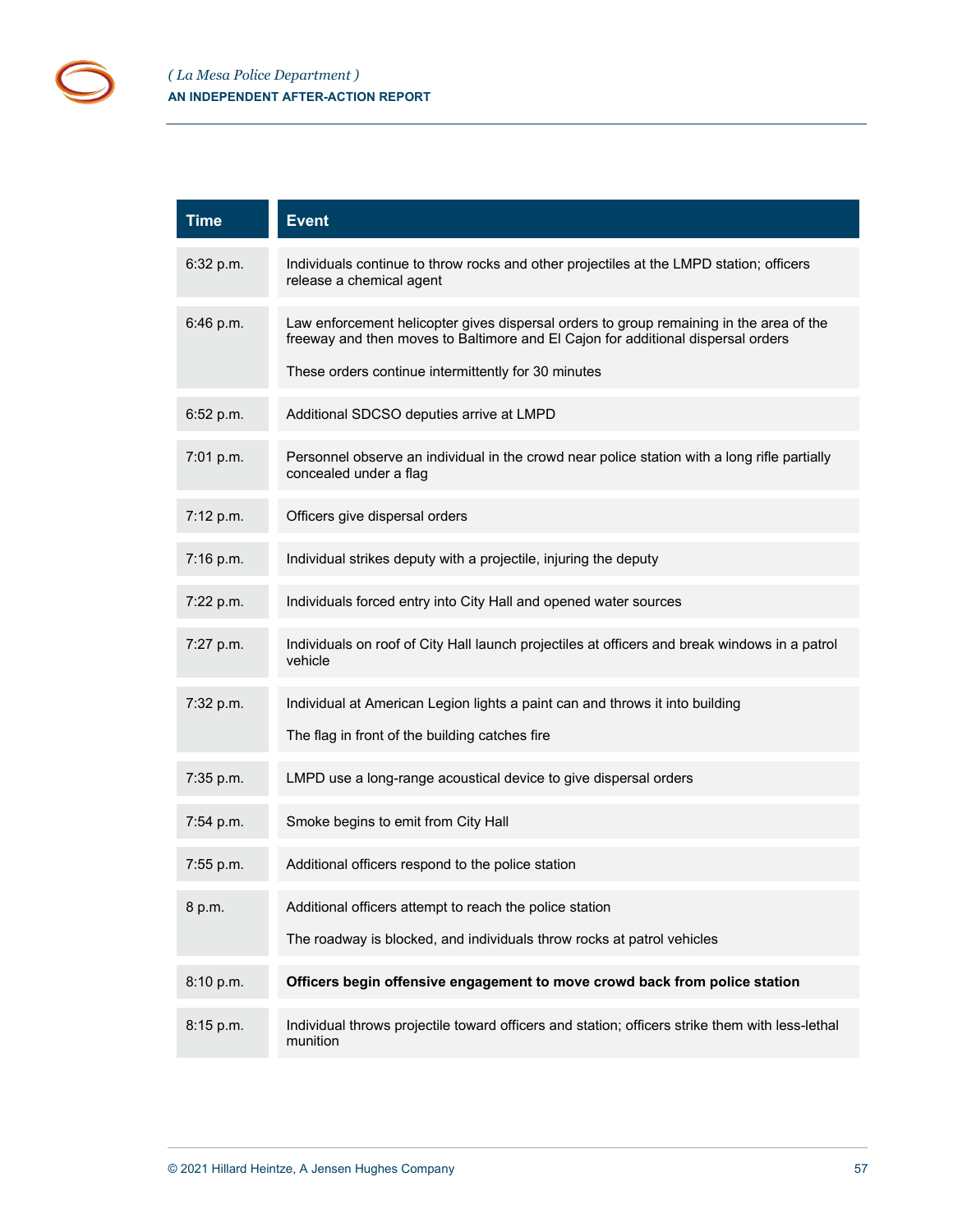ř.

| <b>Time</b> | <b>Event</b>                                                                                                                                                  |
|-------------|---------------------------------------------------------------------------------------------------------------------------------------------------------------|
| 8:17 p.m.   | Fire erupts in police station sally port                                                                                                                      |
| 8:30 p.m.   | Individuals attempt to overturn fire vehicle parked at City Hall, conduct a forced entry into<br>the vehicle and begin looting its contents                   |
| 8:34 p.m.   | Individuals break windows in patrol vehicles                                                                                                                  |
| 8:40 p.m.   | Individuals set the fire vehicle on fire                                                                                                                      |
| 8:46 p.m.   | Individuals begin to broadcast police radio transmissions on Instagram Live                                                                                   |
| 8:56 p.m.   | Individuals set delivery truck behind Vons, across Allison Ave. from the burning fire vehicle,<br>on fire                                                     |
| 9:01 p.m.   | LMPD observe an individual walking toward police station from USA Gas with a gas can                                                                          |
| $9:07$ p.m. | LMPD gives dispersal orders and initiates arrests                                                                                                             |
| 9:12 p.m.   | Individuals begin looting Vons                                                                                                                                |
|             | A helicopter captures the activity, and it appears to be about 100 people in the area                                                                         |
| 9:18 p.m.   | LMPD officers observe individuals filling trash cans with landscaping rocks and moving<br>toward the police station                                           |
| 9:37 p.m.   | Individual strikes a deputy at Date and Allison with a rock, injuring the deputy                                                                              |
| 9:51 p.m.   | Reports of looting and fire at Play it Again Sports                                                                                                           |
| 9:52 p.m.   | Vehicle crashes into H&R Block sign, and individuals attempt to set the vehicle on fire                                                                       |
| 10:02 p.m.  | Individuals set fire to a vehicle on La Mesa Boulevard at University Avenue                                                                                   |
| 10:04 p.m.  | Reports of widespread vandalism and looting                                                                                                                   |
| 10:08 p.m.  | An estimated 150 to 200 people surround a Sally's Beauty Supply, some of whom loot it<br>and attempt to set it on fire<br>Individuals throw rocks at officers |